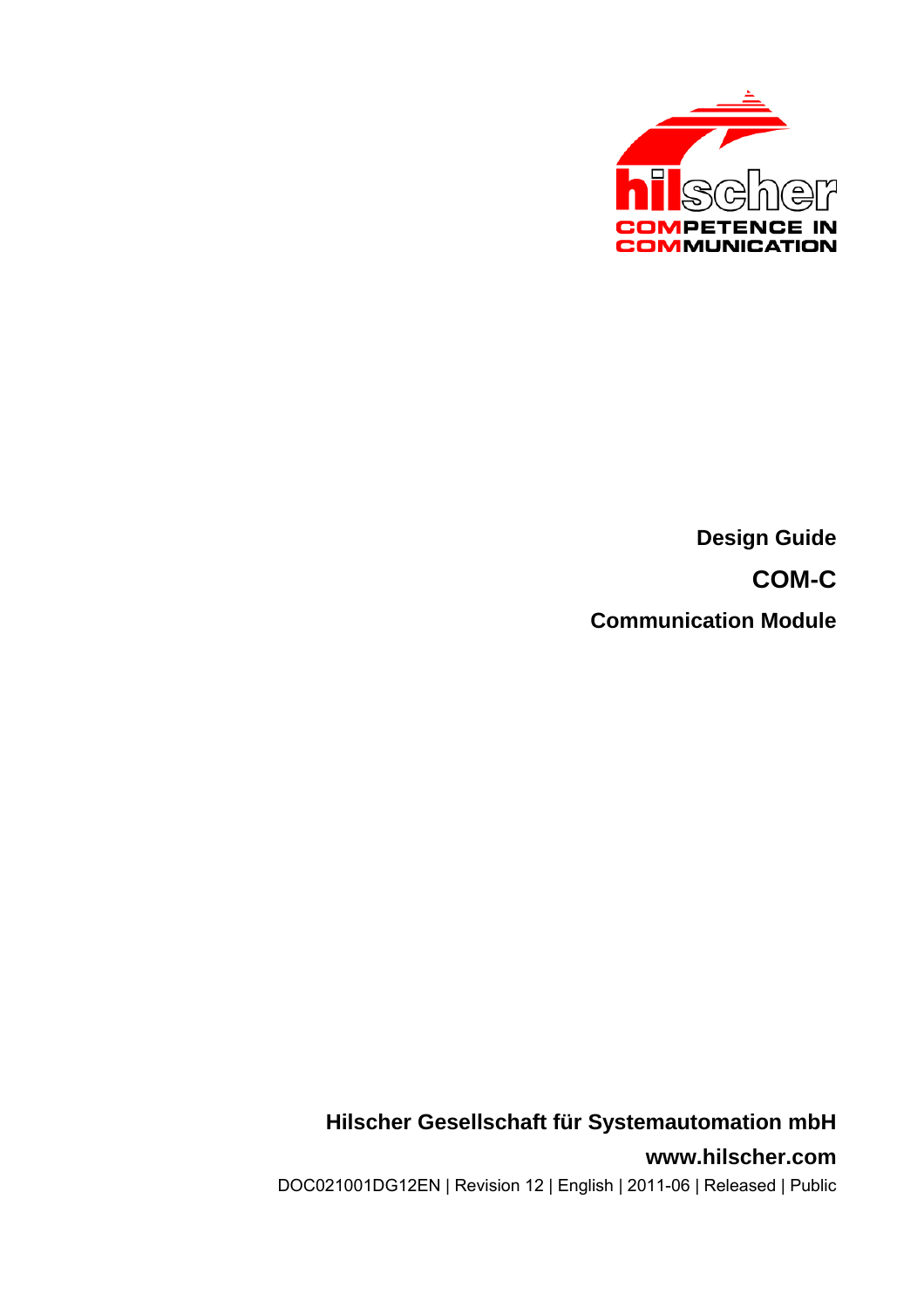# **Table of Contents**

| 1           |     |                                                                       |  |
|-------------|-----|-----------------------------------------------------------------------|--|
|             | 1.1 |                                                                       |  |
|             | 1.2 |                                                                       |  |
|             | 1.3 |                                                                       |  |
|             | 1.4 |                                                                       |  |
|             |     |                                                                       |  |
|             |     |                                                                       |  |
|             |     |                                                                       |  |
|             |     |                                                                       |  |
|             |     |                                                                       |  |
|             |     |                                                                       |  |
| $\mathbf 2$ |     |                                                                       |  |
|             | 2.1 |                                                                       |  |
|             |     |                                                                       |  |
|             |     |                                                                       |  |
|             | 2.2 |                                                                       |  |
|             | 2.3 |                                                                       |  |
|             | 2.4 |                                                                       |  |
|             | 2.5 |                                                                       |  |
|             |     |                                                                       |  |
| 3           |     |                                                                       |  |
|             | 3.1 |                                                                       |  |
|             | 3.2 |                                                                       |  |
|             | 3.3 | Signal Overview and Pinning of the Fieldbus Connector X2 on COM-CN 35 |  |
|             |     |                                                                       |  |
|             |     |                                                                       |  |
|             |     |                                                                       |  |
|             |     |                                                                       |  |
|             |     |                                                                       |  |
|             |     |                                                                       |  |
|             | 3.4 |                                                                       |  |
|             |     |                                                                       |  |
|             |     |                                                                       |  |
|             |     |                                                                       |  |
|             |     |                                                                       |  |
|             |     |                                                                       |  |
|             |     |                                                                       |  |
|             |     |                                                                       |  |
|             |     |                                                                       |  |
|             |     |                                                                       |  |
|             |     |                                                                       |  |
|             |     |                                                                       |  |
|             | 3.5 |                                                                       |  |
| 4           |     |                                                                       |  |
|             | 4.1 |                                                                       |  |
|             |     | 4.1.1                                                                 |  |
|             |     |                                                                       |  |
|             |     |                                                                       |  |
|             |     |                                                                       |  |
|             |     |                                                                       |  |
|             |     |                                                                       |  |
|             |     | 4.1.7                                                                 |  |
|             |     |                                                                       |  |
|             |     |                                                                       |  |
|             |     |                                                                       |  |
|             |     |                                                                       |  |
|             |     |                                                                       |  |
|             |     |                                                                       |  |
| 5           |     |                                                                       |  |
| 6           |     |                                                                       |  |
|             | 6.1 |                                                                       |  |
|             |     |                                                                       |  |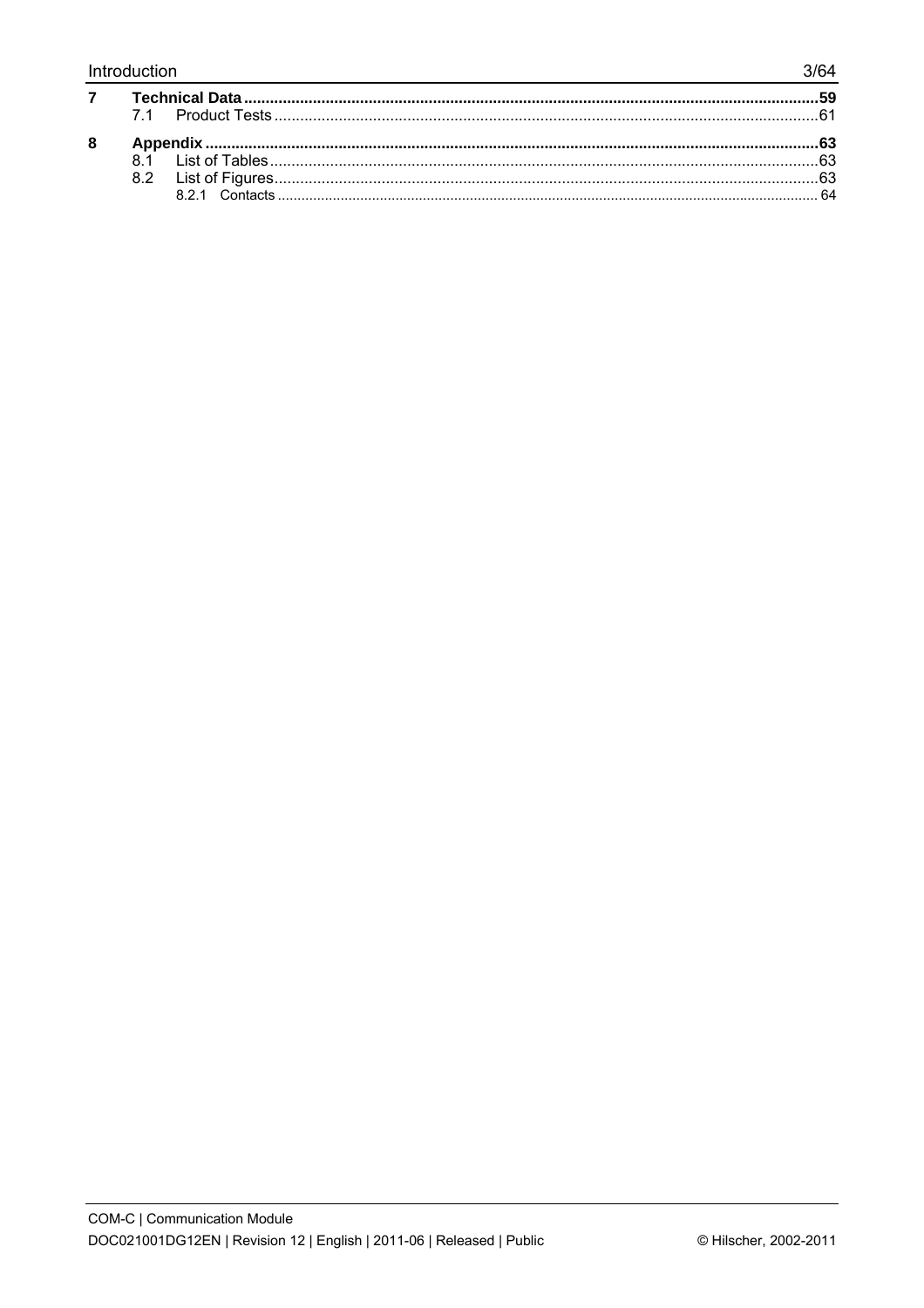# <span id="page-3-0"></span>**1 Introduction**

# **1.1 About this Document**

All OEM piggyback Modules of Hilscher GmbH are called COM (**Co**mmunication **M**odules). These Modules provide a universal and easy to use fieldbus interface for integration on various host systems. Through the set of standard application interfaces and the same board dimensions in each COM family it is easy to switch between the different fieldbus systems, e.g. PROFIBUS DP, Inter-Bus, CANopen, DeviceNet or Ethernet by changing the Module.

This manual describes only the hardware part of the Modules. The general application interface is common to all our COM Modules and CIF PC cards described in our Toolkit-Manual and the fieldbus related details are defined in our Protocol Interface Manuals.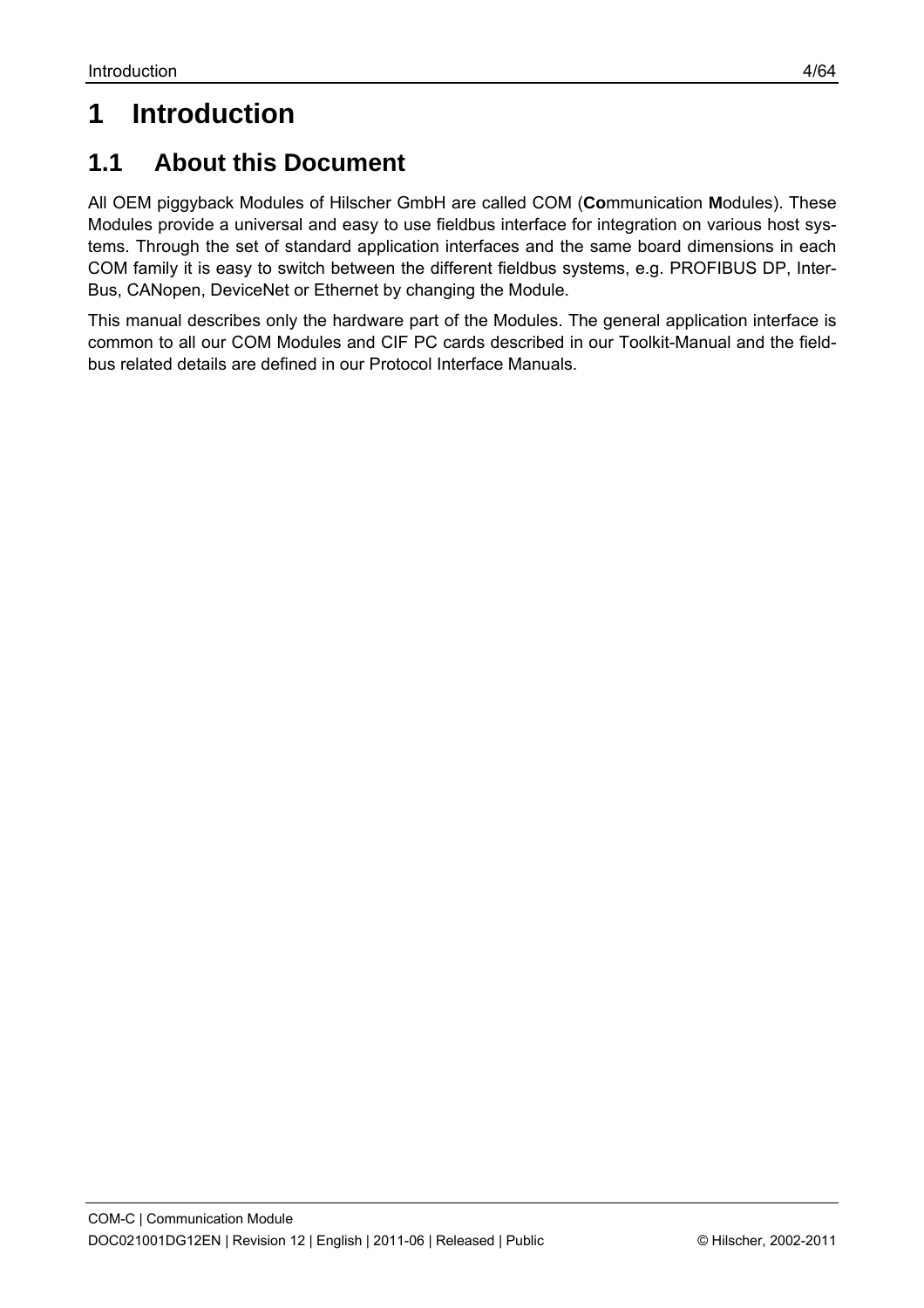<span id="page-4-0"></span>A new generation of communication Modules exists named COMX Modules and offer beside fieldbus communication also Real-Time Ethernet communication. The application interface is different (not compatible) compared to COM Modules. The COMX Modules are described in an own manual now. The following two tables give a comparison of both COM and COMX Modules.

#### **Comparison COM and COMX Modules**

Basic differences between COM-C and COMX-C

|                       | <b>COM-C</b>         | <b>COMX-C</b> |
|-----------------------|----------------------|---------------|
| Processor             | EC <sub>1</sub>      | netX          |
| Host Interface        | 8 Bit                | l 8 / 16 Bit  |
| Dual-Port Memory size | l 2 KByte or 8 KByte | 16 KByte      |
| USB Interface         | No                   | Yes           |

*Table 1: Basic differences between COM and COMX* 

#### Comparison of supported protocols for COM-C and COMX-C

|                              | COM-C     | <b>COMX-C</b>                    |
|------------------------------|-----------|----------------------------------|
| <b>AS-Interface Master</b>   | supported | in preparation                   |
| <b>CANopen Master</b>        | supported | supported                        |
| <b>CANopen Slave</b>         | supported | supported                        |
| <b>CC-Link Slave</b>         | supported | supported                        |
| CompoNet Slave               |           | in preparation                   |
| DeviceNet Master             | supported | supported                        |
| DeviceNet Slave              | supported | supported                        |
| InterBus Slave               | supported | not supported by netX technology |
| <b>PROFIBUS DP Master</b>    | supported | supported                        |
| PROFIBUS DP Slave            | supported | supported                        |
| <b>SERCOS II</b>             | supported | not supported by netX technology |
| <b>EtherCAT Master</b>       |           | supported                        |
| <b>EtherCAT Slave</b>        |           | supported                        |
| EtherNet/IP Scanner (Master) |           | supported                        |
| EtherNet/IP Adapter (Slave)  | supported | supported                        |
| Open Modbus/TCP              | supported | supported                        |
| POWERLINK Controlled Node    |           | supported                        |
| PROFINET IO RT Controller    |           | supported                        |
| PROFINET IO RT Device        |           | supported                        |
| <b>SERCOS III Master</b>     |           | supported                        |
| <b>SERCOS III Slave</b>      |           | supported                        |

*Table 2: Comparison of supported protocols for COM and COMX*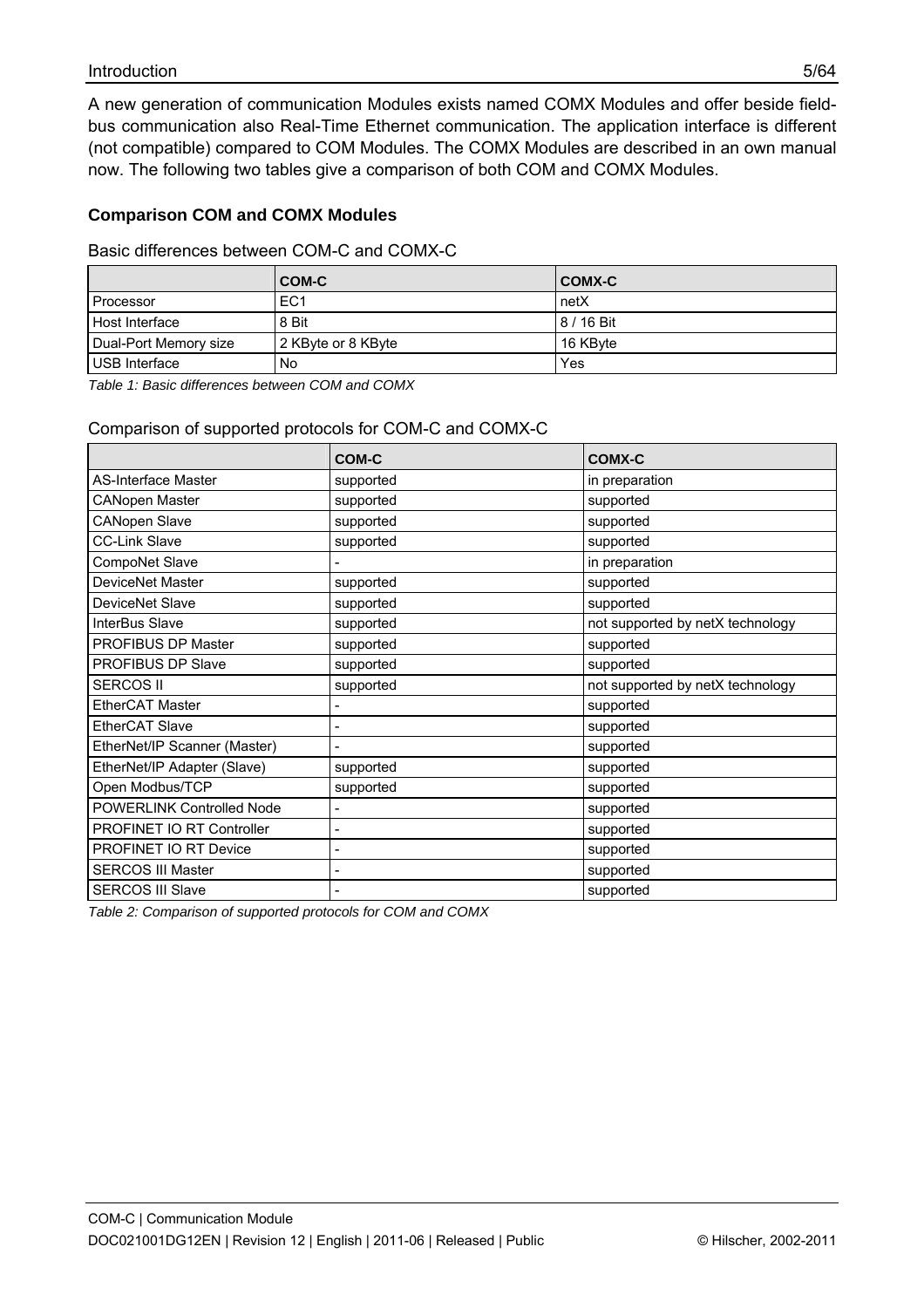# <span id="page-5-0"></span>**1.2 List of Revisions**

| Rev            | <b>Date</b> | <b>Name</b> | <b>Revision</b>                                                                                                                                                                      |
|----------------|-------------|-------------|--------------------------------------------------------------------------------------------------------------------------------------------------------------------------------------|
| $\overline{7}$ | 2009-10-01  | H. Hentsch  | COMX-CA-DP, COMX-CN-DP, COMX-CA-CO, COMX-CN-CO, COMX-CA-CO,<br>COMX-CN-CO, COMX-CA-CCS and COMX-CN-CCS added                                                                         |
|                |             |             | Chapter 1 restructured                                                                                                                                                               |
|                |             |             | Table Basic differences between COM and COMX and Comparison of supported<br>protocols for COM and COMX added.                                                                        |
|                |             |             | Figure Block Diagram of the COMX-C Modules and explaining text added                                                                                                                 |
|                |             |             | Section Mechanical Dimensions of COM-A Modules: M0400272 (update),<br>M0900141 (new)                                                                                                 |
|                |             |             | Section Mechanical Dimensions of COM-B Modules: M0400282 (update),<br>M0900151 (new), M0400291 (kept)                                                                                |
|                |             |             | Section Mechanical Dimensions of COM-C Modules:<br>M0200373 (update), M0200463 (kept), M0300632 (update), M0400353 (update),<br>M0400363 (update), M0600172 (update), M0900161 (new) |
|                |             |             | Section Mounting of COM-C Modules: M0500081 (new), M0100084 (update),<br>M0600121 (new), M0900102 (new), M0200402 (kept)                                                             |
|                |             |             | Section Mounting of COM-C Modules expanded (4 bolt types)                                                                                                                            |
|                |             |             | Section: SYNC Signals added                                                                                                                                                          |
|                |             |             | Section Signal Overview and Pinning of the Fieldbus Connector X2 on COM-CN:<br>Added that Pin 21 is used for isolation                                                               |
|                |             |             | Section Timing Diagram of the COMX-C: Both tables updated and notes ex-<br>panded                                                                                                    |
|                |             |             | Section LEDs divided into LEDs for COM and LEDs for COMX                                                                                                                             |
|                |             |             | Subsections in LEDs for COMX Modules updated respectively added                                                                                                                      |
|                |             |             | Section Technical Data: New modules added                                                                                                                                            |
| 8              | 2009-10-27  | H. Hentsch  | Section Diagnostic Interface USB:: USB interface circuit modified                                                                                                                    |
|                |             |             | Temperature range for COMX Modules. -20  65°C                                                                                                                                        |
| 9              | 2009-11-11  | H. Hentsch  | Section Fieldbus Connector X2 for Real-Time Ethernet.<br>- LED names changed to COM0 and COM1                                                                                        |
|                |             |             | - Figure 6 with example added                                                                                                                                                        |
|                |             |             | Section LEDs:                                                                                                                                                                        |
|                |             |             | - Figure 14: Example how to connect the LEDs COMX-CN Fieldbus and                                                                                                                    |
|                |             |             | - Figure 15: Example how to connect the LEDs COMX-CN-RE added                                                                                                                        |
|                |             |             | Section LEDs for COMX Modules with references to signal COM0 and COM1 for<br>all Real-Time Ethernet protocols                                                                        |

*Table 3: List of Revisions (Part 1)* 

Continued on next page.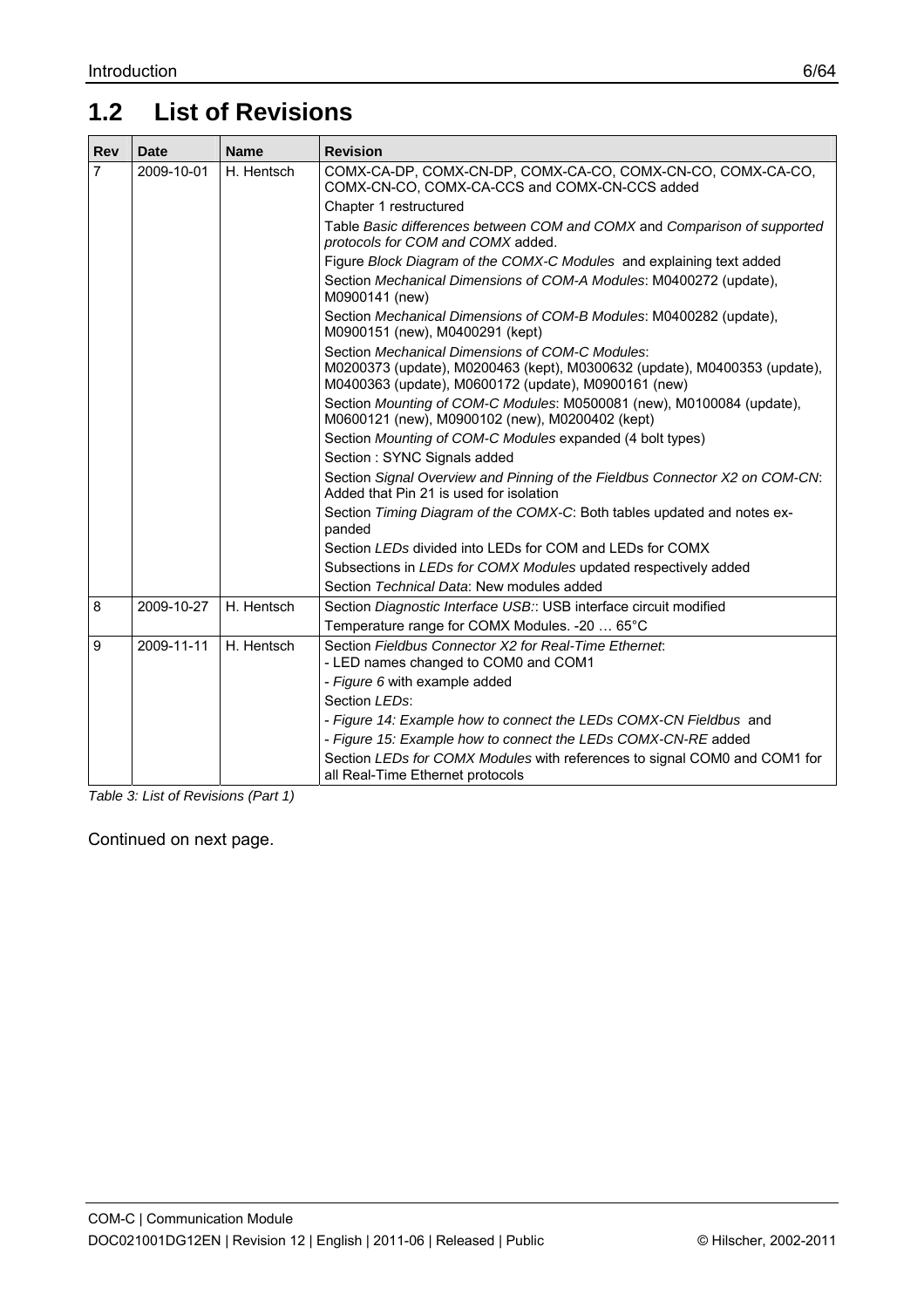<span id="page-6-0"></span>

| <b>Rev</b> | <b>Date</b> | <b>Name</b> | <b>Revision</b>                                                                                                                                                       |
|------------|-------------|-------------|-----------------------------------------------------------------------------------------------------------------------------------------------------------------------|
| 10         | 2010-07-13  | H. Hentsch  | Table 2: Comparison of supported protocols for COM and COMX updated:<br>CANopen Slave, PROFIBUS DP Slave and DeviceNet Slave for COMX-C sup-<br>ported                |
|            |             |             | Table 9: Available COMX-C Modules updated with COMX-C for Fieldbus Slaves                                                                                             |
|            |             |             | Table 7: Usage of Bolt for COM Modules updated                                                                                                                        |
|            |             |             | Designation of the COM-C expanded                                                                                                                                     |
|            |             |             | Section Fieldbus Connector X2 for CANopen-Master/-Slave: COMX-CN-COS<br>added                                                                                         |
|            |             |             | Section Fieldbus Connector X2 for DeviceNet-Master/-Slave: COMX-CN-DNS<br>added                                                                                       |
|            |             |             | Section Fieldbus Connector X2 for PROFIBUS-Master/-Slave: COMX-CN-DPS<br>added                                                                                        |
|            |             |             | Section Fieldbus Connector X2 for CANopen-Master/-Slave: Note 2 added                                                                                                 |
|            |             |             | Section Fieldbus Connector X2 for PROFIBUS-Master/-Slave: Note 2 added                                                                                                |
|            |             |             | Section Diagnostic Interface USB: Note removed, because firmware now supports<br><b>USB</b>                                                                           |
|            |             |             | Table 74: Hardware Revision of COMX Modules with new USB Interface updated                                                                                            |
|            |             |             | Table 75: Hardware Revision of COMX Modules with old USB Interface updated                                                                                            |
|            |             |             | German text replaced by English text in the following drawings: M0500081,<br>M0500084, M0600121, M0900141, M0900151, M0400353                                         |
|            |             |             | Section SERCOS III Slave, CANopen Slave, DeviceNet Slave and PROFIBUS<br>DP Slave added with LED Description                                                          |
|            |             |             | Table 38: Technical Data - Operating Condition: COMX-Cx-COS, COMX-Cx-DNS<br>and COMX-Cx-DPS added                                                                     |
| 11         | 2011-03-20  | H. Hentsch  | Section Mechanical Dimensions of COM-C Modules:<br>M0200373 updated to M0200374, M0200463 updated to M0200464. Tolerance of<br>PCB thickness is 1.00 mm $(-0.0 +0.2)$ |
|            |             |             | Section Type of Connector. Headline 'Cheaper version' set to right position                                                                                           |
| 12         | 2011-06-10  | R. Göbel    | Separation of documents for COM and COMX.                                                                                                                             |
|            |             | H. Hentsch  | This manual contains the description for COM.                                                                                                                         |
|            |             |             | COM-A and COM-B removed as they are to be discontinued.                                                                                                               |
|            |             |             | Section Mechanical Dimensions of COM-C Modules: Section updated, M0200374<br>updated, M0300632 updated                                                                |
|            |             |             | Table 5: COM-CA-EIS and COM-CN-EIS added                                                                                                                              |
|            |             |             | Section Meaning of the Rotary Switch added                                                                                                                            |

*Table 4: List of Revisions (Part 2)*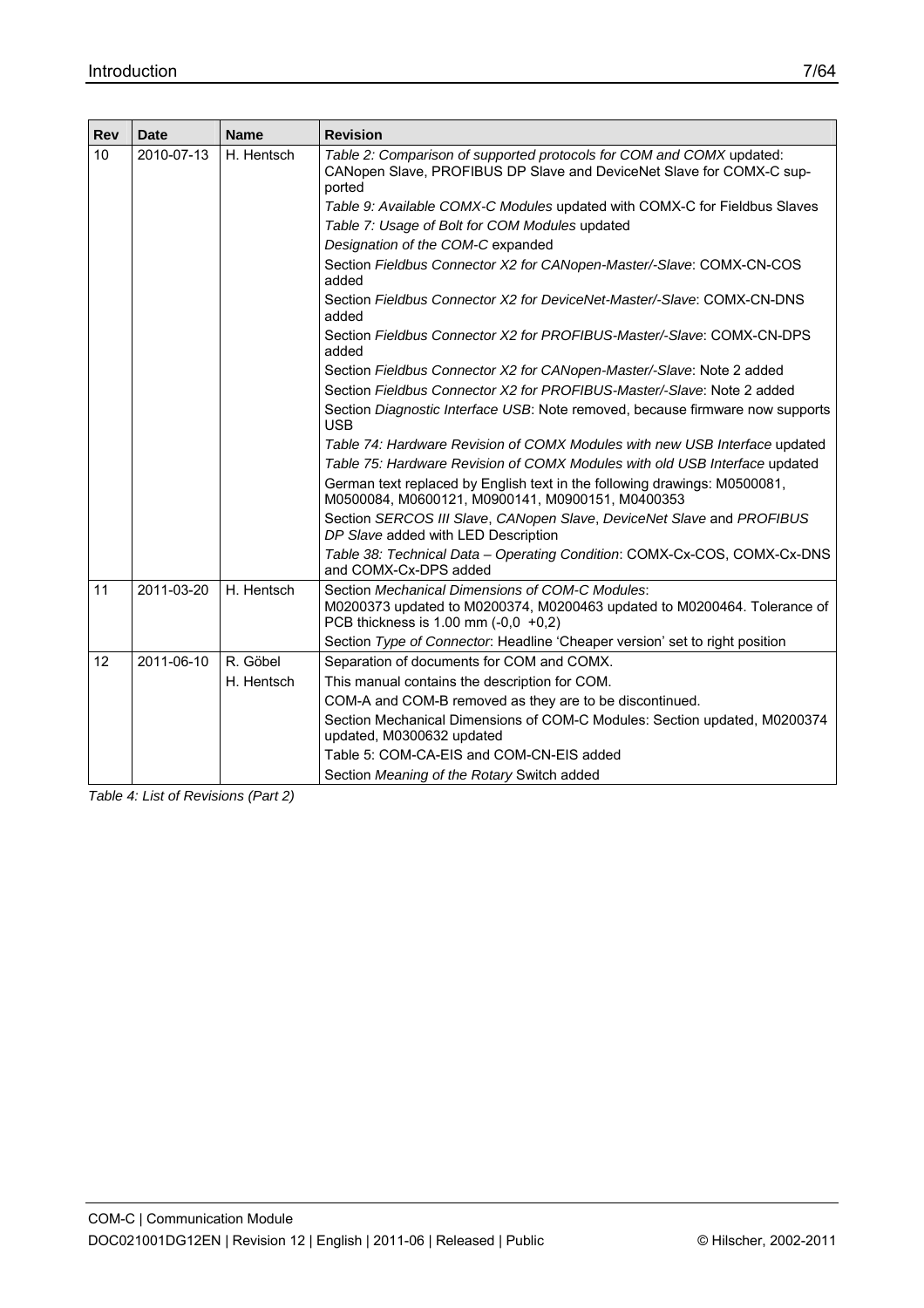## <span id="page-7-0"></span>**1.3 Technical Features**

Common Technical Features for COM-C

- Small footprint for the host connector with 50 mil grid
- Solid mechanical assembly and a massive connection to earth ground by metal blocks special design for the requirements of the Modules with fieldbus connector
- Two dowels for exact mounting of the Module on the host board
- $\blacksquare$  Metal blocks can easily modified for special customer requirements
- **Fight** Front panel can be mounted on the metal blocks that the modules have always the same front size and covers the fieldbus connector
- Easy to use dual-port memory interface, with additional serial and diagnostic interface
- Host interface is designed for 16 KByte address space of the dual-port memory with 8 bit bus width.
- $\blacksquare$  3.3 V power supply reduce power consumption
- Available in extended temperature specification

With the COM-C we have a much more compact form factor and additional technical features as the already established COM Modules.

- Extremely compact size  $30 \times 70$  mm
- **E** Available with angled and without fieldbus connector
- All fieldbus connectors are placed on one side, which is the edge side on the host board to reserves space
- 2.5 mm space below the Module available for SMD components on the host board

Now you can have only one type of base board (for each COM family) on stock and you can mount the requested fieldbus interface short before shipment to the customer. This gives much more flexibility and saves money even if you have same mechanical constraints (for each COM family) in comparison to our existing COM Modules. Therefore we have Modules with angled, straight and without fieldbus connectors:

- COM-CA COM-C Modules with angled fieldbus connector
- COM-CN COM-C Modules without fieldbus connector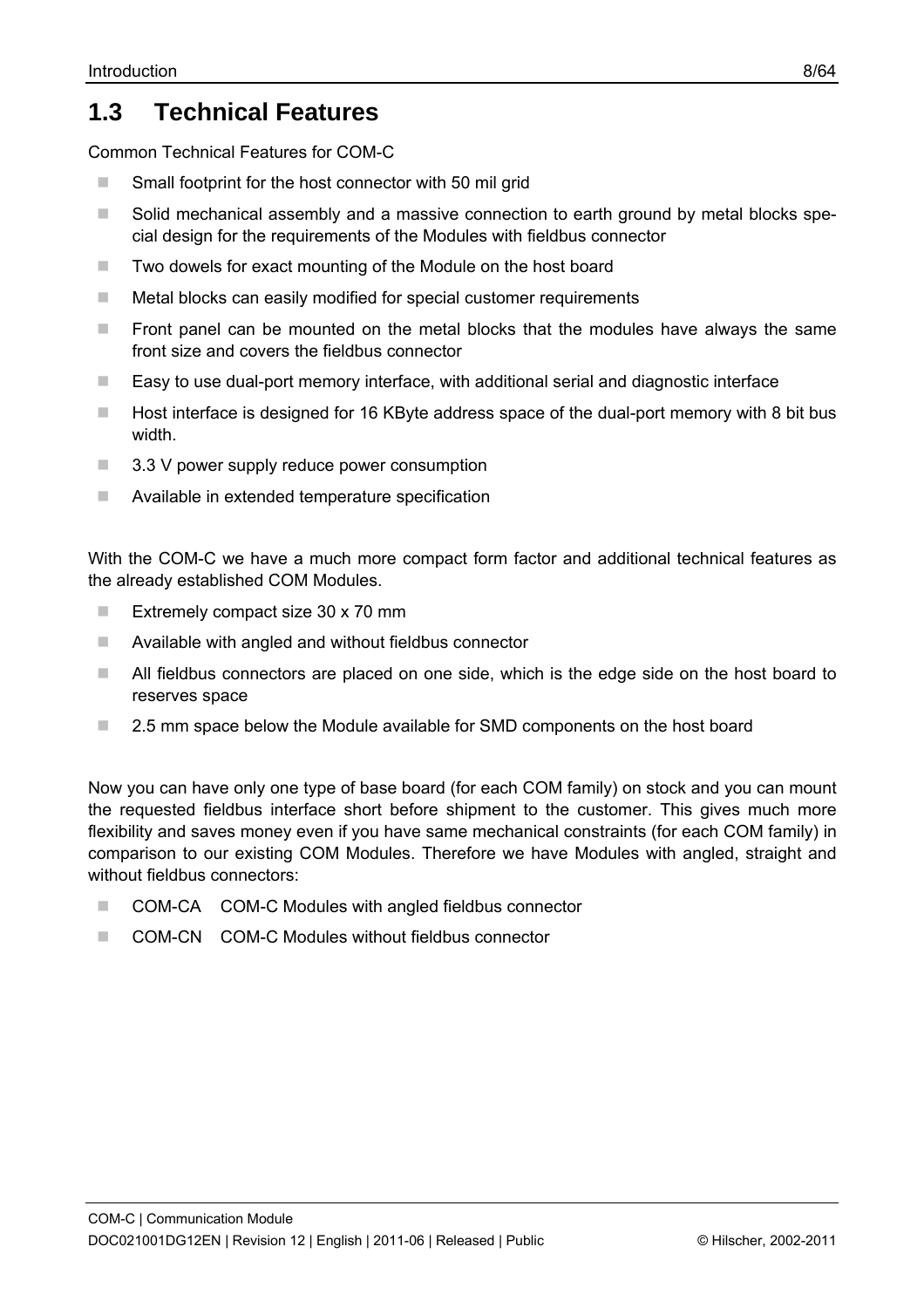#### <span id="page-8-0"></span>**Description of COM Modules**

All COM-C have a powerful processor and a complete fieldbus interface including isolated drivers and the connector according to the standard. The slave modules have additional rotary switches to set up the station address.

All boards require only a single stabilized 3.3 Voltage. All other voltages are created by DC/DC converter on the COM-C Module.

The access to the COM-C Module is through the dual-port memory which can be easily integrated as a static memory device. It has a non multiplexed 8 bit data bus with several control lines to the host system. Between the COM-C Module and the host system it is possible to generate interrupts for data handling.

Generally the firmware and the configuration data are stored permanently in FLASH memory by loading the data through the dual port memory or the serial diagnostic line.



*Figure 1: Block Diagram of the COM-C Modules* 

**Note:** The COM-CA-SCEB has only the special communication interface chip SERCON 816 on board. Programming of this chip must be done directly from the host application. The description of the communication interface chip SERCON 816 can be get from the 'SERCOS International'.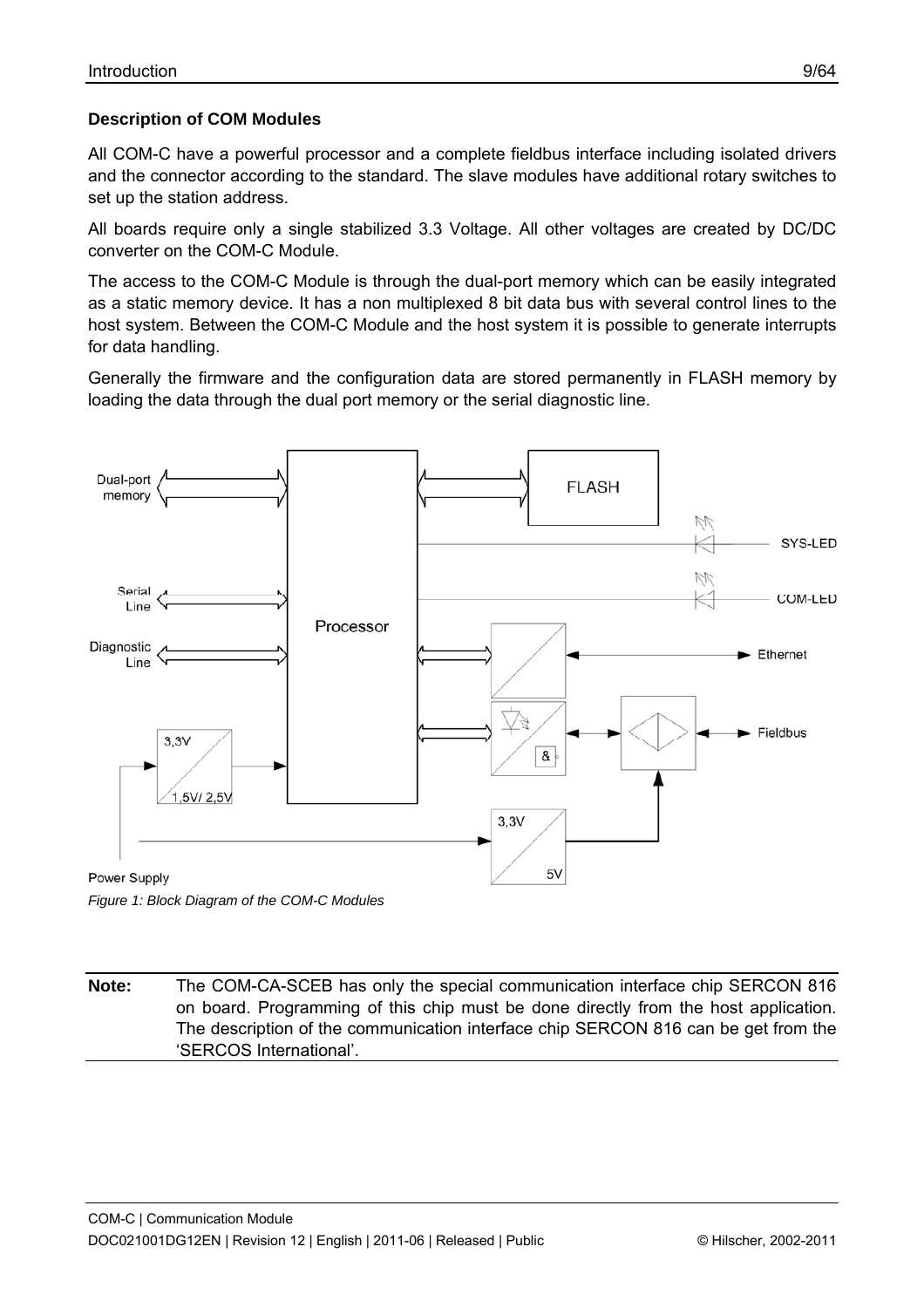## <span id="page-9-0"></span>**1.4 Legal Notes**

## **1.4.1 Copyright**

© Hilscher, 2002-2011, Hilscher Gesellschaft für Systemautomation mbH

All rights reserved.

The images, photographs and texts in the accompanying material (user manual, accompanying texts, documentation, etc.) are protected by German and international copyright law as well as international trade and protection provisions. You are not authorized to duplicate these in whole or in part using technical or mechanical methods (printing, photocopying or other methods), to manipulate or transfer using electronic systems without prior written consent. You are not permitted to make changes to copyright notices, markings, trademarks or ownership declarations. The included diagrams do not take the patent situation into account. The company names and product descriptions included in this document may be trademarks or brands of the respective owners and may be trademarked or patented. Any form of further use requires the explicit consent of the respective rights owner.

#### **1.4.2 Important Notes**

The user manual, accompanying texts and the documentation were created for the use of the products by qualified experts, however, errors cannot be ruled out. For this reason, no guarantee can be made and neither juristic responsibility for erroneous information nor any liability can be assumed. Descriptions, accompanying texts and documentation included in the user manual do not present a guarantee nor any information about proper use as stipulated in the contract or a warranted feature. It cannot be ruled out that the user manual, the accompanying texts and the documentation do not correspond exactly to the described features, standards or other data of the delivered product. No warranty or guarantee regarding the correctness or accuracy of the information is assumed.

We reserve the right to change our products and their specification as well as related user manuals, accompanying texts and documentation at all times and without advance notice, without obligation to report the change. Changes will be included in future manuals and do not constitute any obligations. There is no entitlement to revisions of delivered documents. The manual delivered with the product applies.

Hilscher Gesellschaft für Systemautomation mbH is not liable under any circumstances for direct, indirect, incidental or follow-on damage or loss of earnings resulting from the use of the information contained in this publication.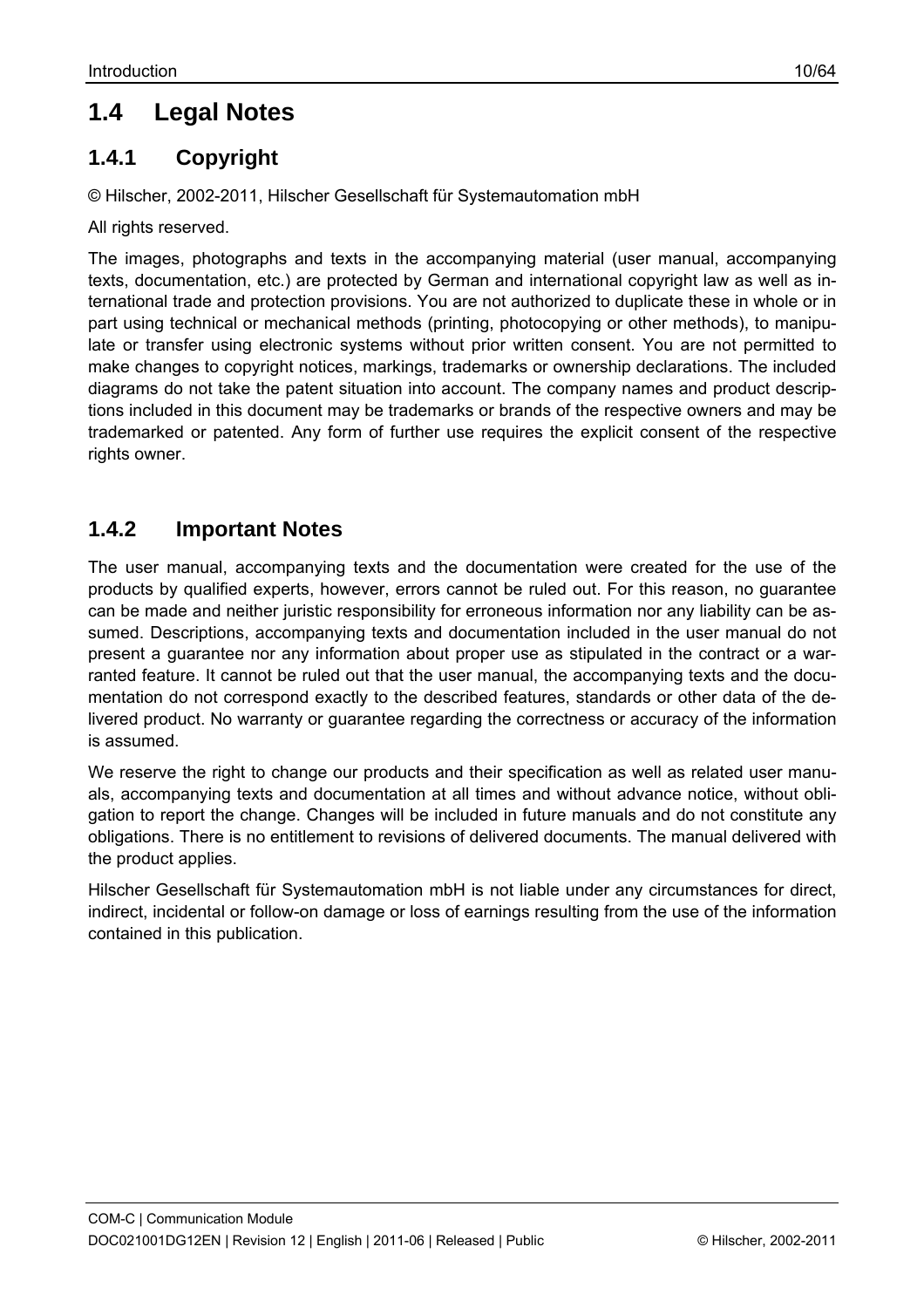## <span id="page-10-0"></span>**1.4.3 Exclusion of Liability**

The software was produced and tested with utmost care by Hilscher Gesellschaft für Systemautomation mbH and is made available as is. No warranty can be assumed for the performance and flawlessness of the software for all usage conditions and cases and for the results produced when utilized by the user. Liability for any damages that may result from the use of the hardware or software or related documents, is limited to cases of intent or grossly negligent violation of significant contractual obligations. Indemnity claims for the violation of significant contractual obligations are limited to damages that are foreseeable and typical for this type of contract.

It is strictly prohibited to use the software in the following areas:

- $\blacksquare$  for military purposes or in weapon systems;
- **for the design, construction, maintenance or operation of nuclear facilities;**
- in air traffic control systems, air traffic or air traffic communication systems;
- $\blacksquare$  in life support systems;
- $\blacksquare$  in systems in which failures in the software could lead to personal injury or injuries leading to death.

We inform you that the software was not developed for use in dangerous environments requiring fail-proof control mechanisms. Use of the software in such an environment occurs at your own risk. No liability is assumed for damages or losses due to unauthorized use.

#### **1.4.4 Warranty**

Although the hardware and software was developed with utmost care and tested intensively, Hilscher Gesellschaft für Systemautomation mbH does not guarantee its suitability for any purpose not confirmed in writing. It cannot be guaranteed that the hardware and software will meet your requirements, that the use of the software operates without interruption and that the software is free of errors. No guarantee is made regarding infringements, violations of patents, rights of ownership or the freedom from interference by third parties. No additional guarantees or assurances are made regarding marketability, freedom of defect of title, integration or usability for certain purposes unless they are required in accordance with the law and cannot be limited. Warranty claims are limited to the right to claim rectification.

#### **1.4.5 Export Regulations**

The delivered product (including the technical data) is subject to export or import laws as well as the associated regulations of different counters, in particular those of Germany and the USA. The software may not be exported to countries where this is prohibited by the United States Export Administration Act and its additional provisions. You are obligated to comply with the regulations at your personal responsibility. We wish to inform you that you may require permission from state authorities to export, re-export or import the product.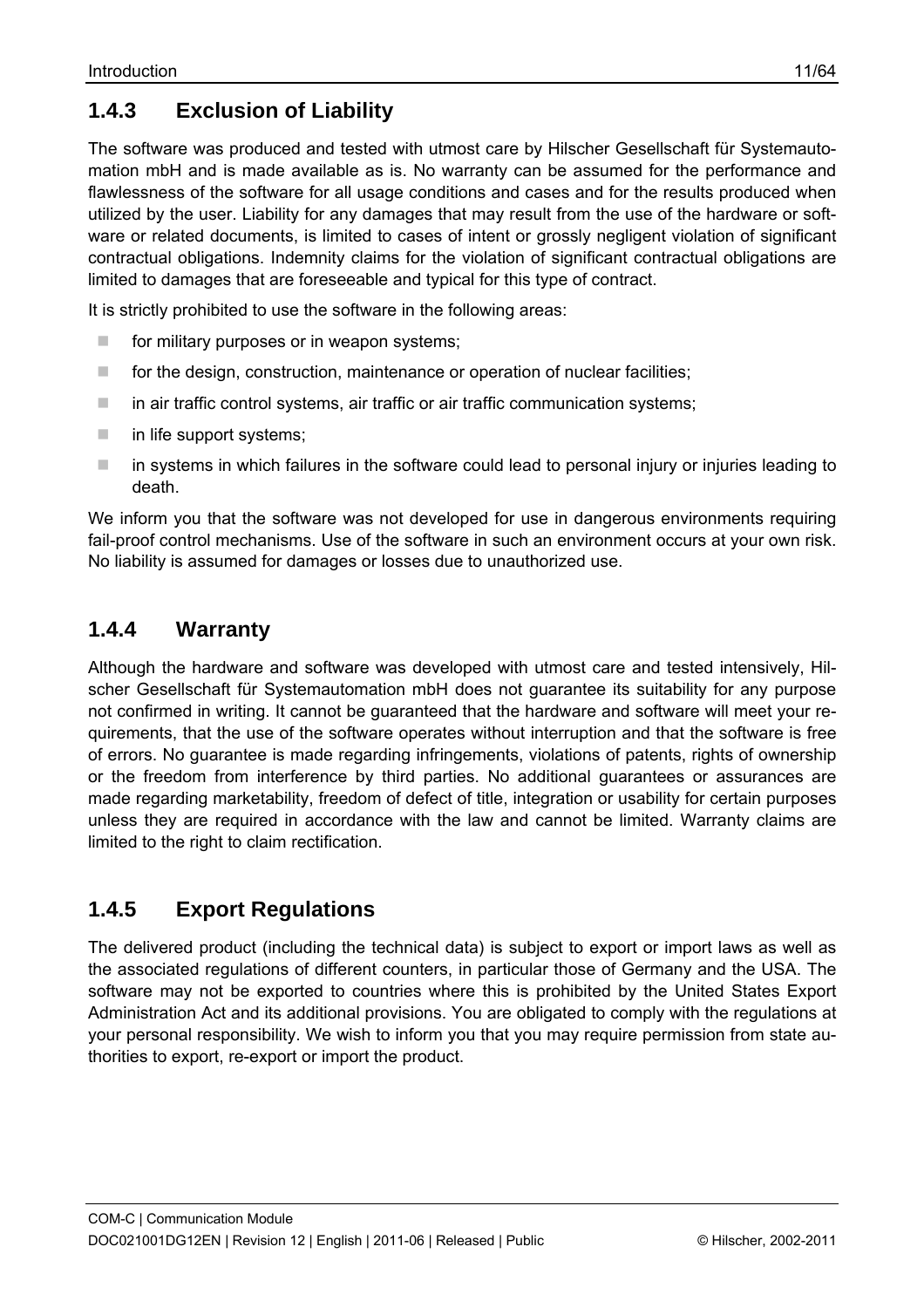# <span id="page-11-0"></span>**2 Type of COM-C Modules**

The following table shows an overview about the availability of the different COM-C Modules.

| <b>Module</b>                            | <b>Fieldbus / Protocol</b> | <b>Type</b> | <b>Connector</b> |
|------------------------------------------|----------------------------|-------------|------------------|
| COM-CA-ASM                               | AS-Interface               | Master      | angled           |
| COM-CA-COS                               | CANopen                    | Slave       | angled           |
| COM-CA-COM                               | CANopen                    | Master      | angled           |
| COM-CA-CCS                               | CC-Link                    | Slave       | angled           |
| COM-CA-DNS                               | <b>DeviceNet</b>           | Slave       | angled           |
| COM-CA-DNM                               | <b>DeviceNet</b>           | Master      | angled           |
| COM-CA-EN                                | Ethernet                   |             | angled           |
| COM-CA-EIS                               | EtherNet/IP                | Slave       | angled           |
| COM-CA-IBS                               | <b>INTERBUS</b>            | Slave       | angled           |
| COM-CA-DPS                               | PROFIBUS DP                | Slave       | angled           |
| COM-CA-DPM                               | PROFIBUS DP                | Master      | angled           |
| COM-CA-SCEB                              | <b>SERCOS</b>              |             | angled           |
| COM-CN-ASM                               | AS-Interface               | Master      | <b>No</b>        |
| COM-CN-COS                               | CANopen                    | Slave       | No               |
| COM-CN-COM                               | CANopen                    | Master      | <b>No</b>        |
| COM-CN-CCS                               | <b>CC-Link</b>             | Slave       | <b>No</b>        |
| COM-CN-DNS                               | <b>DeviceNet</b>           | Slave       | No               |
| COM-CN-DNM                               | <b>DeviceNet</b>           | Master      | No               |
| <b>COM-CN-EN</b>                         | Ethernet                   |             | <b>No</b>        |
| <b>COM-CN-EIS</b>                        | EtherNet/IP                | Slave       | <b>No</b>        |
| COM-CN-DPS                               | PROFIBUS DP                | Slave       | No               |
| COM-CN-DPS\NR<br>(NR = No Rotary switch) | PROFIBUS DP                | Slave       | No               |
| COM-CN-DPM                               | PROFIBUS DP                | Master      | <b>No</b>        |

*Table 5: Available COM-C Modules*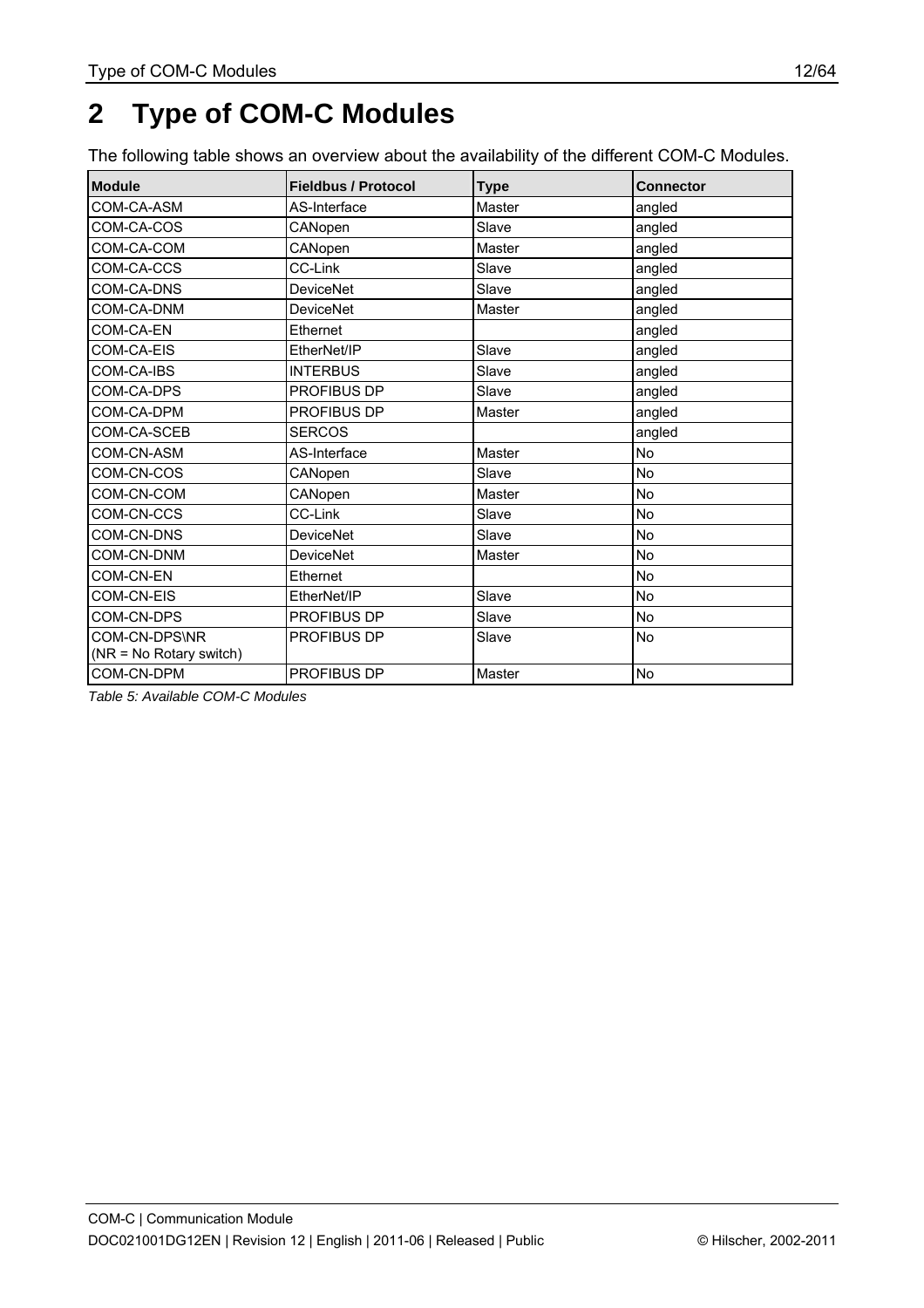# <span id="page-12-0"></span>**2.1 Mechanical Dimensions**

## **2.1.1 Common Mechanical Dimensions for COM-C Modules**

After mounting the COM-CA Module parallel at a basis board the rotary switches, LEDs and the fieldbus connector are on the top side and are angled to the basis board. The edge of all front elements are in one layer which is 2.5 mm ahead of the edge of printed circuit board of the COM Module.

The COM-CN Module has to be used if the mechanical dimensions or order of the LEDs, switches and fieldbus connector doesn't fit. In that case you have to place these components directly on the motherboard and feed the signals to the connector X2 of the COM-CN Module.

| <b>Note</b> | Please take care on the isolation distance, because the optical isolation interface is on |
|-------------|-------------------------------------------------------------------------------------------|
|             | the Module!                                                                               |
|             | Especially for 12 MBit PROFIBUS the distance should as be less as possible.               |
|             | For Ethernet, the signal traces should run parallel and should have the same length.      |
|             | Please refer at the fieldbus standards for further information!                           |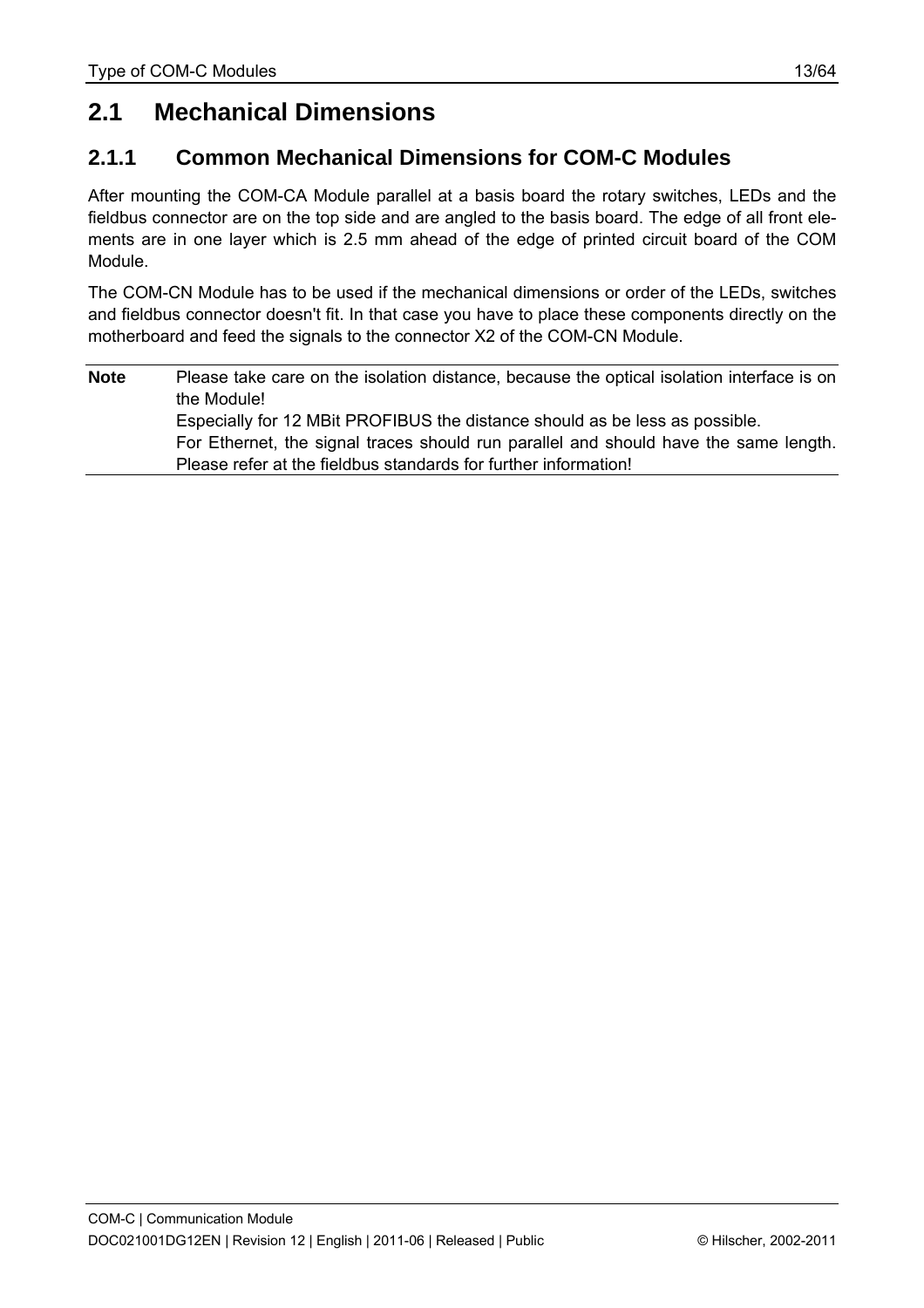### <span id="page-13-0"></span>**2.1.2 Mechanical Dimensions of COM-C Modules**

The COM-C Module has a board size of 30 x 70 mm. The maximum height of the components at the top side of the printed circuit board is 14.0 mm including the fieldbus connector. Keep the space of 14.0 mm above the top side free.

At the bottom side the maximum height is 4.0 mm, therefore you have 2.5 mm space for components on the host board below the Module. The power dissipation in that area should be less than 330 maw!

For further Module development please reserve additional 10 mm space behind the Module. There are a few larger fieldbus interfaces which do not fit on the small board space. In that case a second printed circuit board will be mounted on top of the Module and the 10 mm space is necessary for the connection with flex stripe between these boards.

The general dimensions of the COM-C Modules are shown on the following drawings:

- M0200374 General Mechanical dimension of COM-CA-XXX
- **M0200464 Mechanical dimension of COM-CN-XXX**
- **M0300632 Mechanical dimension of light pipe of COM-CA-XXX**
- M0400353 Mechanical dimension of Front Plate and Connector of COM-CA-XXX (part 1)
- M0400363 Mechanical dimension of Front Plate and Connector of COM-CA-XXX (part 2)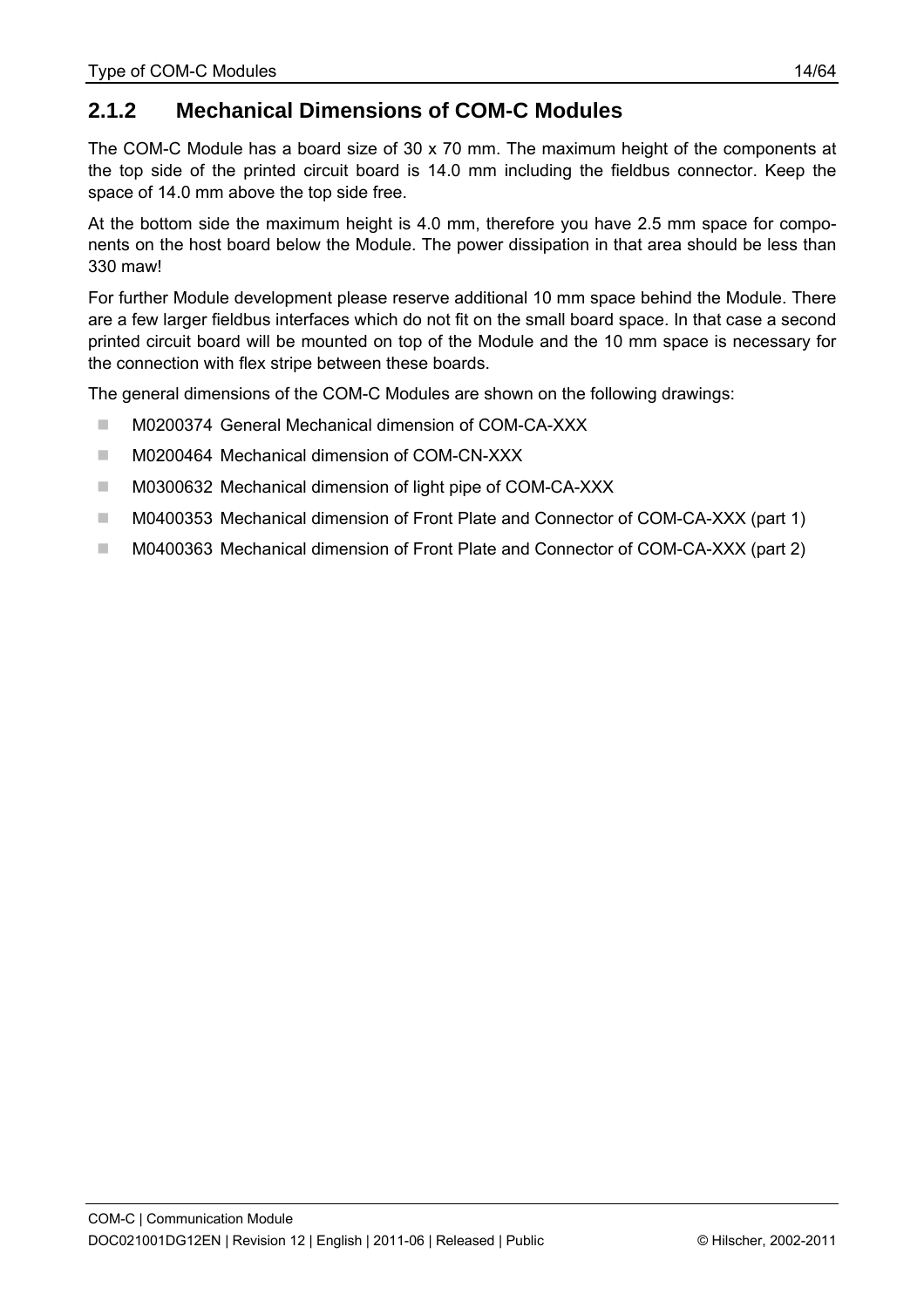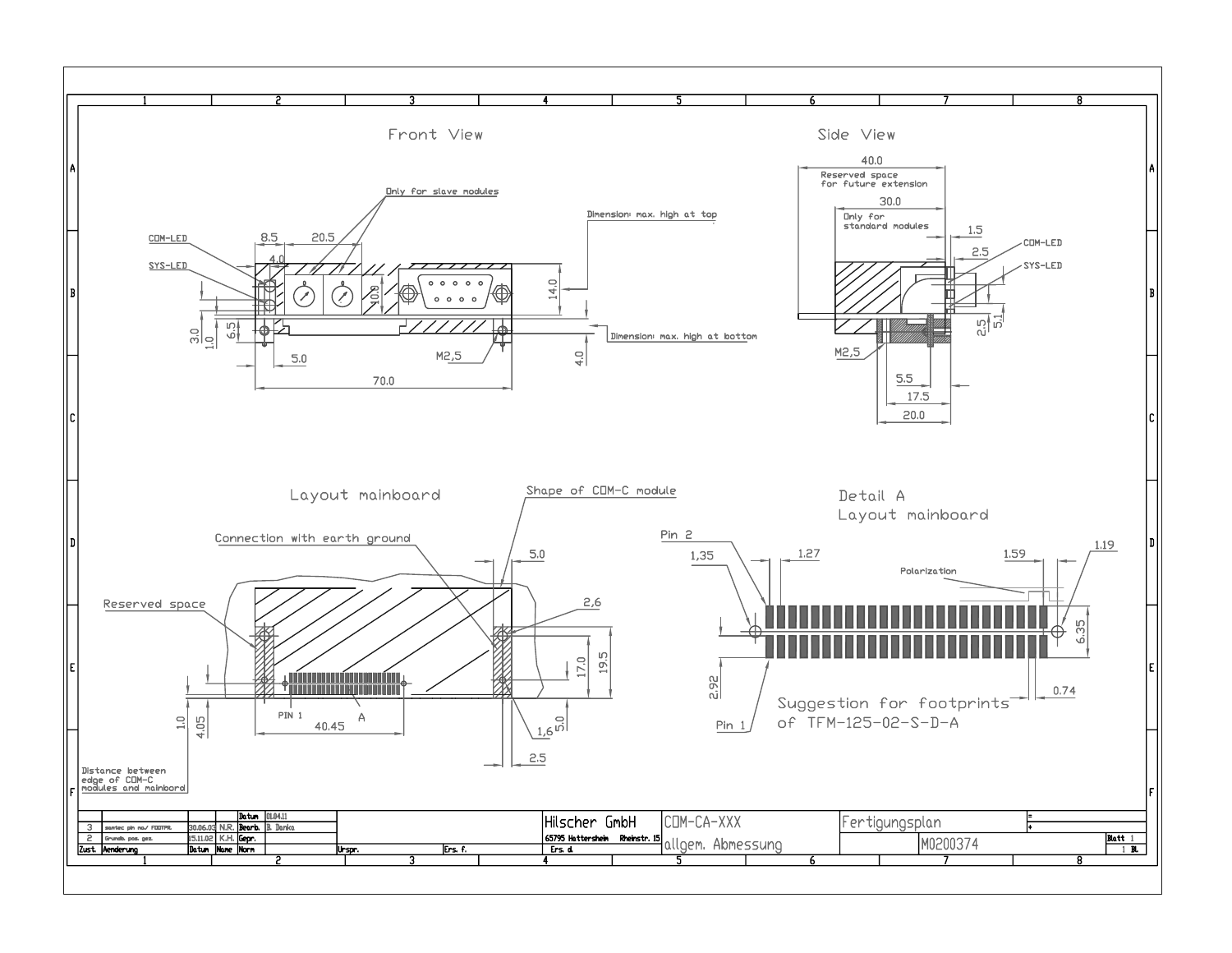Table of Contents

| <b>CCCCVICCIDGINES</b><br>)<br>) ) )<br>うらこりこり<br><b>All Devices The Line Section</b> | $\frac{1}{2}$<br>ī<br>יוממים |
|---------------------------------------------------------------------------------------|------------------------------|
|                                                                                       |                              |
| )<br>.                                                                                |                              |
| <b>1211-00-12012</b>                                                                  |                              |
|                                                                                       |                              |

| တ္ထ<br>င္ထာ                    | Diagnostic<br>Diagnostic Interface RS232C<br>Interf<br>ace                                                                                                      | თ<br>$\overline{5}$ .1                    |
|--------------------------------|-----------------------------------------------------------------------------------------------------------------------------------------------------------------|-------------------------------------------|
| 57                             | A ddress                                                                                                                                                        | ্য<br>Device                              |
|                                |                                                                                                                                                                 |                                           |
| <b>ფ ფ</b>                     | 4.1.12<br><b>PRODEODS</b> (optical)<br>SERCOS (optical)                                                                                                         |                                           |
|                                | 4.1.11<br>PROFIBOR DP Master                                                                                                                                    |                                           |
| 54<br>95                       | 4.1.10<br>4.1.9<br>InterBus Slave                                                                                                                               |                                           |
| ပ္ပ                            | 4.1.8<br>DeviceNet Slave                                                                                                                                        |                                           |
|                                | DeviceNet Master                                                                                                                                                |                                           |
| <br>00<br>00                   | $4444$<br>$444$<br>$-44$<br>CO Link Slave                                                                                                                       |                                           |
| $\overline{5}$                 | CANopen Slave                                                                                                                                                   |                                           |
| 51                             | 4.1.4<br>CANopen Master                                                                                                                                         |                                           |
| : :<br>55                      | AS-Interface Master                                                                                                                                             |                                           |
| 49                             | $\frac{4}{1} \frac{4}{1} \frac{4}{1} \frac{4}{1}$<br>$\frac{4}{1} \frac{4}{1} \frac{4}{1} \frac{4}{1}$<br>Ethernet<br>EtherNet/IP Adapter (Slave)               |                                           |
| $-49$                          | <b>Ds</b><br>tor COM<br>Modules                                                                                                                                 | 4.1                                       |
| 48                             |                                                                                                                                                                 | LEDS                                      |
| 47                             | Integration a                                                                                                                                                   | ပ္ပ<br>၁                                  |
| 46                             |                                                                                                                                                                 |                                           |
| 46                             | 3.4.10<br>Interfacing to the Dual-Port Memory for COM-CA-SC<br>띲                                                                                                |                                           |
| $\ddot{4}$                     | $3.4.9$<br>$3.4.9$                                                                                                                                              |                                           |
| 43                             |                                                                                                                                                                 |                                           |
| $43\,$                         | Busy Line to the Host System                                                                                                                                    |                                           |
| $\ddot{3}$                     | 3 3 3 4 4<br>4 4 4 4<br>4 10 10 1<br>Dual-Port Memory Control Lines<br>Interrupt Line to the Host System<br>$\begin{bmatrix} 1 \\ 1 \\ 1 \\ 1 \end{bmatrix}$    |                                           |
| $rac{4}{3}$                    | Address Bus and Data Bus                                                                                                                                        |                                           |
| $\ddot{4}$                     | The Dual-port Memory Bus of COM                                                                                                                                 |                                           |
| $\overline{41}$                |                                                                                                                                                                 |                                           |
| 41                             | Signals of the Host Interface<br>3.4.1 Power Supply of the COM-C<br>3.4.2 RESET Signal<br>3.4.3 The Dual-port Memory Bus o<br>Power Supply of the COM-C Modules |                                           |
| $\overline{4}$                 |                                                                                                                                                                 | ′4                                        |
| $rac{4}{5}$                    | 333<br>336<br>936<br>Fieldpra Connector X2 tor CO-Link-Slave                                                                                                    |                                           |
| 39                             | Fieldbus Connector X2 for Ethernet                                                                                                                              |                                           |
| 38                             |                                                                                                                                                                 |                                           |
| း :<br>၁၉                      |                                                                                                                                                                 |                                           |
| မ္တ                            |                                                                                                                                                                 |                                           |
| نغ<br>65                       |                                                                                                                                                                 | ယ<br>ယ                                    |
| یخ                             | COM-CA-SCEB Pining of the System Bus Connector X1.                                                                                                              | $\omega$<br>iv.                           |
| 31                             | COM Pinning of the System Bus Connector X1                                                                                                                      | 3.1                                       |
| نغ<br>0                        | n terf ace                                                                                                                                                      | ω<br>Host                                 |
| $\overline{8}$                 | Meaning of the Rotary Switch                                                                                                                                    |                                           |
| 82                             | Designation of the COM-C                                                                                                                                        | 2222<br>2345                              |
| $\overline{\aleph}$            | Mounting of COM-C Modules                                                                                                                                       |                                           |
| ö                              |                                                                                                                                                                 |                                           |
| $\frac{1}{4}$ $\frac{1}{4}$    | $\frac{2.11}{2.12}$<br>Mechanical Dimensions of COM-C-Modrles                                                                                                   |                                           |
|                                | Common Mechanical Dimensions for COM-C<br>Modules                                                                                                               |                                           |
| $\vec{\omega}$                 | Mechanical Dimensions                                                                                                                                           | $\frac{1}{24}$                            |
| $\vec{v}$                      | of CO N-C Modules…………                                                                                                                                           | $\sim$                                    |
| $\overrightarrow{\phantom{a}}$ | $1.4.5$<br>1.4.5<br>Export Regulations                                                                                                                          |                                           |
| $\overline{\phantom{a}}$       | Warranty                                                                                                                                                        |                                           |
| $\overline{\phantom{a}}$       | 1.4.3<br>Exclusion of Liability                                                                                                                                 |                                           |
| $\circ$                        | $\frac{1}{4}$<br>$\frac{4}{4}$<br>Copyright<br>Important Notes                                                                                                  |                                           |
| $\vec{o}$                      | Legal Notes                                                                                                                                                     |                                           |
| $\vec{o}$                      |                                                                                                                                                                 | 4                                         |
| $\infty$                       | echrical Heatcres                                                                                                                                               |                                           |
| .<br>တ<br>4                    | About this Document.<br>List of Revisions                                                                                                                       | $\frac{1}{4}$ $\frac{1}{4}$ $\frac{1}{4}$ |
|                                | ntroduction                                                                                                                                                     |                                           |
|                                |                                                                                                                                                                 |                                           |
|                                |                                                                                                                                                                 |                                           |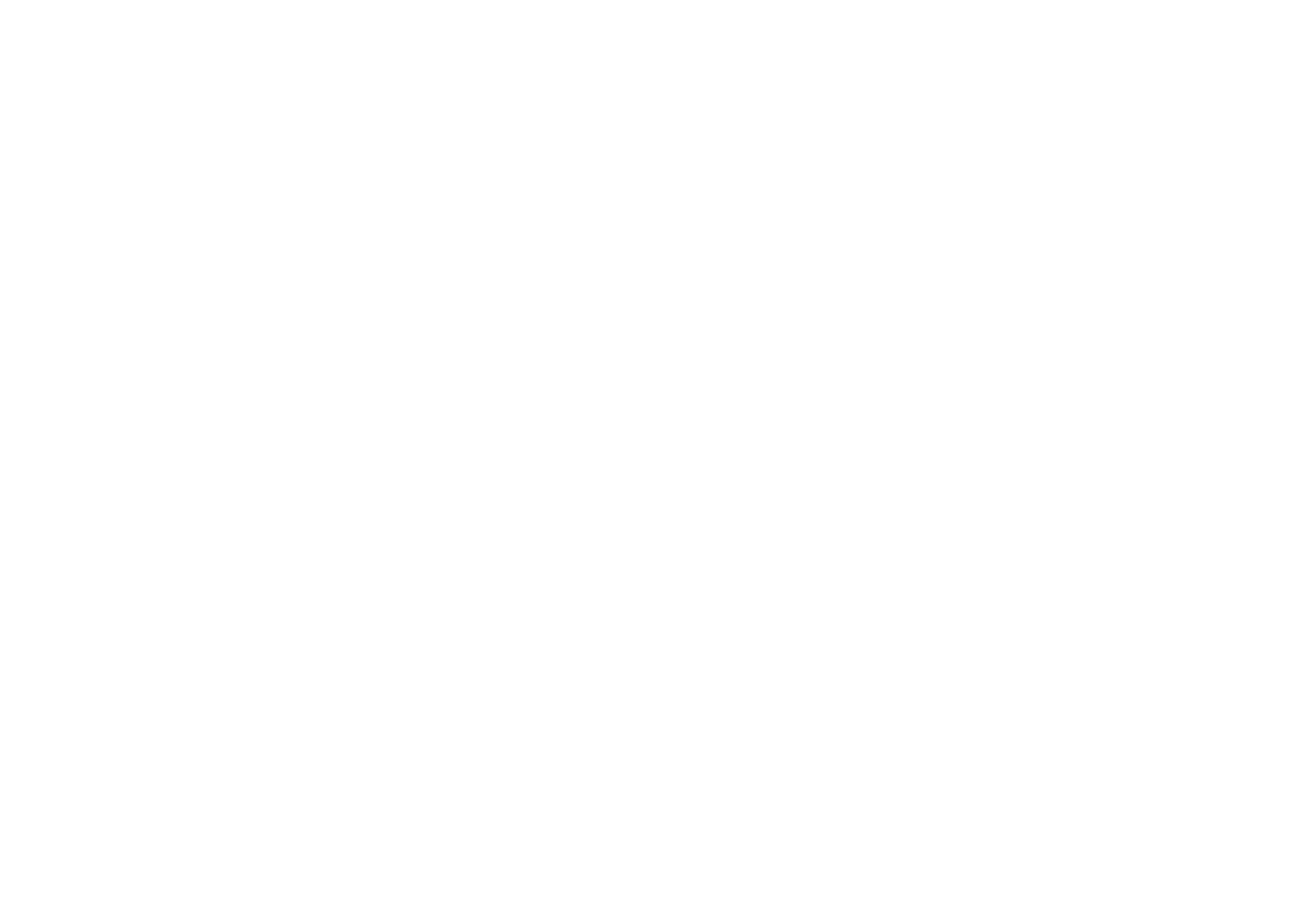## <span id="page-19-0"></span>**2.2 Type of Connector**

The connector X1 for the host interface is a 50 pins SMT female type with a grid of 1.27 mm. The COM-CN Modules have an additional fieldbus connector X2 with 30 pins of the same family.

The connector of the motherboard is the corresponding male type and can be ordered as follows:

| <b>N</b> loto:     | Datasheet of CAMITEC TEM connector see next pagel                         |                              |  |
|--------------------|---------------------------------------------------------------------------|------------------------------|--|
| 30 pin. Connector  | TFM - 115 - 02 - $S - D - A$                                              | TFC - 115 - 02 - F - D - A   |  |
| 50 pin. Connector  | TFM - 125 - 02 - $S - D - A$                                              | $TFC - 125 - 02 - F - D - A$ |  |
|                    |                                                                           | Cheaper version              |  |
|                    | www.samtec.com                                                            |                              |  |
| <b>World Wide</b>  | <b>SAMTEC</b>                                                             |                              |  |
| 30 pin. Box header | 127 KA - 030 SB                                                           |                              |  |
| 50 pin. Box header | 127 KA - 050 SB                                                           |                              |  |
|                    | Email: info@fih.de                                                        |                              |  |
|                    | Web: www.fjh.de                                                           |                              |  |
|                    | Germany<br>Tel. +49 (0) 67 32 / 93 27 -0<br>Fax +49 (0) 67 32 / 93 27 -27 |                              |  |
| In Germany         | FJH die Steckverbinder GmbH<br>Hinter dem Turm 7<br>D-55286 Wörrstadt     |                              |  |

**Note:** Datasheet of SAMTEC TFM connector see next page! Please notice that the polarization of X1 and X2 is opposite to Pin 1!

The fieldbus connector on the Module is defined by the fieldbus standard as followed:

| <b>Fieldbus</b> | <b>Connector</b>          | <b>Vendor</b>       |
|-----------------|---------------------------|---------------------|
| AS-Interface    | 2 pin, COMBICON, male     | ie. PHOENIX Contact |
|                 | Grid 5.08 mm              | MSTBA2,5/2-5,08-G   |
| CANopen         | 9 pin, DSub, male         | div. Vendor         |
| DeviceNet       | 5 pin, COMBICON, male     | ie. PHOENIX Contact |
|                 | Grid 5.08 mm              | MSTBA2,5/5-5,08G-AU |
| Ethernet        | 8 pin, RJ45, female       | div. Vendor         |
| <b>PROFIBUS</b> | 9 pin, DSub, female       | div. Vendor         |
| <b>InterBus</b> | 9 pin, DSub, male, female | div. Vendor         |
| CC-Link         | 5 pin, COMBICON, male     | ie. PHOENIX Contact |
|                 | Grid 5.08 mm              | MSTBA2,5/5-G-AU     |

*Table 6: Connector Types* 

Please use the same type of connector at the motherboard if you have chosen the COM-CN Module.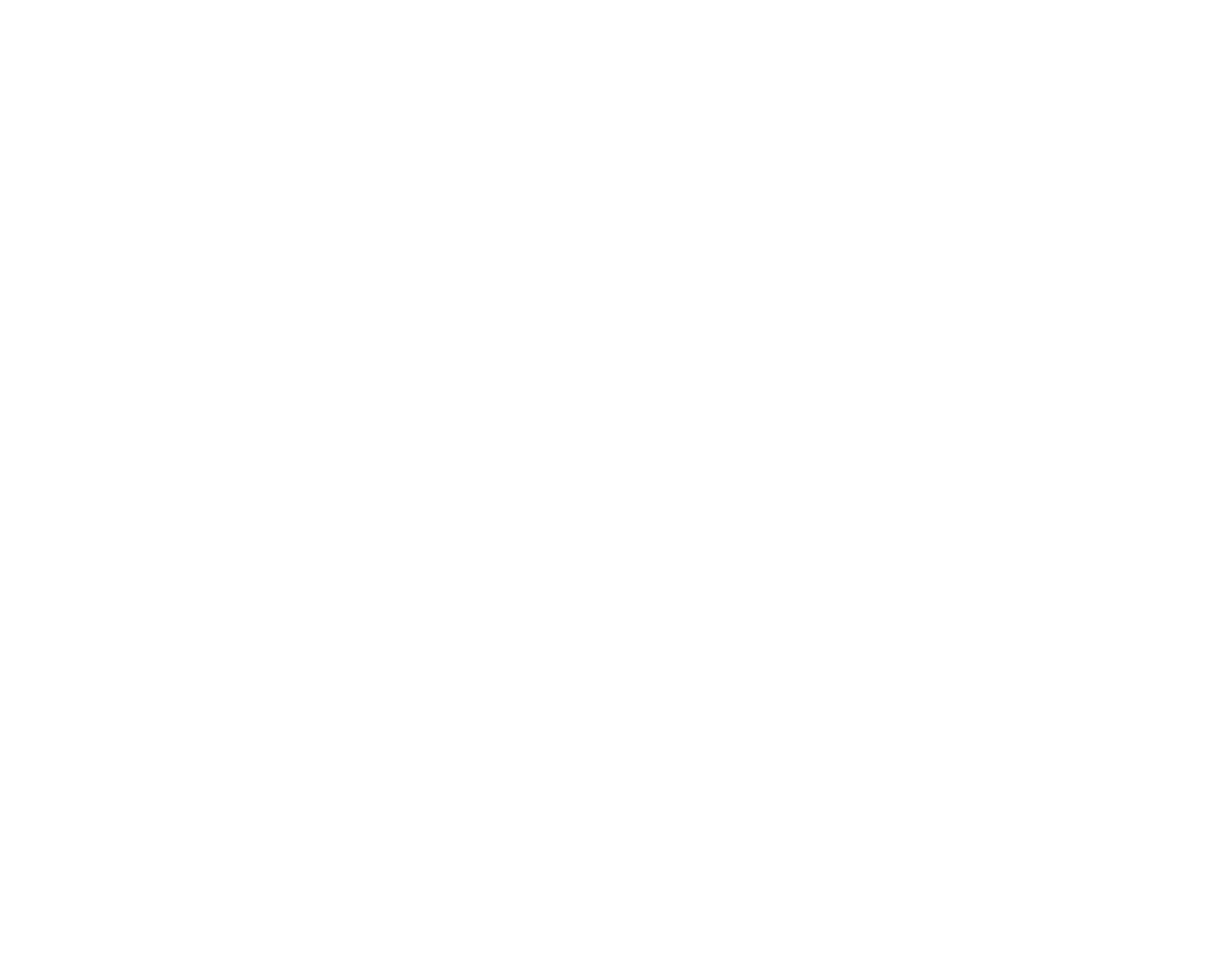## <span id="page-21-0"></span>**2.3 Mounting of COM-C Modules**

The COM-C Module has two metal blocks for mounting. This guaranties a robust mechanical construction and a solid connection to earth ground for the fieldbus connector. The metal blocks define also the distance between the Module and host board. They are connected together with M2.5 screws.

On the front side of the metal blocks there are a M2.5 thread to mount a front panel directly on the Module. This allows to have the same cutting in the device housing for all types of Modules.

- $\blacksquare$  Use fine technology that means six-mil-wide (150  $\mu$ m) tracks
- **Note** With this you have the possibility to get out between the pads. For the power tracks you can insert a via straight in the pad. To prevent a soldering problem please use a fine via (drill 0,2 mm).
- **Place a via between board edge and connector pad**

#### **Note** There is 1 mm space between the connector and the board edge, where you can place a 'normal' via (drill 0,3 mm) to feed the signals to the bottom side.

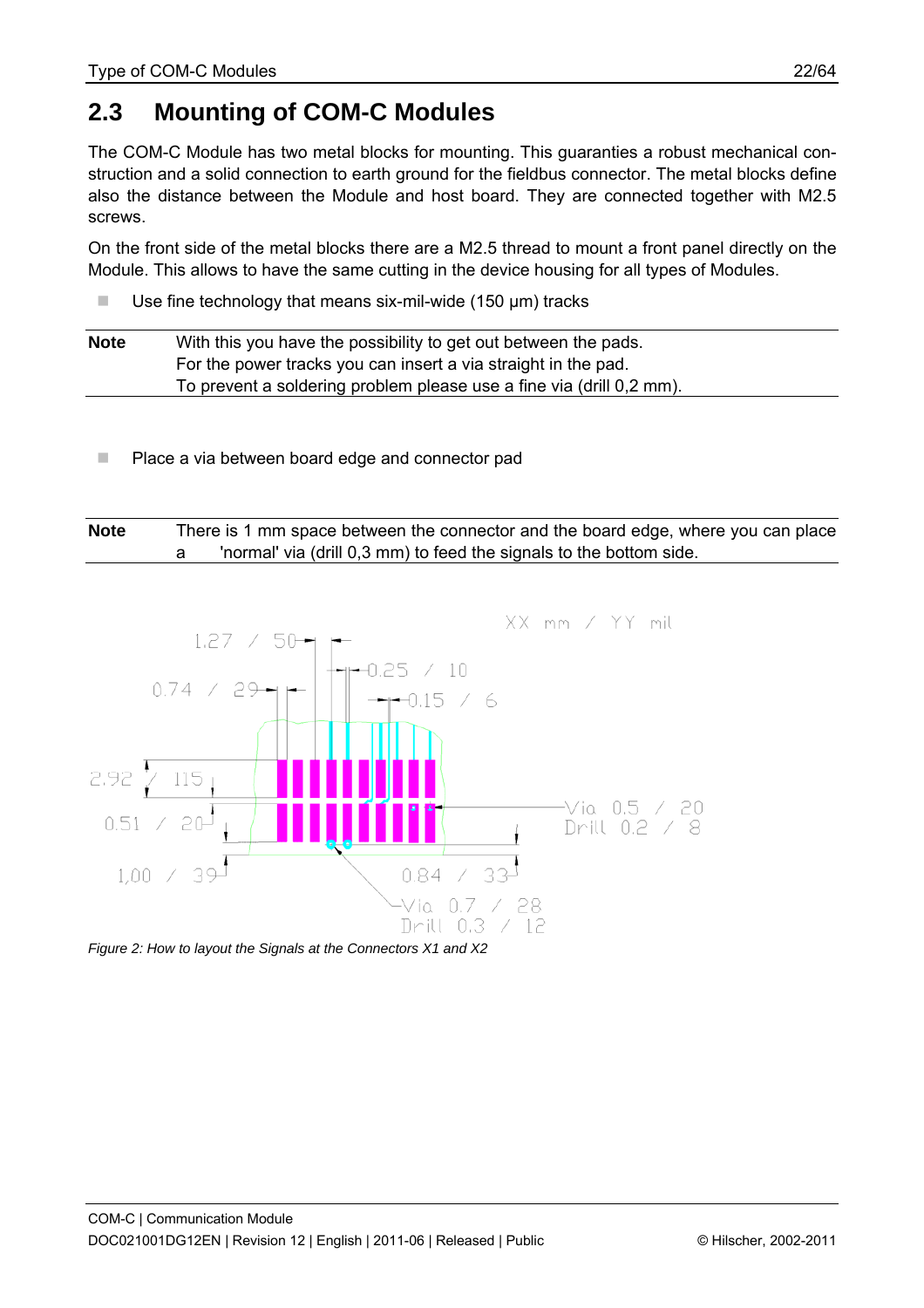<span id="page-22-0"></span>

| <b>COM</b> | Type                               | <b>Left Side</b> | <b>Right Side</b> |
|------------|------------------------------------|------------------|-------------------|
| I COM-CA   | AS, CCS, CO, DN, DP, EN, IBS, SCEB | l COM-CA-B20X5   | COM-CA-B20X5      |
| COM-CN     | AS, CCS, CO, DN, DP, EN, IBS       | COM-CA-B20X5     | COM-CA-B20X5      |

*Table 7: Usage of Bolt for COM Modules* 

The drawings for the bolts are shown on the following drawings:

- **M0100084 Mechanical dimension of Bolt COM-CA-B20X5**
- **M0600121 Mechanical dimension of Bolt COM-CA-B31,5X5**
- M0900102 Mechanical dimension of Bolt COM-CA-B24X5
- M0200402 Mechanical dimension how to assemble COM-CA-XXX on the mother board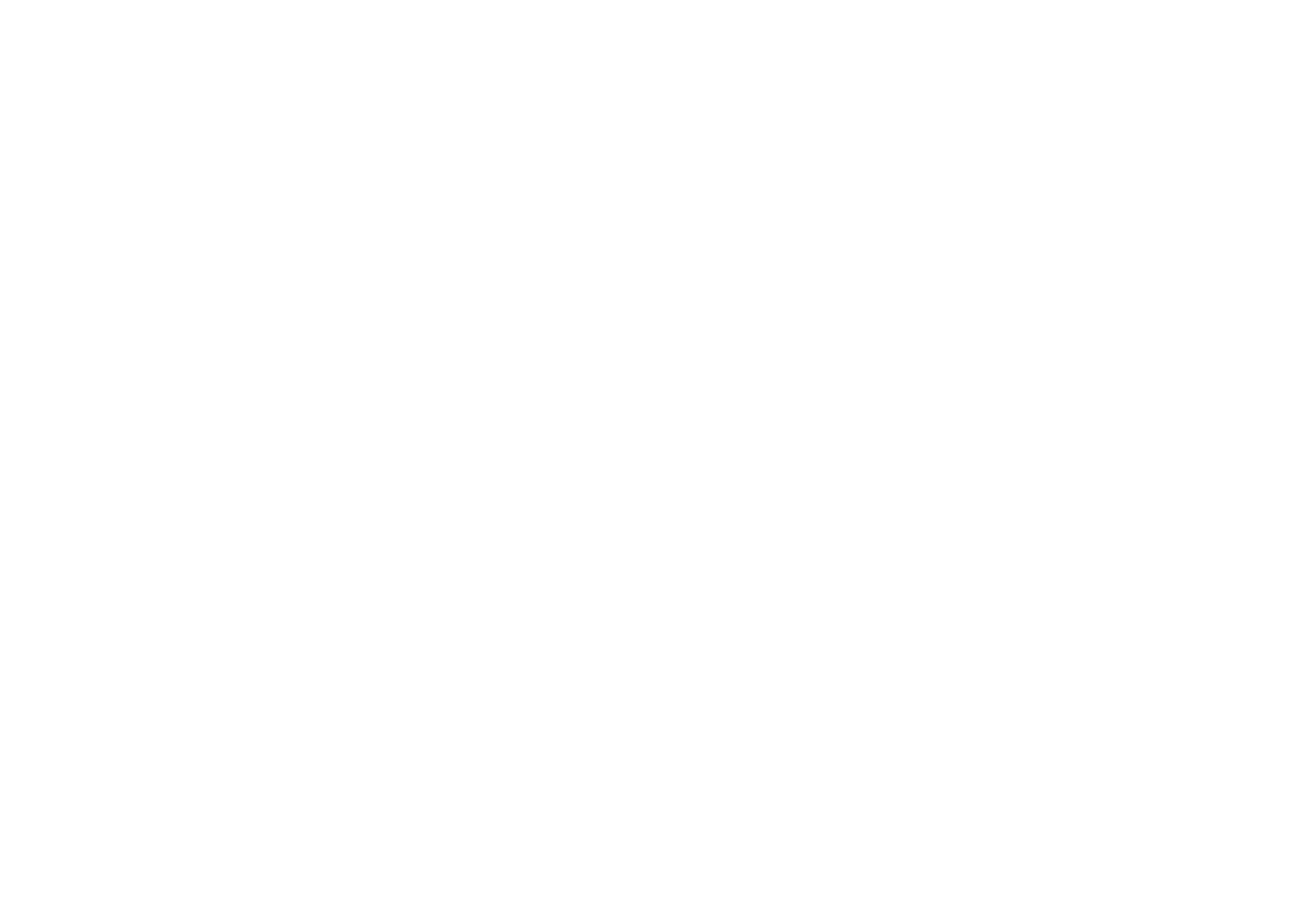# <span id="page-27-0"></span>**2.4 Designation of the COM-C**

Each COM-C Module has a matrix code label. A matrix label contains 3 items:

- 1. Part number
- 2. Hardware Revision
- 3. Serial number

The figure shows part number 1521.416, hardware revision 3 and serial number 00200.



*Figure 3: Example Matrix Code label of COM-C Modules* 

The label is normally glued on top of the main processor.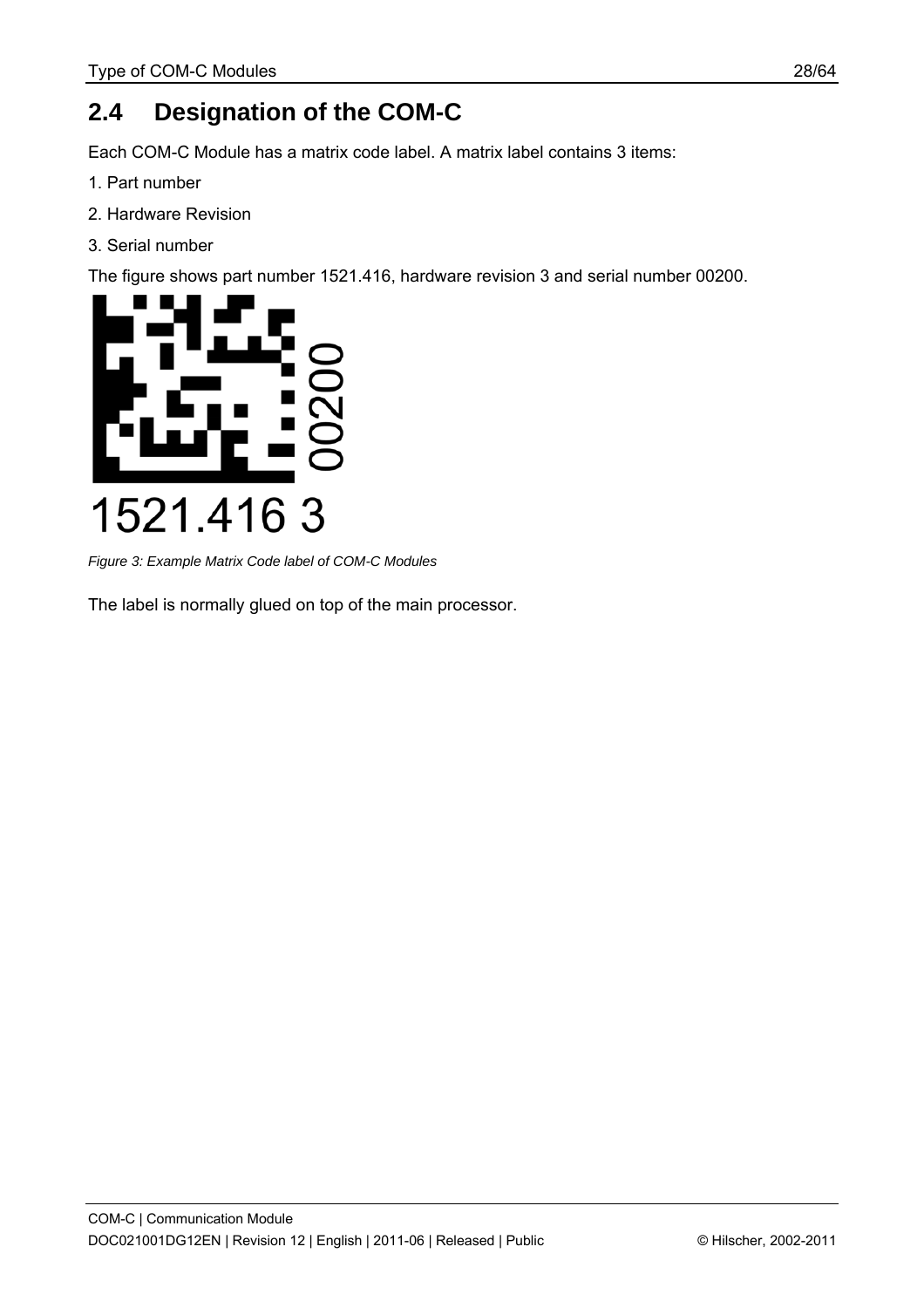# <span id="page-28-0"></span>**2.5 Meaning of the Rotary Switch**

The following figure shows the meaning of the rotary switch for COM-CA-DPS, COM-CA-COS and COM-CA-DNS. The rotary switches are to set the bus address.



*Figure 4: Meaning of the Rotary Switch* 

The following figure shows the meaning of the rotary switch for COM-CA-CCS and COM-CN-CCS. The left and the middle rotary switch are to set the bus address.



*Figure 5: Meaning of the Rotary Switch of COM-Cx-CCS*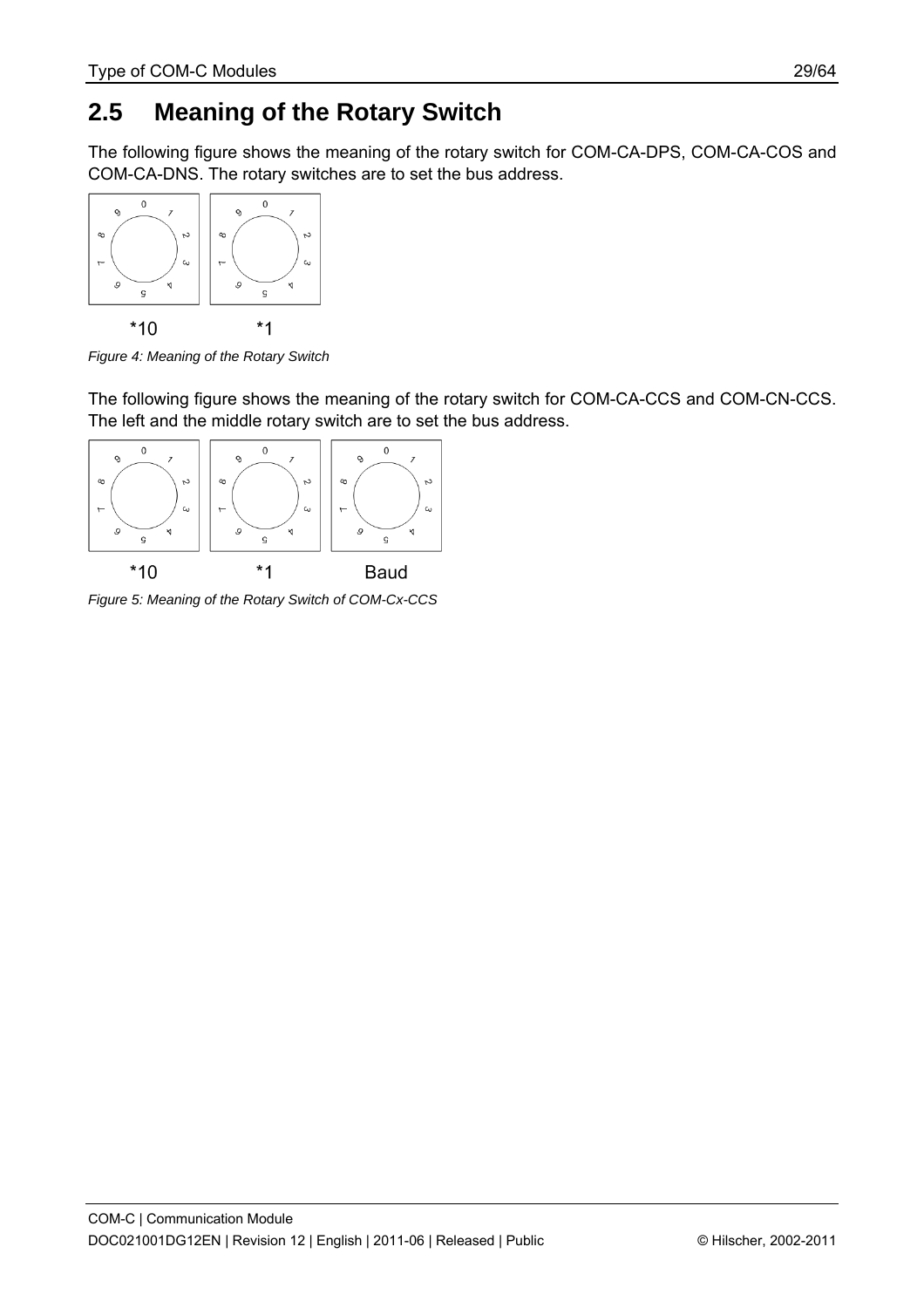# <span id="page-29-0"></span>**3 Host Interface**

**Attention!** All COM modules have an operation voltage of 3.3 V which reduces the power consumption. Therefore the voltage levels of the signals have to be not higher than 3.3 V otherwise the module will be damaged.

The next sections show an overview of the signal pinning of the system connector.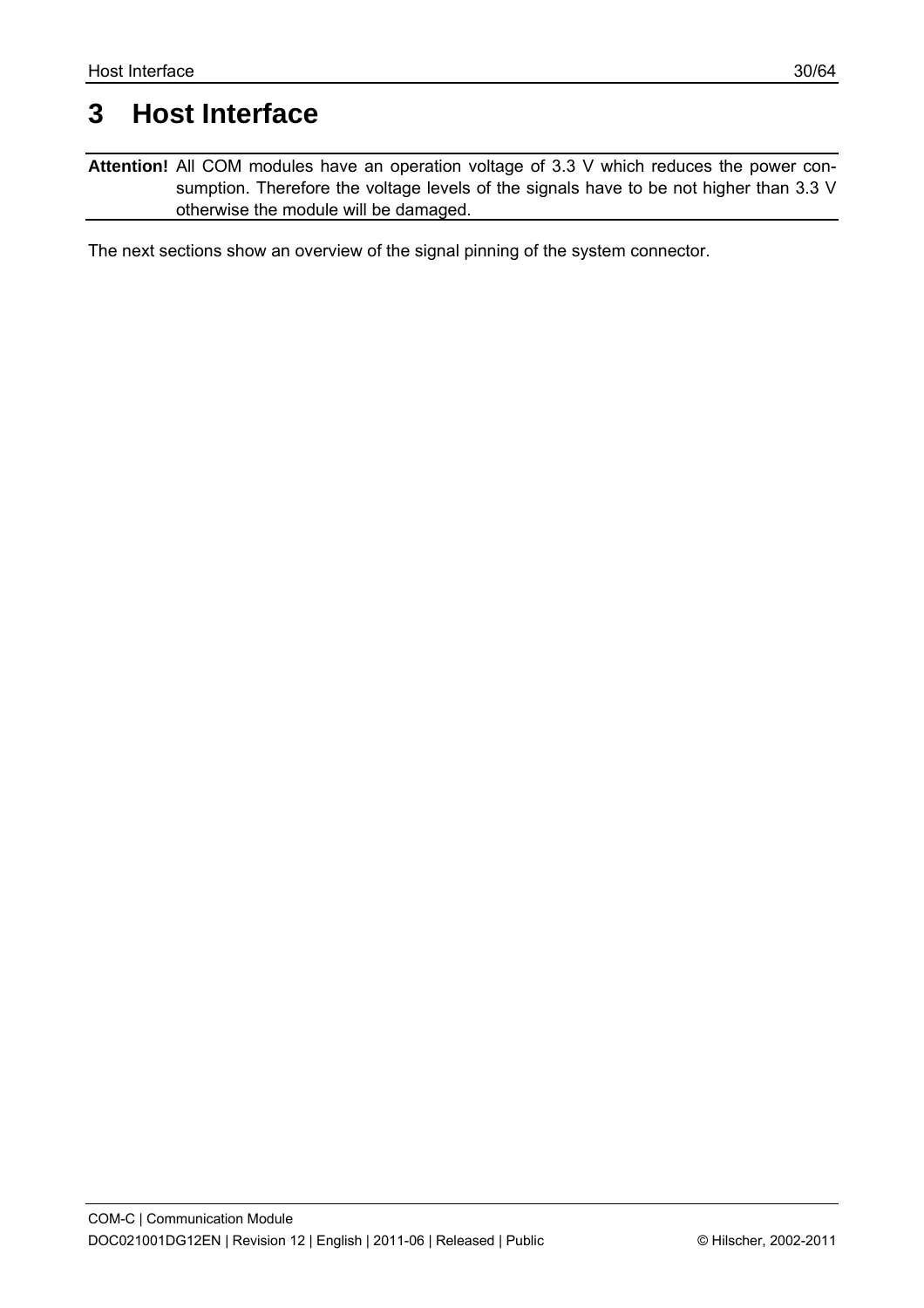# <span id="page-30-0"></span>**3.1 COM Pinning of the System Bus Connector X1**

| Pin              | <b>Signal</b>                            | <b>Symbol</b>            | <b>Type</b>                            |  |  |
|------------------|------------------------------------------|--------------------------|----------------------------------------|--|--|
| $\mathbf{1}$     | Word Interface, active low               | WIF#                     | GND if D8 - D15 is available (16 bit), |  |  |
|                  |                                          |                          | left unconnected if not (8 bit)        |  |  |
| $\boldsymbol{2}$ | Bus high enable (future use), active low | BHE#                     | LVTTL Input                            |  |  |
| 3                | Data line 15 (future use)                | D <sub>15</sub>          | LVTTL Input / Output                   |  |  |
| 4                | Data line 14 (future use)                | D <sub>14</sub>          | LVTTL Input / Output                   |  |  |
| 5                | Data line 13 (future use)                | D <sub>13</sub>          | LVTTL Input / Output                   |  |  |
| 6                | Data line 12 (future use)                | D <sub>12</sub>          | LVTTL Input / Output                   |  |  |
| $\overline{7}$   | Data line 11 (future use)                | D11                      | LVTTL Input / Output                   |  |  |
| 8                | Data line 10 (future use)                | D <sub>10</sub>          | LVTTL Input / Output                   |  |  |
| 9                | Data line 9 (future use)                 | D <sub>9</sub>           | LVTTL Input / Output                   |  |  |
| 10               | Data line 8 (future use)                 | D <sub>8</sub>           | LVTTL Input / Output                   |  |  |
| 11               | Ground                                   | <b>GND</b>               |                                        |  |  |
| 12               | Power Supply                             | $+3.3 V$                 |                                        |  |  |
| 13               | Transmit Data, Serial line               | TXD1                     | <b>LVTTL Output</b>                    |  |  |
| 14               | Receive Data, Serial line                | RXD1                     | LVTTL Input                            |  |  |
| 15               | Request to Send, Serial line             | RTS1                     | <b>LVTTL Output</b>                    |  |  |
| 16               | Clear to Send, Serial line               | CTS1                     | LVTTL Input                            |  |  |
| 17               | reserved for future - don't connect      |                          |                                        |  |  |
| 18               | reserved for future - don't connect      | $\overline{\phantom{a}}$ |                                        |  |  |
| 19               | Receive Data, Diagnostic line            | RX <sub>0</sub>          | LVTTL Input                            |  |  |
| 20               | Transmit Data, Diagnostic line           | TX0                      | <b>LVTTL Output</b>                    |  |  |
| 21               | Reset, active low                        | RES#                     | LVTTL Input; 10 k pull up              |  |  |
| 22               | Busy, active low                         | BUSY#                    | <b>LVTTL Output</b>                    |  |  |
| 23               | Interrupt, active low                    | INT#                     | <b>LVTTL Output</b>                    |  |  |
| 24               | Read, active low                         | RD#                      | LVTTL Input                            |  |  |
| 25               | Write, active low                        | WR#                      | <b>LVTTL Input</b>                     |  |  |
| 26               | Chip select, active low                  | CS#                      | LVTTL Input                            |  |  |
| 27               | Address line 13                          | A13                      | <b>LVTTL Input</b>                     |  |  |
| 28               | Address line 12                          | A12                      | LVTTL Input                            |  |  |
| 29               | Address line 11                          | A11                      | <b>LVTTL Input</b>                     |  |  |
| 30               | Address line 10                          | A10                      | LVTTL Input                            |  |  |
| 31               | Address line 9                           | A <sub>9</sub>           | LVTTL Input                            |  |  |
| 32               | Address line 8                           | A <sub>8</sub>           | <b>LVTTL Input</b>                     |  |  |
| 33               | Address line 7                           | A7                       | LVTTL Input                            |  |  |
| 34               | Address line 6                           | A <sub>6</sub>           | LVTTL Input                            |  |  |
| 35               | Address line 5                           | A <sub>5</sub>           | LVTTL Input                            |  |  |
| 36               | Address line 4                           | A4                       | LVTTL Input                            |  |  |
| 37               | Address line 3                           | A <sub>3</sub>           | LVTTL Input                            |  |  |
| 38               | Address line 2                           | A2                       | LVTTL Input                            |  |  |
| 39               | Address line 1                           | A <sub>1</sub>           | LVTTL Input                            |  |  |
| 40               | Address line 0                           | A <sub>0</sub>           | LVTTL Input                            |  |  |
|                  |                                          |                          |                                        |  |  |

*Table 8: COM Pinning of the System Bus Connector X1 (Part 1)* 

Continued on next page.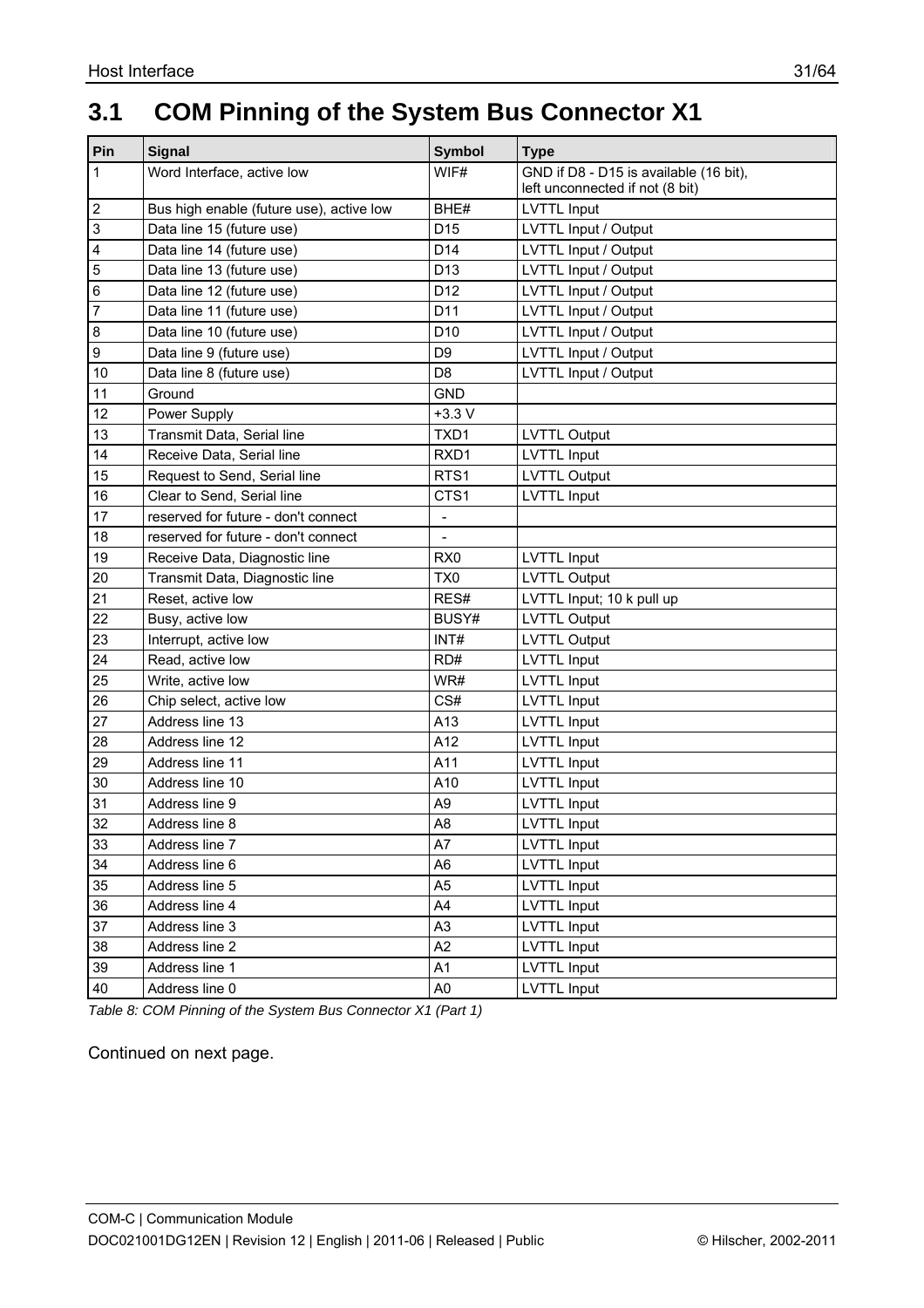<span id="page-31-0"></span>

| Pin | <b>Signal</b> | Symbol         | Type                 |
|-----|---------------|----------------|----------------------|
| 41  | Data line 7   | D7             | LVTTL Input / Output |
| 42  | Data line 6   | D <sub>6</sub> | LVTTL Input / Output |
| 43  | Data line 5   | D <sub>5</sub> | LVTTL Input / Output |
| 44  | Data line 4   | D <sub>4</sub> | LVTTL Input / Output |
| 45  | Data line 3   | D <sub>3</sub> | LVTTL Input / Output |
| 46  | Data line 2   | D <sub>2</sub> | LVTTL Input / Output |
| 47  | Data line 1   | D <sub>1</sub> | LVTTL Input / Output |
| 48  | Data line 0   | D <sub>0</sub> | LVTTL Input / Output |
| 49  | Ground        | <b>GND</b>     |                      |
| 50  | Power Supply  | $+3.3V$        |                      |

*Table 9: COM Pinning of the System Bus Connector X1 (Part 2)*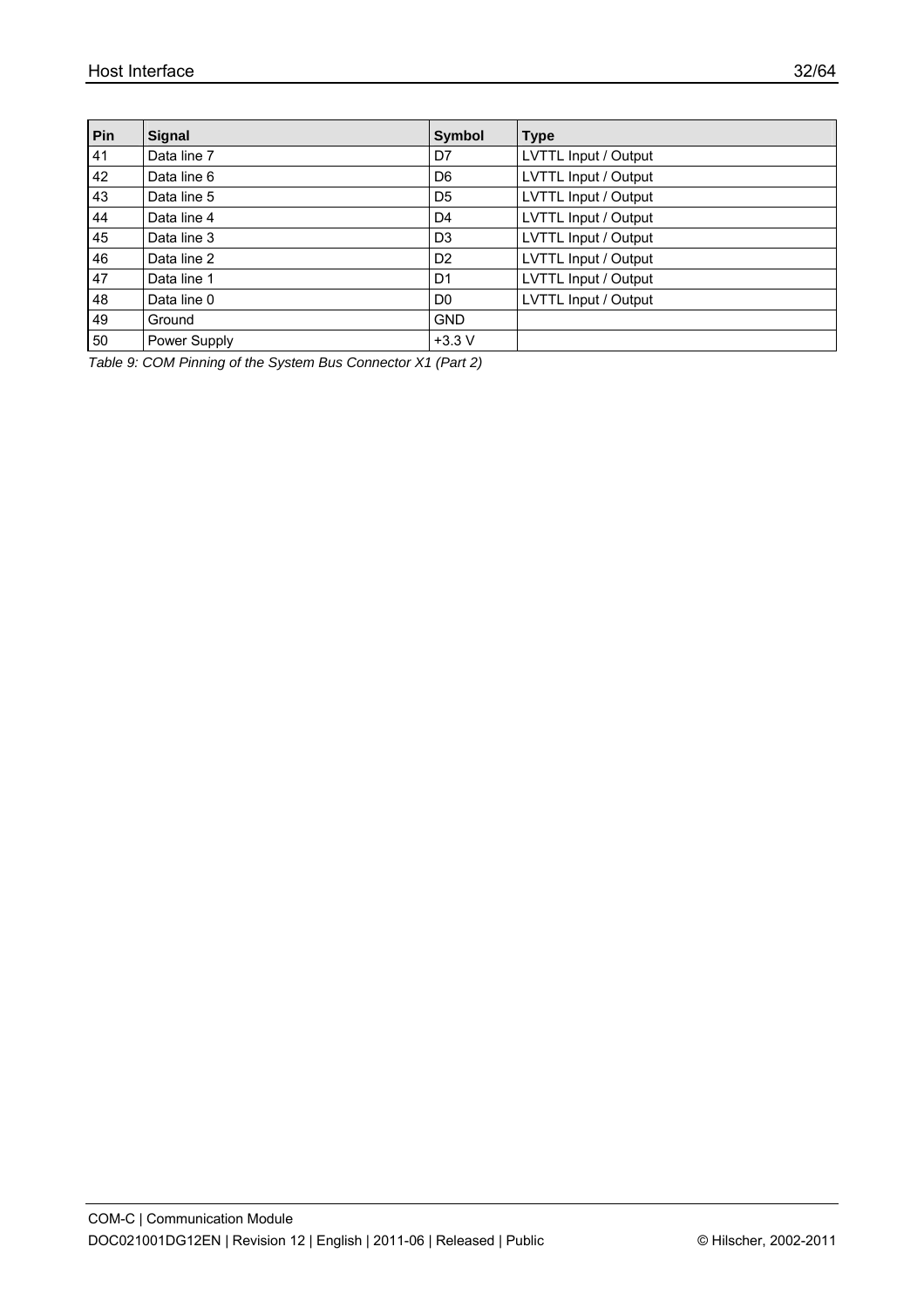<span id="page-32-0"></span>

| Pin                     | <b>Signal</b>                             | <b>Symbol</b>     | <b>Type</b>                                                               |  |  |
|-------------------------|-------------------------------------------|-------------------|---------------------------------------------------------------------------|--|--|
| 1                       | Word Interface, active low                | WIF#              | GND if D8 - D15 is available (16 bit),<br>left unconnected if not (8 bit) |  |  |
| $\sqrt{2}$              | Bus high enable, active low               | BHE#              | <b>LVTTL Input</b>                                                        |  |  |
| 3                       | Data line 15                              | D <sub>15</sub>   | LVTTL Input / Output                                                      |  |  |
| $\overline{\mathbf{4}}$ | Data line 14                              | D <sub>14</sub>   | LVTTL Input / Output                                                      |  |  |
| $\overline{5}$          | Data line 13                              | D <sub>13</sub>   | LVTTL Input / Output                                                      |  |  |
| 6                       | Data line 12                              | D <sub>12</sub>   | LVTTL Input / Output                                                      |  |  |
| $\overline{7}$          | Data line 11                              | D <sub>11</sub>   | LVTTL Input / Output                                                      |  |  |
| 8                       | Data line 10                              | D <sub>10</sub>   | LVTTL Input / Output                                                      |  |  |
| 9                       | Data line 9                               | D <sub>9</sub>    | LVTTL Input / Output                                                      |  |  |
| 10                      | Data line 8                               | D <sub>8</sub>    | LVTTL Input / Output                                                      |  |  |
| 11                      | Ground                                    | <b>GND</b>        |                                                                           |  |  |
| 12                      | Power Supply                              | $+3.3 V$          |                                                                           |  |  |
| 13                      | reserved for future - don't connect       | $\overline{a}$    |                                                                           |  |  |
| 14                      | reserved for future - don't connect       |                   |                                                                           |  |  |
| 15                      | reserved for future - don't connect       | $\blacksquare$    |                                                                           |  |  |
| 16                      | reserved for future - don't connect       |                   |                                                                           |  |  |
| 17                      | Interrupt, active low                     | INT <sub>1#</sub> | <b>LVTTL Output</b>                                                       |  |  |
| 18                      | reserved for future - don't connect       | $\blacksquare$    |                                                                           |  |  |
| 19                      | reserved for future - don't connect       |                   |                                                                           |  |  |
| 20                      | reserved for future - don't connect       |                   |                                                                           |  |  |
| 21                      | Reset, active low                         | RES#              | LVTTL Input; 10 k  30 k pull up                                           |  |  |
| 22                      | Busy, active low                          | BUSY#             | <b>LVTTL Output</b>                                                       |  |  |
| 23                      | Interrupt, active low                     | INT0#             | <b>LVTTL Output</b>                                                       |  |  |
| 24                      | Read, active low                          | RD#               | LVTTL Input                                                               |  |  |
| 25                      | Write, active low                         | WR#               | LVTTL Input                                                               |  |  |
| 26                      | Chip select, active low                   | CS#               | <b>LVTTL Input</b>                                                        |  |  |
| 27                      | Address line 13 (reserved for future use) | A13               | <b>LVTTL Input</b>                                                        |  |  |
| 28                      | Address line 12                           | A12               | <b>LVTTL Input</b>                                                        |  |  |
| 29                      | Address line 11                           | A11               | LVTTL Input                                                               |  |  |
| $30\,$                  | Address line 10                           | A10               | LVTTL Input                                                               |  |  |
| 31                      | Address line 9                            | A <sub>9</sub>    | <b>LVTTL Input</b>                                                        |  |  |
| 32                      | Address line 8                            | A <sub>8</sub>    | LVTTL Input                                                               |  |  |
| 33                      | Address line 7                            | A7                | LVTTL Input                                                               |  |  |
| 34                      | Address line 6                            | A <sub>6</sub>    | LVTTL Input                                                               |  |  |
| 35                      | Address line 5                            | A <sub>5</sub>    | LVTTL Input                                                               |  |  |
| 36                      | Address line 4                            | A4                | <b>LVTTL Input</b>                                                        |  |  |
| 37                      | Address line 3                            | A <sub>3</sub>    | LVTTL Input                                                               |  |  |
| 38                      | Address line 2                            | A2                | LVTTL Input                                                               |  |  |
| 39                      | Address line 1                            | A1                | LVTTL Input                                                               |  |  |
| 40                      | Address line 0                            | A0                | LVTTL Input                                                               |  |  |

*Table 10: COM-CA-SCEB Pinning of the System Bus Connector X1 (Part 1)* 

Continued on next page.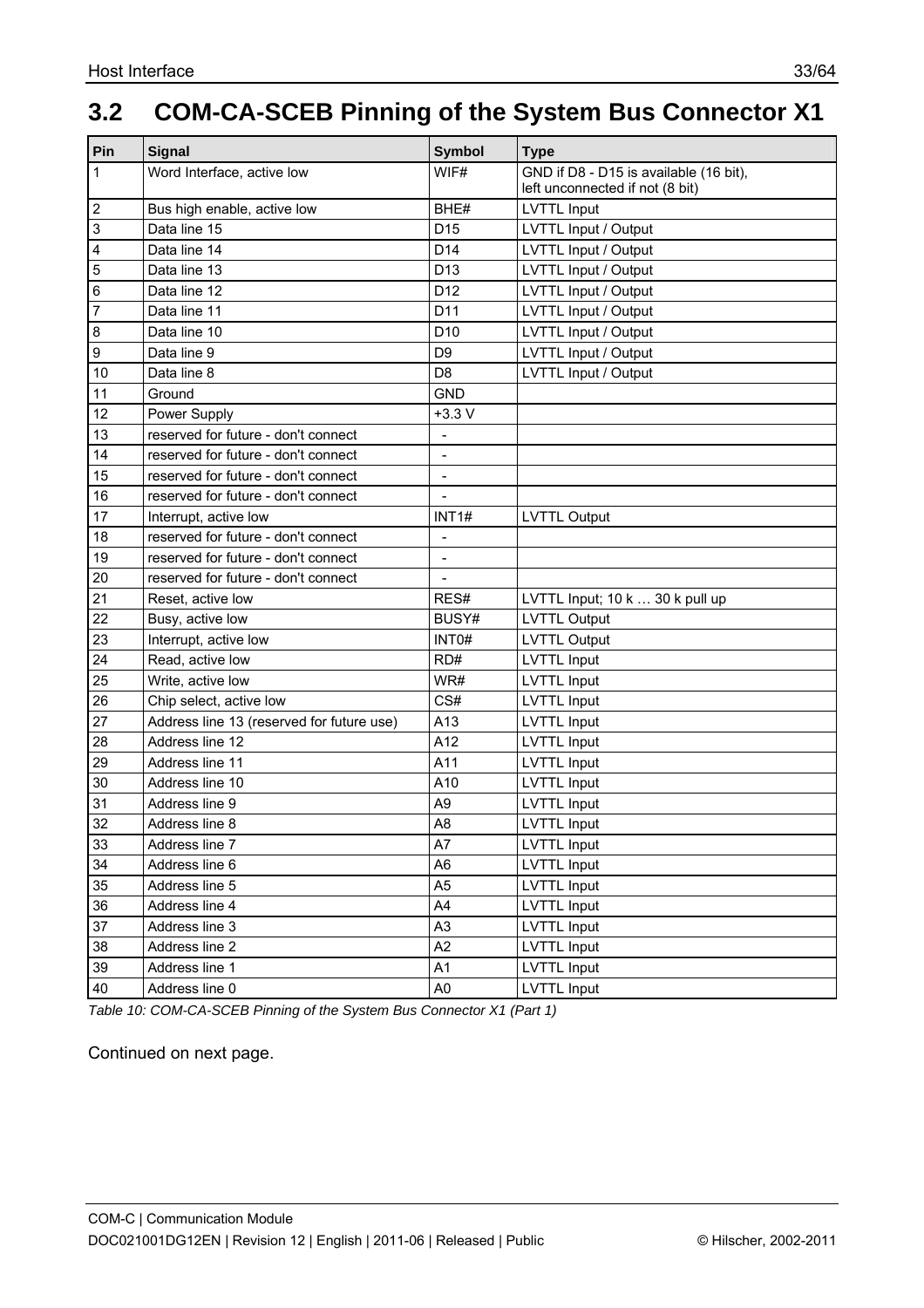<span id="page-33-0"></span>

| Pin | <b>Signal</b> | Symbol         | <b>Type</b>          |
|-----|---------------|----------------|----------------------|
| 41  | Data line 7   | D7             | LVTTL Input / Output |
| 42  | Data line 6   | D <sub>6</sub> | LVTTL Input / Output |
| 43  | Data line 5   | D <sub>5</sub> | LVTTL Input / Output |
| 44  | Data line 4   | D <sub>4</sub> | LVTTL Input / Output |
| 45  | Data line 3   | D <sub>3</sub> | LVTTL Input / Output |
| 46  | Data line 2   | D <sub>2</sub> | LVTTL Input / Output |
| 47  | Data line 1   | D <sub>1</sub> | LVTTL Input / Output |
| 48  | Data line 0   | D <sub>0</sub> | LVTTL Input / Output |
| 49  | Ground        | <b>GND</b>     |                      |
| 50  | Power Supply  | $+3.3V$        |                      |

*Table 11: COM-CA-SCEB Pinning of the System Bus Connector X1 (Part 2)*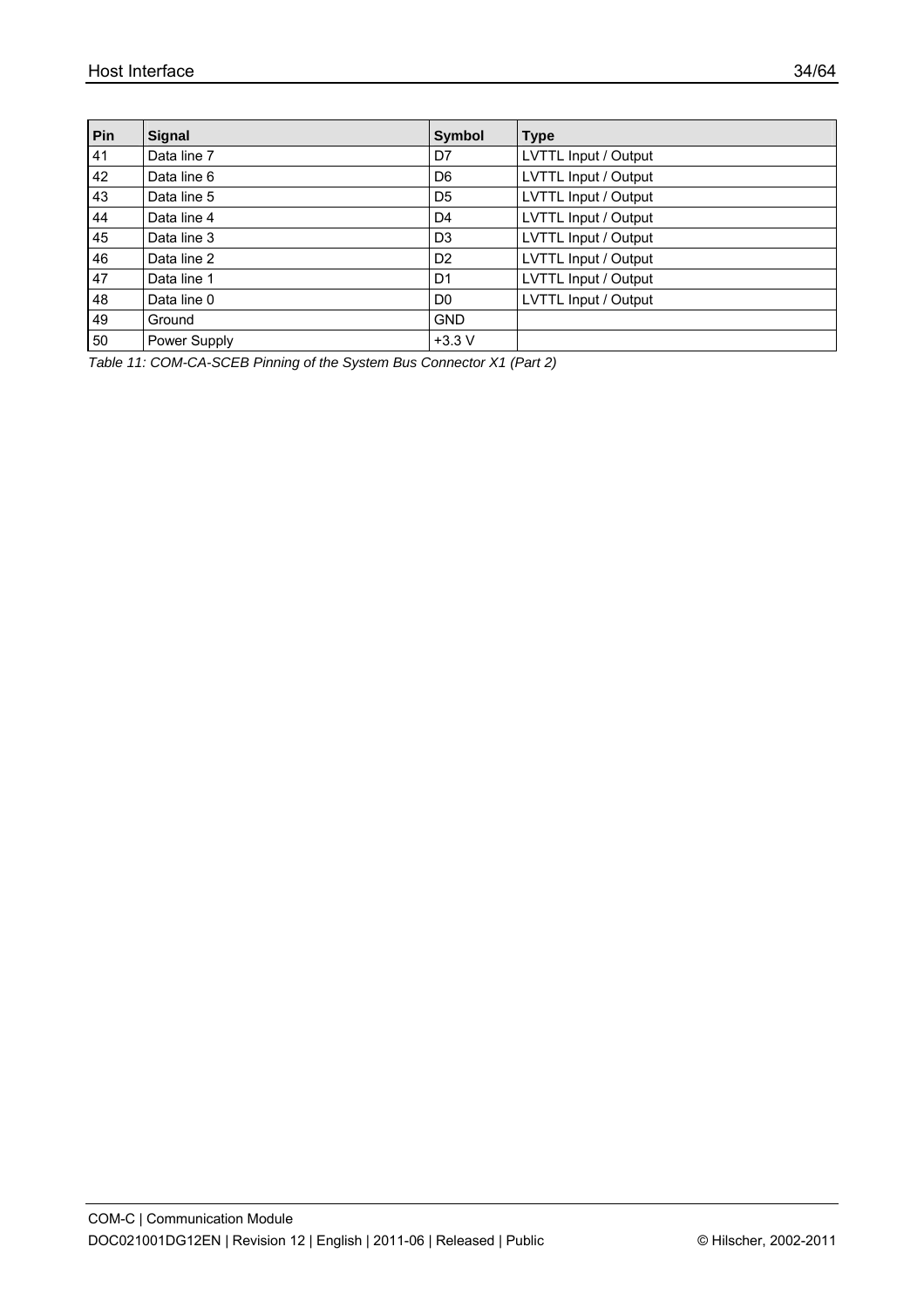## <span id="page-34-0"></span>**3.3 Signal Overview and Pinning of the Fieldbus Connector X2 on COM-CN**

#### **3.3.1 Fieldbus Connector X2 for AS-Interface-Master**

Fieldbus connector X2 for COM-CN-ASM

| Pin             | <b>Signal</b>                    | <b>Symbol</b> | <b>Type</b>          | <b>Pin at Fieldbus</b><br><b>Connector</b> |
|-----------------|----------------------------------|---------------|----------------------|--------------------------------------------|
|                 |                                  |               |                      | <b>COMBICON</b><br>2pin                    |
| $\mathbf{1}$    |                                  |               |                      |                                            |
| $\overline{c}$  |                                  |               |                      |                                            |
| 3               |                                  |               |                      |                                            |
| 4               |                                  |               |                      |                                            |
| 5               |                                  |               |                      |                                            |
| 6               |                                  |               |                      |                                            |
| $\overline{7}$  |                                  |               |                      |                                            |
| 8               |                                  |               |                      |                                            |
| 9               |                                  |               |                      |                                            |
| 10              | AS-i, Receive Data               | ASI_RX        | <b>LVTTL</b> Input   | Note 1                                     |
| 11              | AS-i, Power Fail                 | ASI_PF        | <b>LVTTL Output</b>  | Note 1                                     |
| 12              | AS-i, Transmit Data              | ASI_TX        | <b>LVTTL Output</b>  | Note 1                                     |
| 13              | COM-LED, STA, Cathode yellow LED | STA#          | 4 mA Output          |                                            |
| 14              | SYS-LED, RUN, Cathode green LED  | RUN#          | 4 mA Output          |                                            |
| 15              | COM-LED, ERR, Cathode red LED    | ERR#          | 4 mA Output          |                                            |
| 16              | SYS-LED, RDY, Cathode yellow LED | RDY#          | 4 mA Output          |                                            |
| 17              | Ground                           | <b>GND</b>    |                      |                                            |
| 18              | Power Supply                     | $+3.3 V$      |                      |                                            |
| 19              | Peripheral IO                    | PIO           | LVTTL Input / Output |                                            |
| $\overline{20}$ | Don't use - needed for isolation |               |                      |                                            |
| 21              | Don't use - needed for isolation |               |                      |                                            |
| 22              |                                  |               |                      |                                            |
| 23              |                                  |               |                      |                                            |
| 24              |                                  |               |                      |                                            |
| 25              |                                  |               |                      |                                            |
| 26              |                                  |               |                      |                                            |
| 27              |                                  |               |                      |                                            |
| 28              |                                  |               |                      |                                            |
| 29              | AS-i + Bus line                  | $AS-i+$       | +24 V with AS-i      | 1                                          |
| 30              | AS-i - Bus line                  | AS-i-         | 0 V with AS-i        | $\overline{2}$                             |

*Table 12: Fieldbus Connector X2 for AS-Interface-Master* 

| <b>Note</b> | <b>Information</b>                                                                                                 |
|-------------|--------------------------------------------------------------------------------------------------------------------|
|             | LVTTL Signals could be only used without the hardware interface on the COM. Ask for special customer ver-<br>sion. |
|             | $\tau$ is a set of $\tau$ is the contract of $\tau$ is a set of $\tau$ is a set of $\tau$ is a set of $\tau$       |

*Table 13: Notes for Fieldbus Connector X2 for AS-Interface-Master*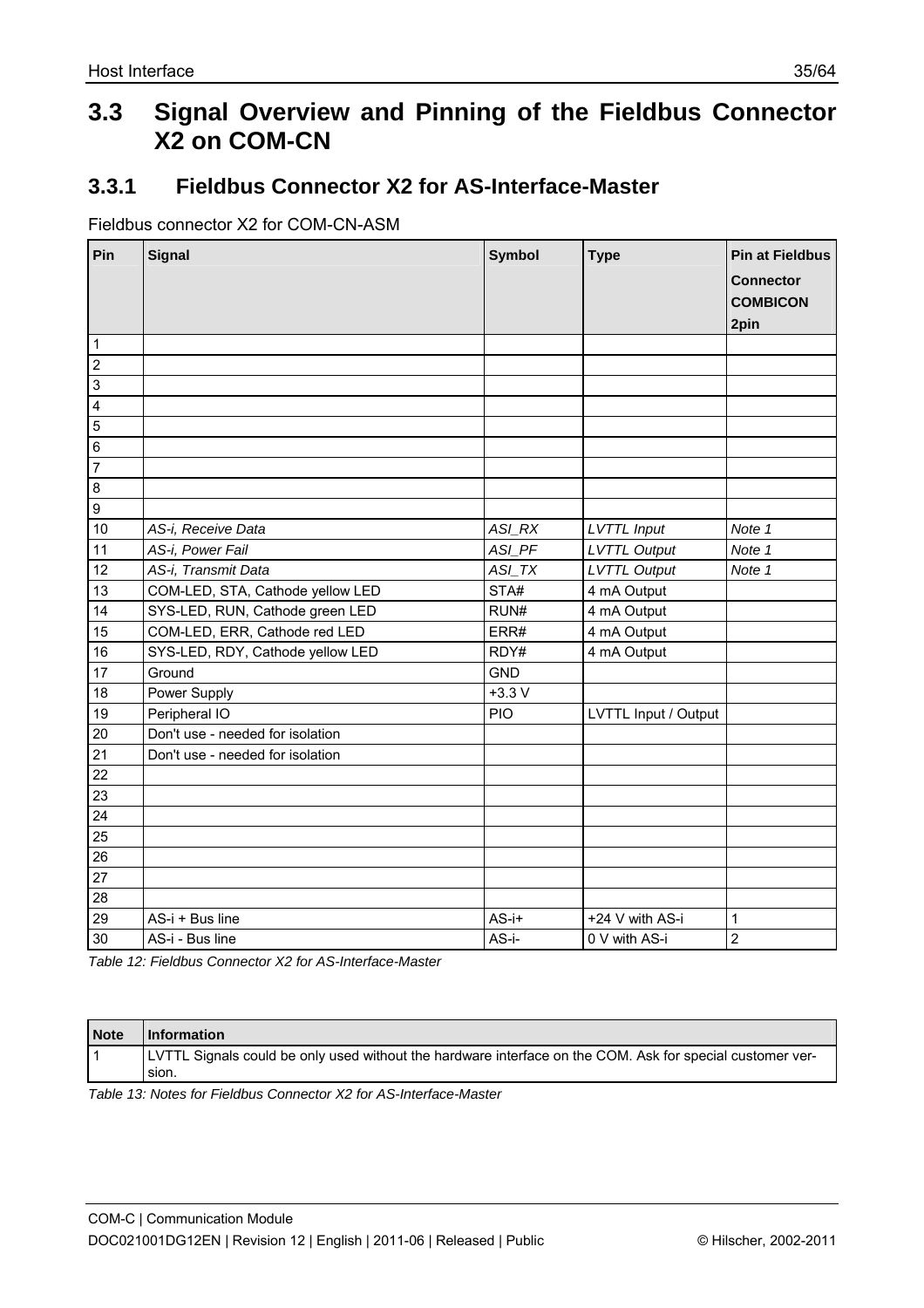## <span id="page-35-0"></span>**3.3.2 Fieldbus Connector X2 for CANopen-Master/-Slave**

Fieldbus connector X2 for COM-CN-COM / COM-CN-COS

| Pin                     | <b>Signal</b>                    | <b>Symbol</b> | <b>Type</b>          | <b>Pin at Fieldbus</b>           |
|-------------------------|----------------------------------|---------------|----------------------|----------------------------------|
|                         |                                  |               |                      | <b>Connector</b><br>DSub 9, male |
| $\mathbf 1$             |                                  |               |                      |                                  |
| $\overline{2}$          |                                  |               |                      |                                  |
| 3                       |                                  |               |                      |                                  |
| $\overline{\mathbf{4}}$ |                                  |               |                      |                                  |
| 5                       |                                  |               |                      |                                  |
| 6                       |                                  |               |                      |                                  |
| $\overline{7}$          | CAN, Receive Data                | CAN_RX1       | <b>LVTTL</b> Input   | Note 1                           |
| 8                       |                                  |               |                      |                                  |
| $\boldsymbol{9}$        | CAN, Transmit Data               | CAN_TX1       | <b>LVTTL Output</b>  | Note 1                           |
| 10                      |                                  |               |                      |                                  |
| 11                      |                                  |               |                      |                                  |
| 12                      |                                  |               |                      |                                  |
| 13                      | COM-LED, STA, Cathode yellow LED | STA#          | 4 mA Output          | Note 2                           |
| 14                      | SYS-LED, RUN, Cathode green LED  | RUN#          | 4 mA Output          |                                  |
| 15                      | COM-LED, ERR, Cathode red LED    | ERR#          | 4 mA Output          |                                  |
| 16                      | SYS-LED, RDY, Cathode yellow LED | RDY#          | 4 mA Output          |                                  |
| 17                      | Ground                           | <b>GND</b>    |                      |                                  |
| 18                      | Power Supply                     | $+3.3 V$      |                      |                                  |
| 19                      | Peripheral IO                    | <b>PIO</b>    | LVTTL Input / Output |                                  |
| 20                      | Don't use - needed for isolation |               |                      |                                  |
| 21                      | Don't use - needed for isolation |               |                      |                                  |
| 22                      |                                  |               |                      |                                  |
| 23                      | CAN H Bus line                   | CAN H         | <b>ISO 11898</b>     | 7                                |
| 24                      |                                  |               |                      |                                  |
| 25                      |                                  |               |                      |                                  |
| 26                      | <b>CAN Ground</b>                | CAN_GND       |                      | 3                                |
| 27                      |                                  |               |                      |                                  |
| 28                      |                                  |               |                      |                                  |
| 29                      | CAN_L Bus line                   | CAN_L         | <b>ISO 11898</b>     | $\overline{\mathbf{c}}$          |
| 30                      |                                  |               |                      |                                  |

*Table 14: Fieldbus Connector X2 for CANopen-Master/-Slave* 

| <b>Note</b>    | <b>Information</b>                                                                                                 |
|----------------|--------------------------------------------------------------------------------------------------------------------|
|                | LVTTL Signals could be only used without the hardware interface on the COM. Ask for special customer ver-<br>sion. |
| $\overline{2}$ | Yellow LED for COM-CN-COM / COM-CN-COS                                                                             |

*Table 15: Notes for Fieldbus Connector X2 for CANopen-Master/-Slave*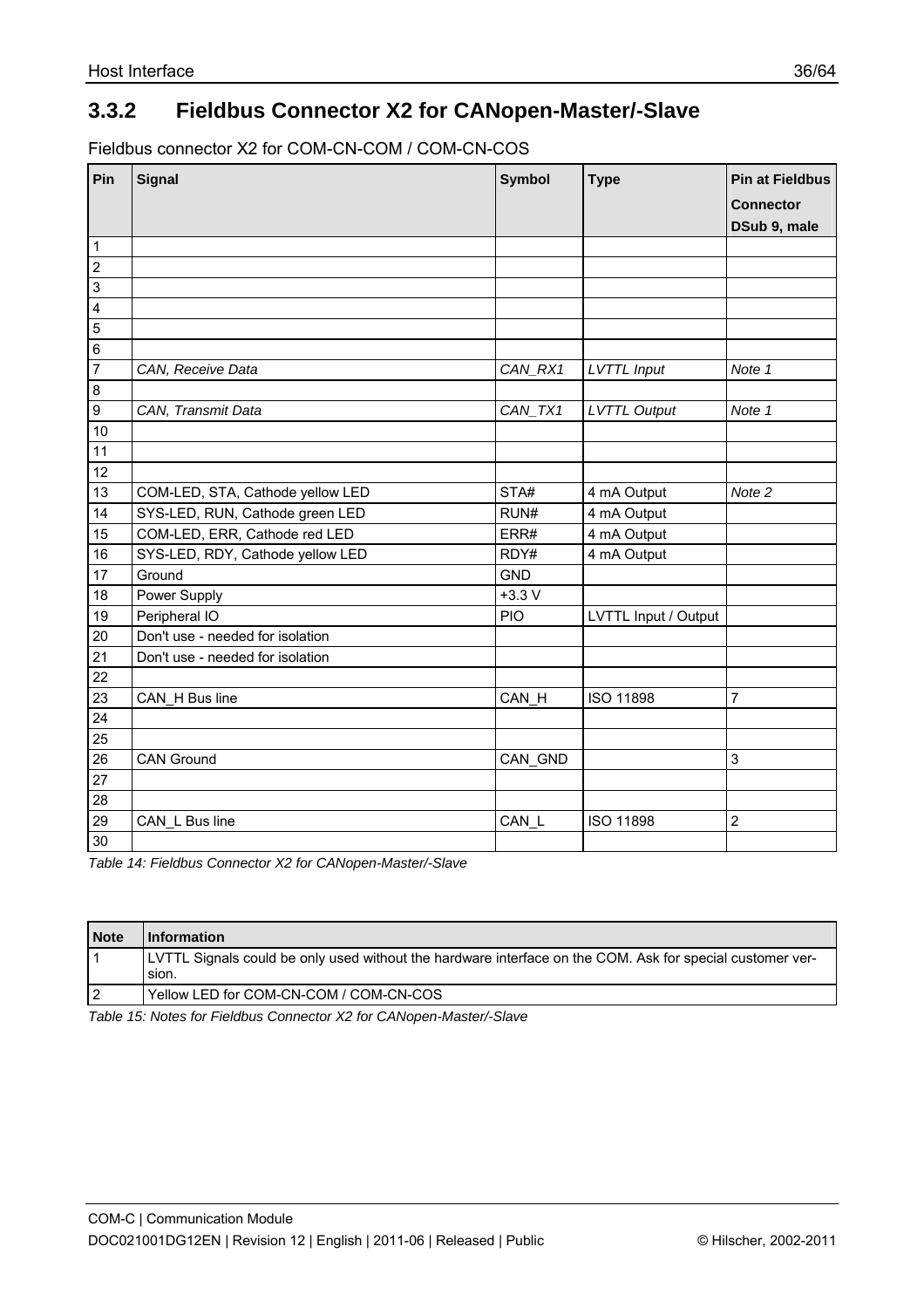#### <span id="page-36-0"></span>**3.3.3 Fieldbus Connector X2 for DeviceNet-Master/-Slave**

Fieldbus connector X2 for COM-CN-DNM / COM-CN-DNS

| Pin                     | <b>Signal</b>                          | <b>Symbol</b> | <b>Type</b>          | <b>Pin at Fieldbus</b><br>connector<br><b>COMBICON</b><br>5pin |
|-------------------------|----------------------------------------|---------------|----------------------|----------------------------------------------------------------|
| 1                       |                                        |               |                      |                                                                |
| $\overline{\mathbf{c}}$ |                                        |               |                      |                                                                |
| 3                       |                                        |               |                      |                                                                |
| 4                       |                                        |               |                      |                                                                |
| 5                       |                                        |               |                      |                                                                |
| 6                       |                                        |               |                      |                                                                |
| $\overline{7}$          | CAN, Receive Data                      | CAN_RX1       | <b>LVTTL</b> Input   | Note 1                                                         |
| 8                       |                                        |               |                      |                                                                |
| $\boldsymbol{9}$        | CAN, Transmit Data                     | CAN_TX1       | <b>LVTTL Output</b>  | Note 1                                                         |
| 10                      |                                        |               |                      |                                                                |
| 11                      | CAN, Power Fail                        | CAN_PF1       | <b>LVTTL</b> Input   | Note 1                                                         |
| 12                      |                                        |               |                      |                                                                |
| 13                      | MNS-LED, active low, Cathode green LED | MNS CG#       | 4 mA Output          |                                                                |
| 14                      | RUN-LED, RUN, Cathode green LED        | RUN#          | 4 mA Output          |                                                                |
| 15                      | MNS-LED, active low, Cathode red LED   | MNS CR#       | 4 mA Output          |                                                                |
| 16                      | SYS-LED, RDY, Cathode yellow LED       | RDY#          | 4 mA Output          |                                                                |
| 17                      | Ground                                 | <b>GND</b>    |                      |                                                                |
| 18                      | Power Supply                           | $+3.3 V$      |                      |                                                                |
| 19                      | Peripheral IO                          | PIO           | LVTTL Input / Output |                                                                |
| 20                      | Don't use - needed for isolation       |               |                      |                                                                |
| 21                      | Don't use - needed for isolation       |               |                      |                                                                |
| 22                      |                                        |               |                      |                                                                |
| 23                      |                                        |               |                      |                                                                |
| 24                      |                                        |               |                      |                                                                |
| 25                      |                                        |               |                      |                                                                |
| 26                      | Reference potential DeviceNet          | $V -$         |                      | 1                                                              |
| 27                      | CAN Low-Signal                         | CAN_L         |                      | $\overline{\mathbf{c}}$                                        |
| 28                      | Shield                                 | Drain         |                      | 3                                                              |
| 29                      | CAN High-Signal                        | CAN_H         |                      | 4                                                              |
| 30                      | +24V Power Supply DeviceNet            | $V +$         |                      | 5                                                              |

*Table 16: Fieldbus Connector X2 for DeviceNet-Master/-Slave* 

| <b>Note</b> | <b>Information</b>                                                                                                 |
|-------------|--------------------------------------------------------------------------------------------------------------------|
|             | LVTTL Signals could be only used without the hardware interface on the COM. Ask for special customer ver-<br>sion. |
|             |                                                                                                                    |

*Table 17: Notes for Fieldbus Connector X2 for DeviceNet-Master/-Slave*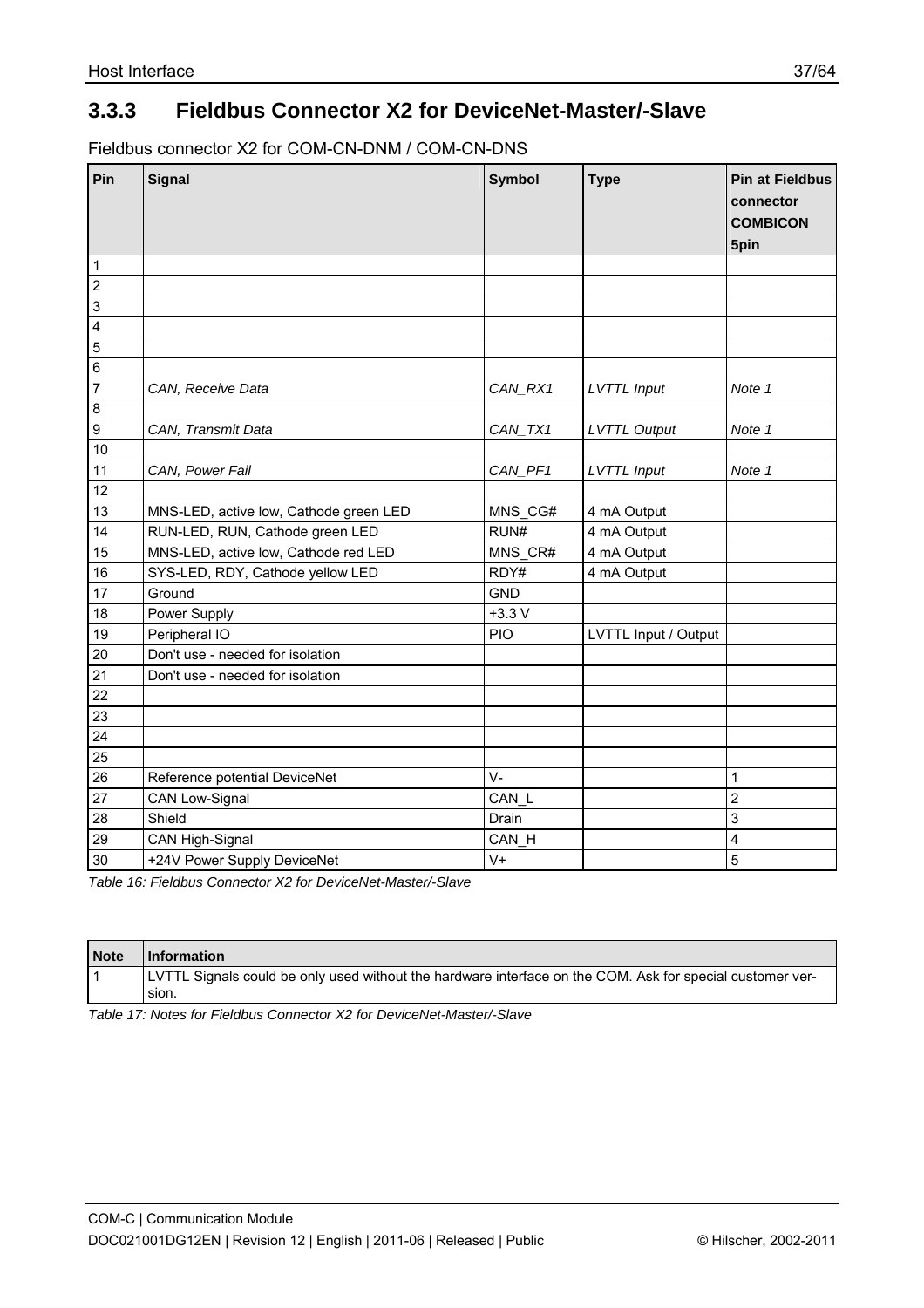#### <span id="page-37-0"></span>**3.3.4 Fieldbus Connector X2 for PROFIBUS-Master/-Slave**

Fieldbus connector X2 for COM-CN-DPM / COM-CN-DPS

| Pin                     | <b>Signal</b>                    | <b>Symbol</b> | <b>Type</b>          | <b>Pin at Fieldbus</b><br>connector<br>DSub-9,<br>female |
|-------------------------|----------------------------------|---------------|----------------------|----------------------------------------------------------|
| $\mathbf{1}$            | PROFIBUS, Receive Data           | PB_RX         | <b>LVTTL</b> Input   | Note 1                                                   |
| $\overline{c}$          |                                  |               |                      |                                                          |
| 3                       | PROFIBUS, Transmit Data          | PB_TX         | <b>LVTTL Output</b>  | Note 1                                                   |
| $\overline{\mathbf{4}}$ |                                  |               |                      |                                                          |
| 5                       | PROFIBUS, Enable Bus Driver      | <b>PB ENB</b> | <b>LVTTL Output</b>  | Note 1                                                   |
| 6                       |                                  |               |                      |                                                          |
| $\overline{7}$          |                                  |               |                      |                                                          |
| 8                       |                                  |               |                      |                                                          |
| 9                       |                                  |               |                      |                                                          |
| 10                      |                                  |               |                      |                                                          |
| 11                      |                                  |               |                      |                                                          |
| 12                      |                                  |               |                      |                                                          |
| 13                      | COM-LED, STA, Cathode yellow LED | STA#          | 4 mA Output          | Note 2                                                   |
| 14                      | SYS-LED, RUN, Cathode green LED  | RUN#          | 4 mA Output          |                                                          |
| 15                      | COM-LED, ERR, Cathode red LED    | ERR#          | 4 mA Output          |                                                          |
| 16                      | SYS-LED, RDY, Cathode yellow LED | RDY#          | 4 mA Output          |                                                          |
| 17                      | Ground                           | <b>GND</b>    |                      |                                                          |
| 18                      | Power Supply                     | $+3.3 V$      |                      |                                                          |
| 19                      | Peripheral IO                    | <b>PIO</b>    | LVTTL Input / Output |                                                          |
| 20                      | Don't use - needed for isolation |               |                      |                                                          |
| 21                      | Don't use - needed for isolation |               |                      |                                                          |
| 22                      | Reference potential              | <b>DGND</b>   |                      | 5                                                        |
| 23                      | Control                          | CNTR-P        | <b>LVTTL</b>         | $\overline{\mathbf{4}}$                                  |
| 24                      |                                  |               |                      |                                                          |
| 25                      | Receive / Send Data-N            | RXD/TXD-N     | <b>RS 485</b>        | 8                                                        |
| 26                      | Receive / Send Data-P            | RXD/TXD-P     | <b>RS 485</b>        | 3                                                        |
| 27                      |                                  |               |                      |                                                          |
| 28                      |                                  |               |                      |                                                          |
| 29                      | Positive power supply            | <b>VP</b>     | $+5V$                | $\,6$                                                    |
| 30                      |                                  |               |                      |                                                          |

*Table 18: Fieldbus Connector X2 for PROFIBUS-Master/-Slave* 

| <b>Note</b> | <b>Information</b>                                                                                                 |
|-------------|--------------------------------------------------------------------------------------------------------------------|
|             | LVTTL Signals could be only used without the hardware interface on the COM. Ask for special customer ver-<br>sion. |
| 12          | Yellow LED for COM-CN-DPM / COM-CN-DPS                                                                             |

*Table 19: Notes for Fieldbus Connector X2 for PROFIBUS-Master/-Slave*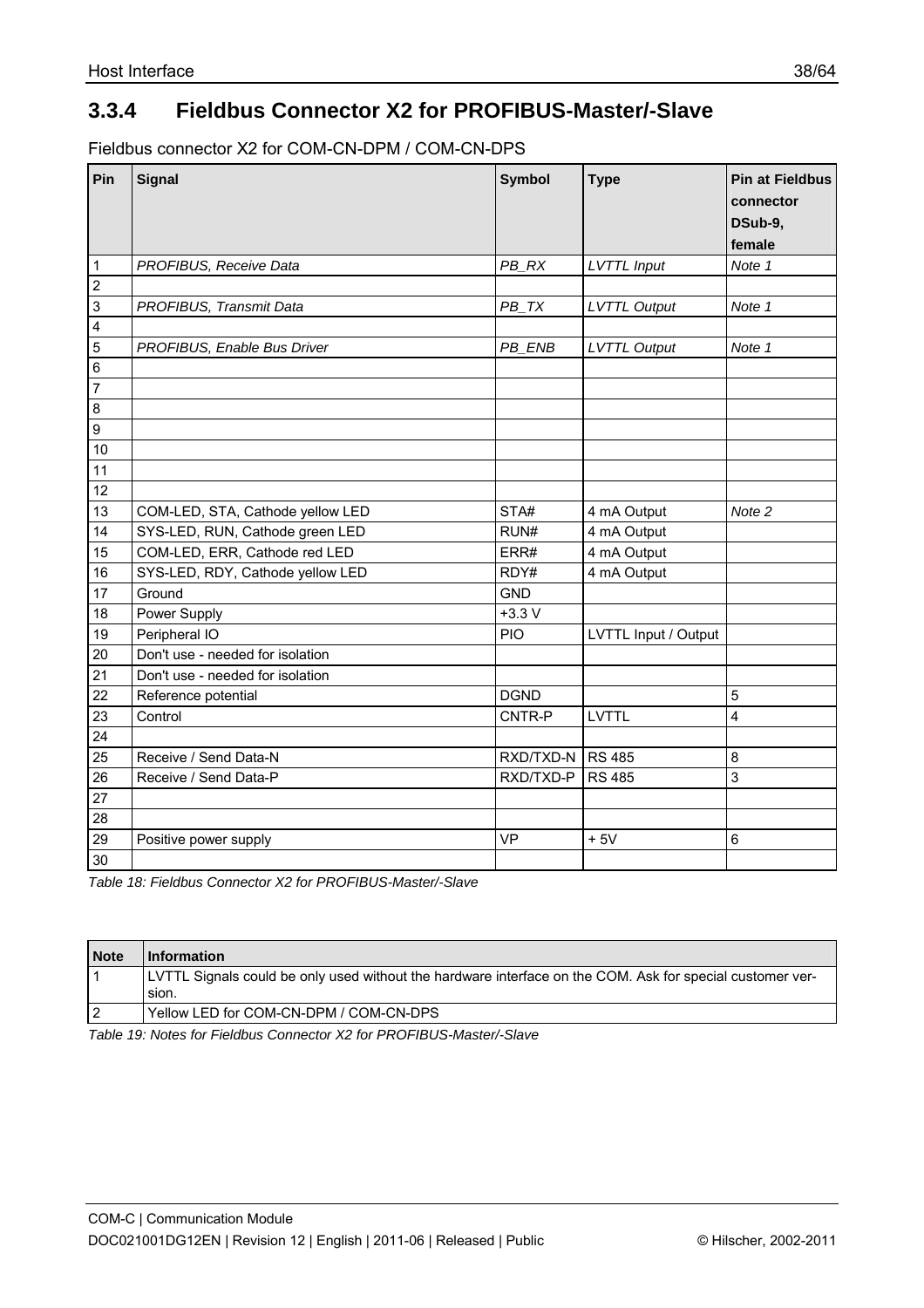<span id="page-38-0"></span>Fieldbus connector X2 for COM-CN-EN

| Pin              | <b>Signal</b>                    | <b>Symbol</b> | <b>Type</b>          | <b>Pin at Fieldbus</b><br>connector<br><b>RJ45</b> |
|------------------|----------------------------------|---------------|----------------------|----------------------------------------------------|
| 1                |                                  |               |                      |                                                    |
| $\boldsymbol{2}$ | Ethernet, Receive Data N         | EN_IN         | MAC Input neg.       | Note 1                                             |
| 3                |                                  |               |                      |                                                    |
| 4                | Ethernet, Receive Data P         | EN IP         | MAC Input pos.       | Note 1                                             |
| 5                |                                  |               |                      |                                                    |
| $\,6$            | Ethernet, Transmit Data N        | EN_ON         | MAC Output neg.      | Note 1                                             |
| $\overline{7}$   |                                  |               |                      |                                                    |
| 8                | Ethernet, Transmit Data P        | EN_OP         | MAC Output pos.      | Note 1                                             |
| 9                |                                  |               |                      |                                                    |
| 10               |                                  |               |                      |                                                    |
| 11               |                                  |               |                      |                                                    |
| 12               |                                  |               |                      |                                                    |
| 13               | LINK-LED, active low             | LNK#          | 4 mA Output          |                                                    |
| 14               | SYS-LED, RUN, Cathode green LED  | RUN#          | 4 mA Output          |                                                    |
| 15               | ERR-LED, active low              | ERR#          | 4 mA Output          |                                                    |
| 16               | SYS-LED, RDY, Cathode yellow LED | RDY#          | 4 mA Output          |                                                    |
| 17               | Ground                           | <b>GND</b>    |                      |                                                    |
| 18               | Power Supply                     | $+3.3 V$      |                      |                                                    |
| 19               | Peripheral IO                    | <b>PIO</b>    | LVTTL Input / Output |                                                    |
| 20               | Don't use - needed for isolation |               |                      |                                                    |
| 21               | Don't use - needed for isolation |               |                      |                                                    |
| 22               |                                  |               |                      |                                                    |
| 23               | Transmit Data +                  | TX+           |                      | 1                                                  |
| 24               | Transmit Data -                  | TX-           |                      | $\overline{c}$                                     |
| 25               | Receive Data +                   | $RX+$         |                      | 3                                                  |
| 26               |                                  |               |                      |                                                    |
| 27               |                                  |               |                      |                                                    |
| 28               | Receive Data -                   | RX-           |                      | 6                                                  |
| 29               |                                  |               |                      |                                                    |
| 30               |                                  |               |                      |                                                    |

*Table 20: Fieldbus Connector X2 for Ethernet* 

| <b>Note</b> | Information                                                                                                  |
|-------------|--------------------------------------------------------------------------------------------------------------|
|             | Ethernet Signals could be only used without the hardware interface on the COM. Ask for special customer ver- |
|             | sion.                                                                                                        |
|             | _ _ _                                                                                                        |

*Table 21: Notes for Fieldbus Connector X2 for Ethernet*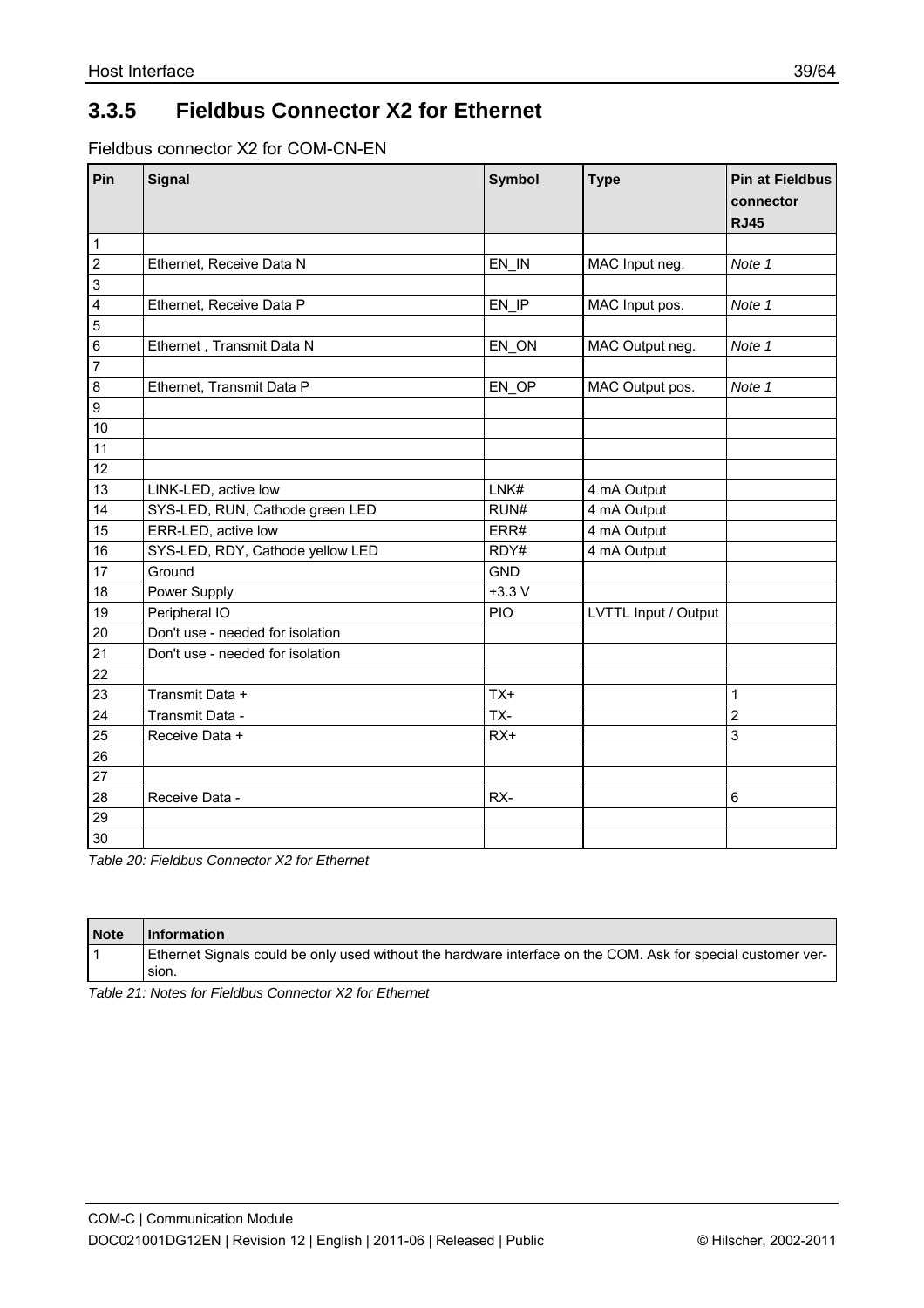## <span id="page-39-0"></span>**3.3.6 Fieldbus Connector X2 for CC-Link-Slave**

Fieldbus connector X2 for COM-CN-CCS

| Pin            | <b>Signal</b>                       | <b>Symbol</b>   | <b>Type</b>      | <b>Pin at Fieldbus</b><br><b>Connector</b><br><b>COMBICON</b><br>5pin |
|----------------|-------------------------------------|-----------------|------------------|-----------------------------------------------------------------------|
| 1              |                                     |                 |                  |                                                                       |
| $\overline{2}$ | <b>Receive Driver Enable</b>        | RDENL#          | 8 mA Output      | Note 1                                                                |
| 3              |                                     |                 |                  |                                                                       |
| 4              | CC-Link, Transmission period signal | <b>SDGATEON</b> | 12 mA Output     | Note 1                                                                |
| 5              |                                     |                 |                  |                                                                       |
| 6              | CC-Link, Transmission Data          | <b>SD</b>       | 4 mA Output      | Note 1                                                                |
| 7              |                                     |                 |                  |                                                                       |
| 8              | CC-Link, Received Data (channel 1)  | RD <sub>1</sub> | <b>TTL</b> Input | Note 1                                                                |
| 9              |                                     |                 |                  |                                                                       |
| 10             |                                     |                 |                  |                                                                       |
| 11             |                                     |                 |                  |                                                                       |
| 12             |                                     |                 |                  |                                                                       |
| 13             | COM-LED, STA, Cathode yellow LED    | STA#            | 4 mA Output      |                                                                       |
| 14             | SYS-LED, RUN, Cathode green LED     | RUN#            | 4 mA Output      |                                                                       |
| 15             | COM-LED, ERR, Cathode red LED       | ERR#            | 4 mA Output      |                                                                       |
| 16             | SYS-LED, RDY, Cathode yellow LED    | RDY#            | 4 mA Output      |                                                                       |
| 17             | Ground                              | <b>GND</b>      |                  |                                                                       |
| 18             | Power Supply                        | $+3.3V$         |                  |                                                                       |
| 19             |                                     |                 |                  |                                                                       |
| 20             | Don't use - needed for isolation    |                 |                  |                                                                       |
| 21             | Don't use - needed for isolation    |                 |                  |                                                                       |
| 22             |                                     |                 |                  |                                                                       |
| 23             |                                     |                 |                  |                                                                       |
| 24             |                                     |                 |                  |                                                                       |
| 25             |                                     |                 |                  |                                                                       |
| 26             | CC-Link, Data A                     | DA              |                  | 1                                                                     |
| 27             | CC-Link, Data B                     | DB              |                  | $\overline{2}$                                                        |
| 28             | CC-Link, Data Ground                | DG              |                  | 3                                                                     |
| 29             | CC-Link, Function Ground            | FG              |                  | 5                                                                     |
| 30             | CC-Link, Shield                     | <b>SLD</b>      |                  | 4                                                                     |

*Table 22: Fieldbus Connector X2 for CC-Link-Slave* 

| <b>Note</b> | Information                                                                                               |
|-------------|-----------------------------------------------------------------------------------------------------------|
|             | Signals could be only used without the hardware interface on the COM. Ask for a special customer version. |
|             | Table 23: Notes for Fieldbus Connector X2 for CC-Link-Slave                                               |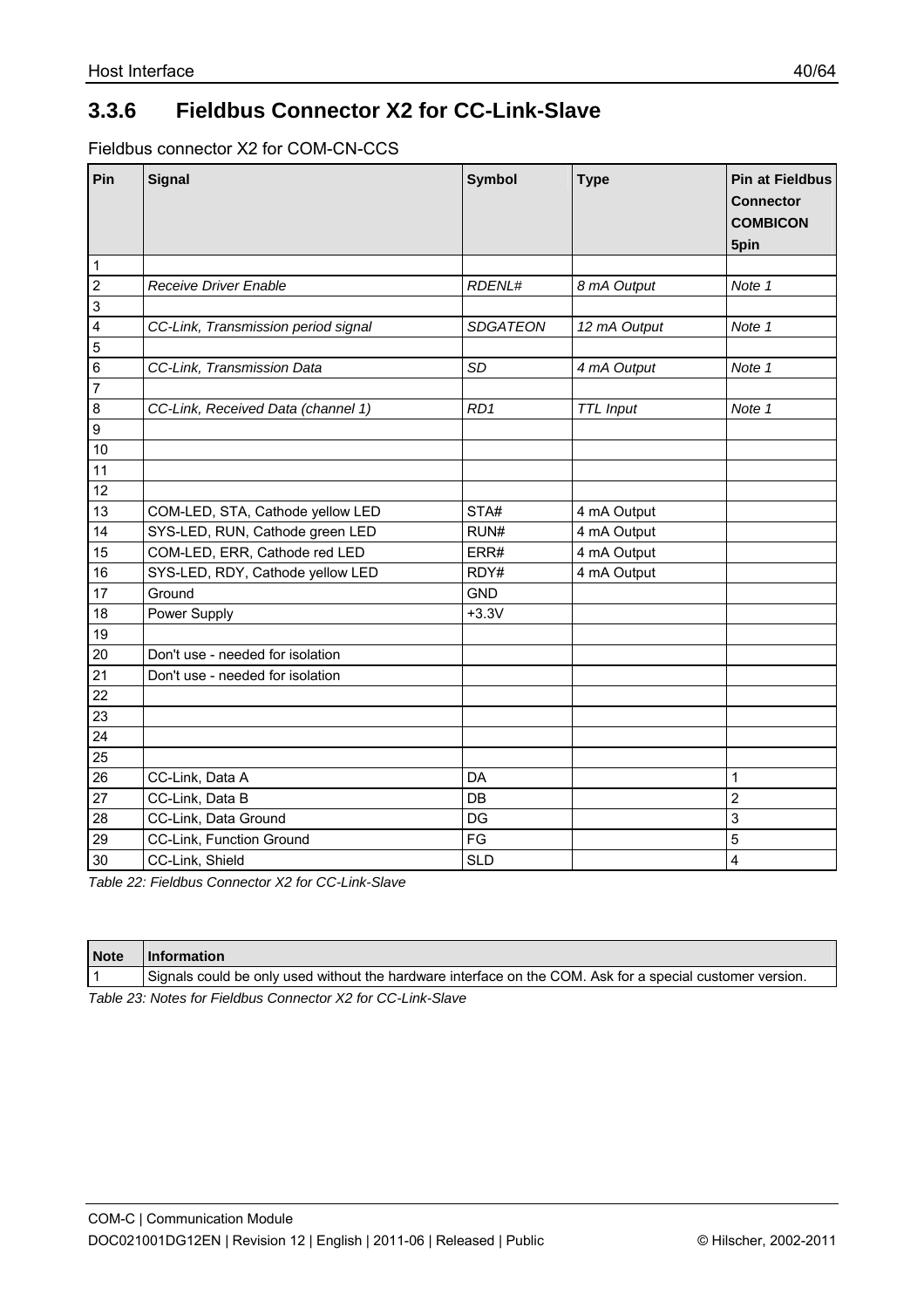## <span id="page-40-0"></span>**3.4 Signals of the Host Interface**

### **3.4.1 Power Supply of the COM-C Modules**

Only a single 3.3 V operation voltage is needed for the COM-C Module. The voltage must be regulated and can have a tolerance of  $\pm 5\%$  (3.1 - 3.5 Volt) and must be connected twice to the system bus connector X1. To avoid EMI problems we suggested using bypass capacitors in the power supply path. All other special voltages required on the COM-C Module are generated by on board DC/DC converter.

A watchdog circuit on all COM-C Modules supervises the voltage and the microprocessor. If the voltage falls below the voltage reset level of typically 2.93 V (2.85 - 3.00 V) the COM-C are hold in reset state. If the voltage increases over the reset voltage level the COM-C Module begin with the power up sequence. To avoid problems with the power supply we recommended using a voltage of 3.3 V. So the operation will be in the safe range of voltage operation area and short voltage drops, spikes and noise will not produce any reset conditions.

## **3.4.2 RESET Signal**

It is possible to reset the COM-C Module by the extra reset signal RES#. For operation of the COM-C Modules it is important to switch the signal RES# to high level. Then the COM-C Modules begins with the program execution and initialization. This power up time is different for each COM-C Module. Normally, the time is about less than two seconds. The COM-C Module is in reset state when the signal RES# has a static low level. To reset the COM-C Module the RES# signal must be low for more than 10 µs.

**Note** During Reset all signals of the Dual-port memory are configured as inputs! The output level could be floating. If the host system needs a stable level a pull-up or pull-down resistor is required on the host board.

## **3.4.3 The Dual-port Memory Bus of COM**

The communication for all input and output data and control commands between the COM-C Module and the host system are exchanged over the dual port memory with the same memory address map. The highest 1 KByte is reserved for the communication mailboxes and some control and parameter values. The rest of the Dual-port memory is divided into two data areas, an input and output process data. Please refer at the special documents of the data model and communication methods.

From host system side, the Dual-port memory looks like static RAM. The COM-C Modules have always an 8 KByte Dual-port memory even if the firmware doesn't need so much memory. Only a few signals are used to control the access to the Dual-port memory.

The maximum driving capability for the data lines is 4 mA.

To avoid data loss through simultaneous access at the same memory cell, it is necessary to use the BUSY# signal.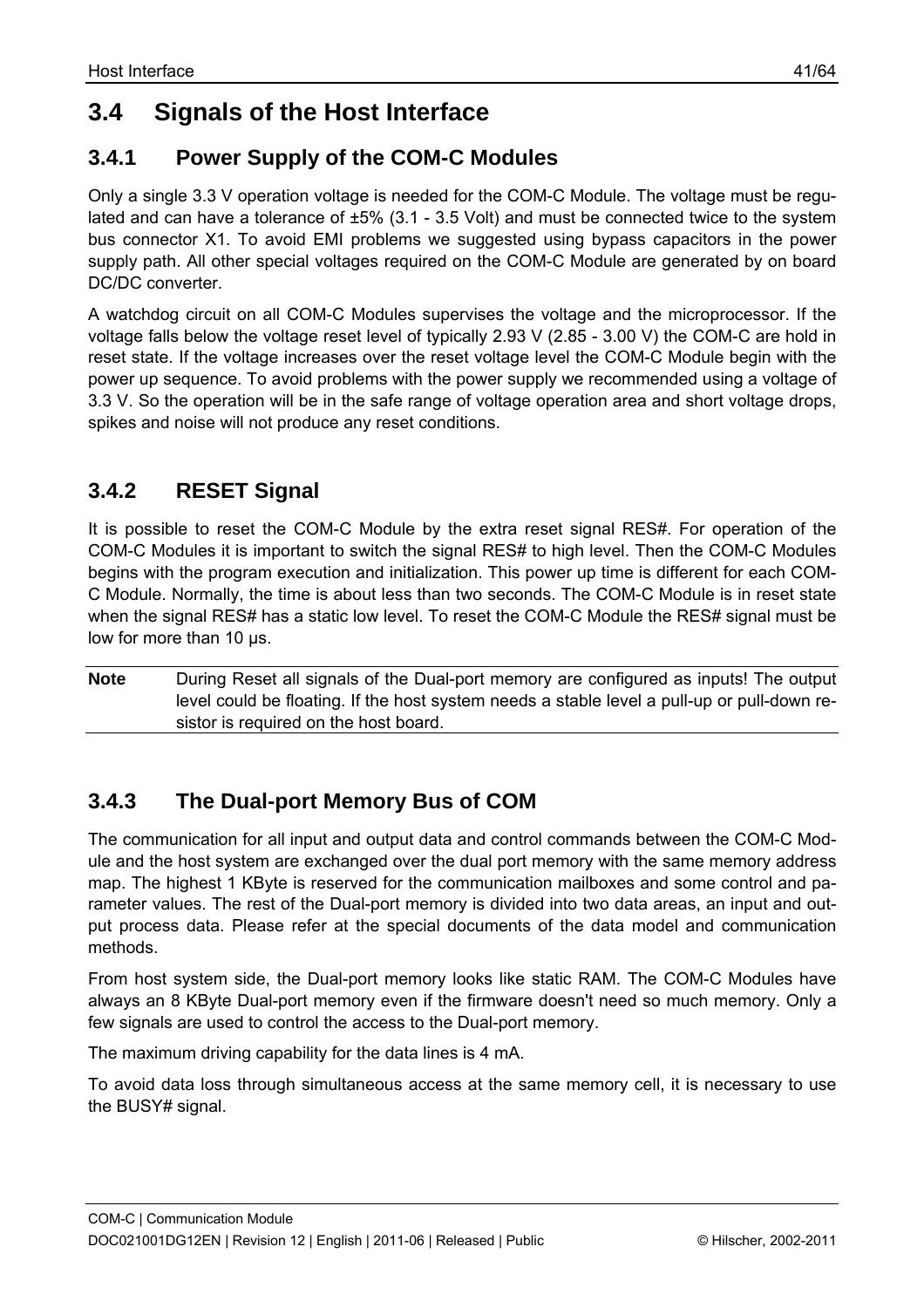#### <span id="page-41-0"></span>**3.4.4 Address Bus and Data Bus**

These signal lines contain the address bus lines A0 till A13 and data bus lines D0 up to D15 of the Dual-port memory. The address and data lines are non-multiplexed. Generally the COM devices use only an 8 Bit data bus (signals D0-D7) but the signals D8-D15, BHE# and WIF# are not connected.

The COM-CA-SCEB devices support additional data bus lines to drive a 16 Bit data interface. If your host interface can support 16 Bit you should connect the WIF# signal to ground. If not please let this uncommitted that 16 Bit modules will work in a compatible 8 Bit mode.

In case of a 16 Bit system you have to generate the BHE# and A0 signal according the following table.

| BHE# | A <sub>0</sub> | <b>Function</b>  |
|------|----------------|------------------|
|      |                | word access      |
|      |                | access high byte |
|      |                | access low byte  |
|      |                | no access        |

*Table 24: Function Table of the 16 Bit Decode Logic* 

### **3.4.5 Dual-Port Memory Control Lines**

The user has to integrate the Dual-port memory by mapping the memory space of the Dual-port memory into the address range of the host system.

The access to the Dual-port memory is handled over the control lines write WR#, read RD# and Chip select CS# and could be like standard static RAM. All signals are low active.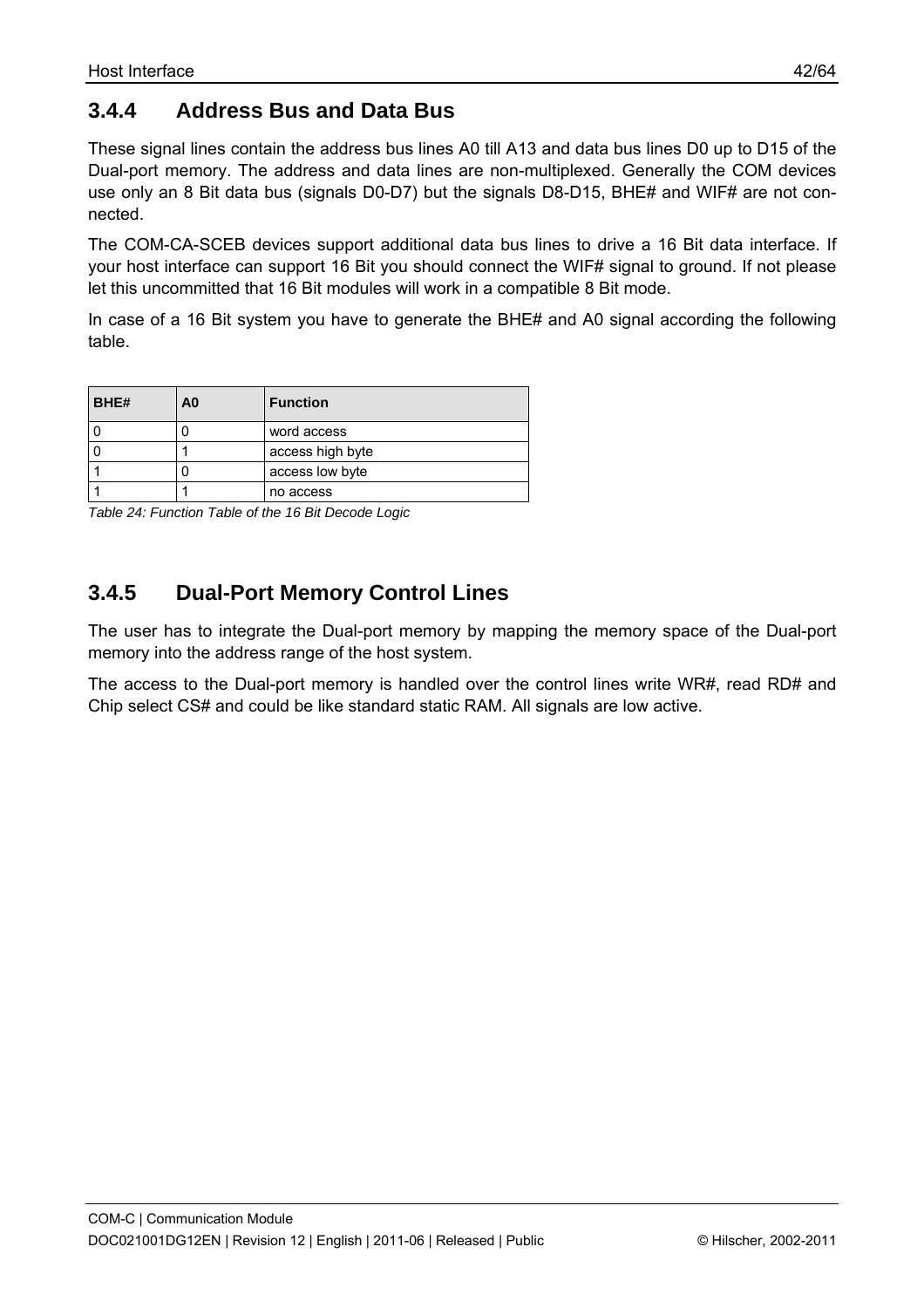<span id="page-42-0"></span>The signal INT# can be used to generate an interrupt at the host system when the COM-C Module writes into the special handshake cells of the Dual-port memory. These cells are used for synchronization of the COM-C Module and the host system and have some handshake bits. For detailed information see the special documentation for the Dual-port memory software protocol. The interrupt will be only cleared if the host reads a handshake cells.

## **3.4.7 Busy Line to the Host System**

The signal BUSY# is used to insert wait states into an current access from host system to a COM-C module. When the signal is active the host must hold on the current transfer.

## **3.4.8 Interfacing to the Dual-Port Memory of COM-C**

If you connect the host system to the Dual-port memory you have to know some details of the functional working of the used microcontroller EC1. Generally it works like a standard SRAM. To ensure the proper operation of the Ethernet and the PROFIBUS when the host systems generates very low speed accesses you have to consider the BUSY# signal.

To solve this problem, the external accesses to the EC1 Dual-port memory are internally synchronized to the EC1 memory cycle. This technique actually removes the possibility of the EC1 and the external interface accessing the Dual-port memory at the same time. The internal memory bus arbitration logic insures that this cannot happen. The external interface may have to wait for several EC1 memory cycles, but this is a short 80-145 ns compared to the 500 ns of the PC/ISA cycle. When the PC/ISA interface starts its access to the Dual-port memory, the request is synchronized, and the memory cycle to the Dual-port memory is completed during a normal EC1 memory cycle of 20.8 ns. The only additional requirement is that the write data has to be valid when the WR# strobe for the external memory access becomes active. Fortunately, this is the normal case.

**Note** It is not possible to switch the address line with active CE# and WR# or RD# lines (no burst access). The internal synchronization cycle is started only when CE# and WR' or RD# is going low.

The EC1 does have a busy signal to synchronize the external accesses to the Dual port memory. The BUSY# signal is a normally low signal that goes high once the Dual-port memory access has completed. It will remain high until the external cycle completes. If the external memory cycle is longer than 145 ns, then the BUSY# signal can just be ignored.

For further details please refer the following timing diagrams.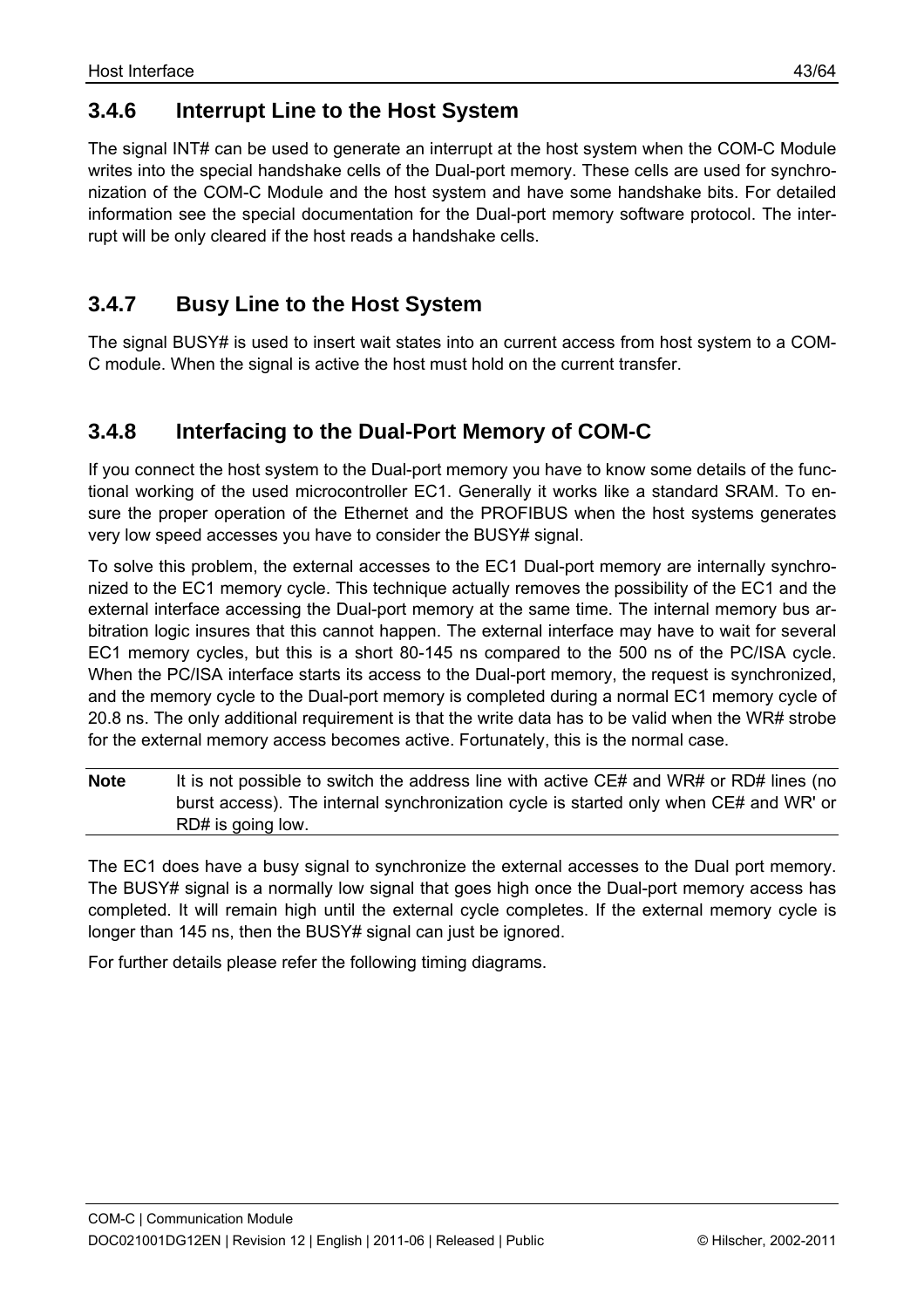#### <span id="page-43-0"></span>**3.4.9 Timing Diagram of COM-C**



*Figure 6: COM Timing Diagram of a Read Cycle at the Dual-Port Memory* 



*Figure 7: COM Timing Diagram of a Write Cycle at the Dual-Port Memory* 

Continued on next page.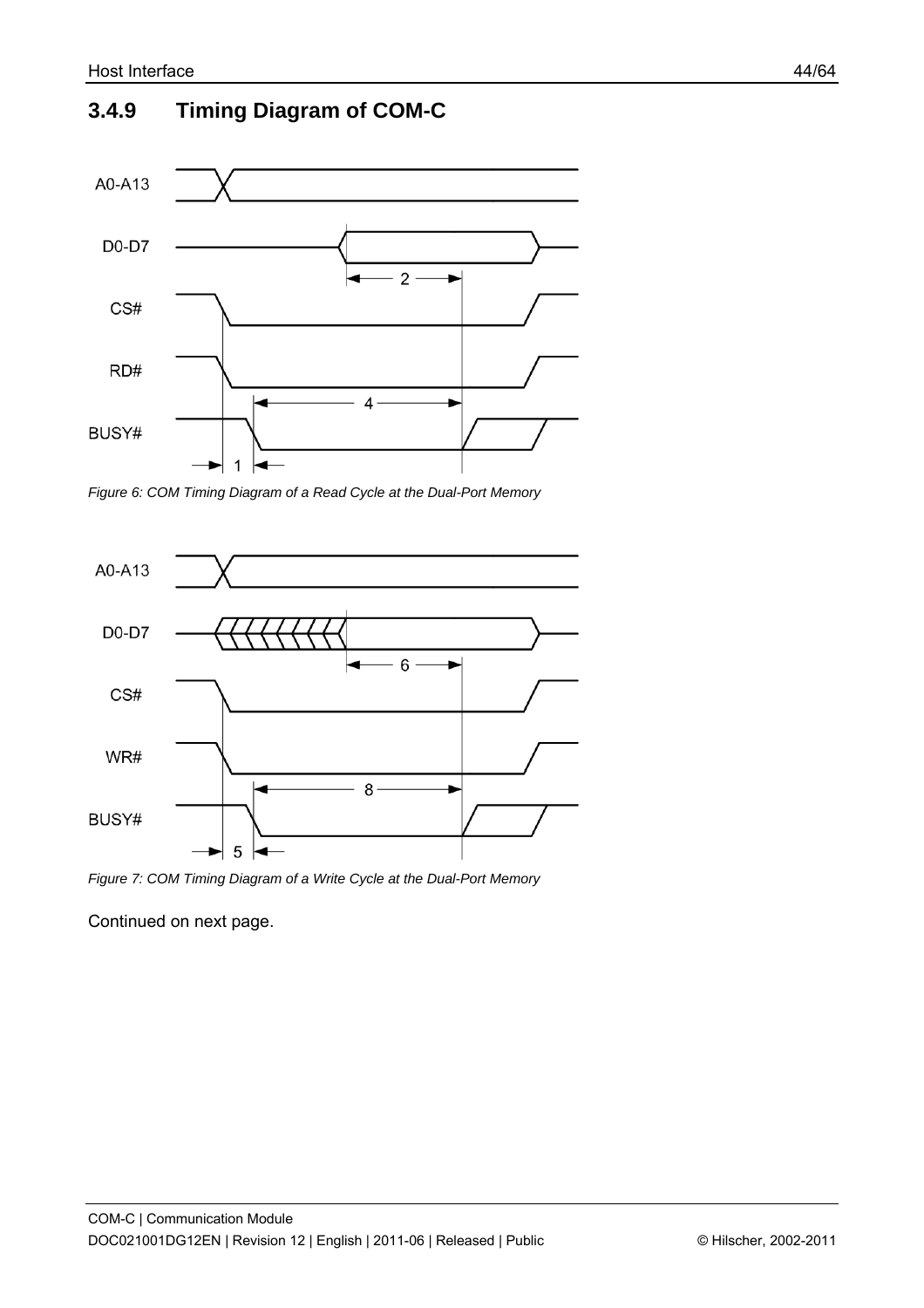<span id="page-44-0"></span>

| No. | <b>Description</b>                                                                                                                            | Min. | Max.    | <b>Units</b>     |  |  |
|-----|-----------------------------------------------------------------------------------------------------------------------------------------------|------|---------|------------------|--|--|
| 1   | CS#, RD# low to BUSY# low                                                                                                                     | 6    |         | ns               |  |  |
| 2   | Read Data available to BUSY# high                                                                                                             | 12   |         | ns               |  |  |
| 4   | BUSY# low width                                                                                                                               | 0    | $3 - 7$ | <b>CLK Cycle</b> |  |  |
| 5   | CS#, WR# low to BUSY# low                                                                                                                     | 6    |         | ns               |  |  |
| 6   | Write Data setup time to BUSY high                                                                                                            | 26   |         | ns               |  |  |
| 8   | BUSY# low width                                                                                                                               | 0    | $3 - 7$ | <b>CLK Cycle</b> |  |  |
|     | CLK Cycle is 20.8 ns with 48 MHz CLK                                                                                                          |      |         |                  |  |  |
|     |                                                                                                                                               |      |         |                  |  |  |
|     | <b>Notes</b>                                                                                                                                  |      |         |                  |  |  |
|     | Both CS# and RD# resp. CS# and WR# must be low to start a Dual-port memory cycle                                                              |      |         |                  |  |  |
|     | If the CS# signal is going low or held low the BUSY# signal goes also low                                                                     |      |         |                  |  |  |
|     | Then after some clock cycle the BUSY# signal is released and going to high level                                                              |      |         |                  |  |  |
|     | It's not possible to change the address lines with holding low the RD# or WR# signal low                                                      |      |         |                  |  |  |
|     | The high level between two read and/or write cycles the RD# and WR# signals must be longer held at<br>high level than two CLK Cycle (41.6 ns) |      |         |                  |  |  |

*Table 25: Symbols for COM Timing Diagram of a Read respectively Write Cycle at the Dual-Port Memory*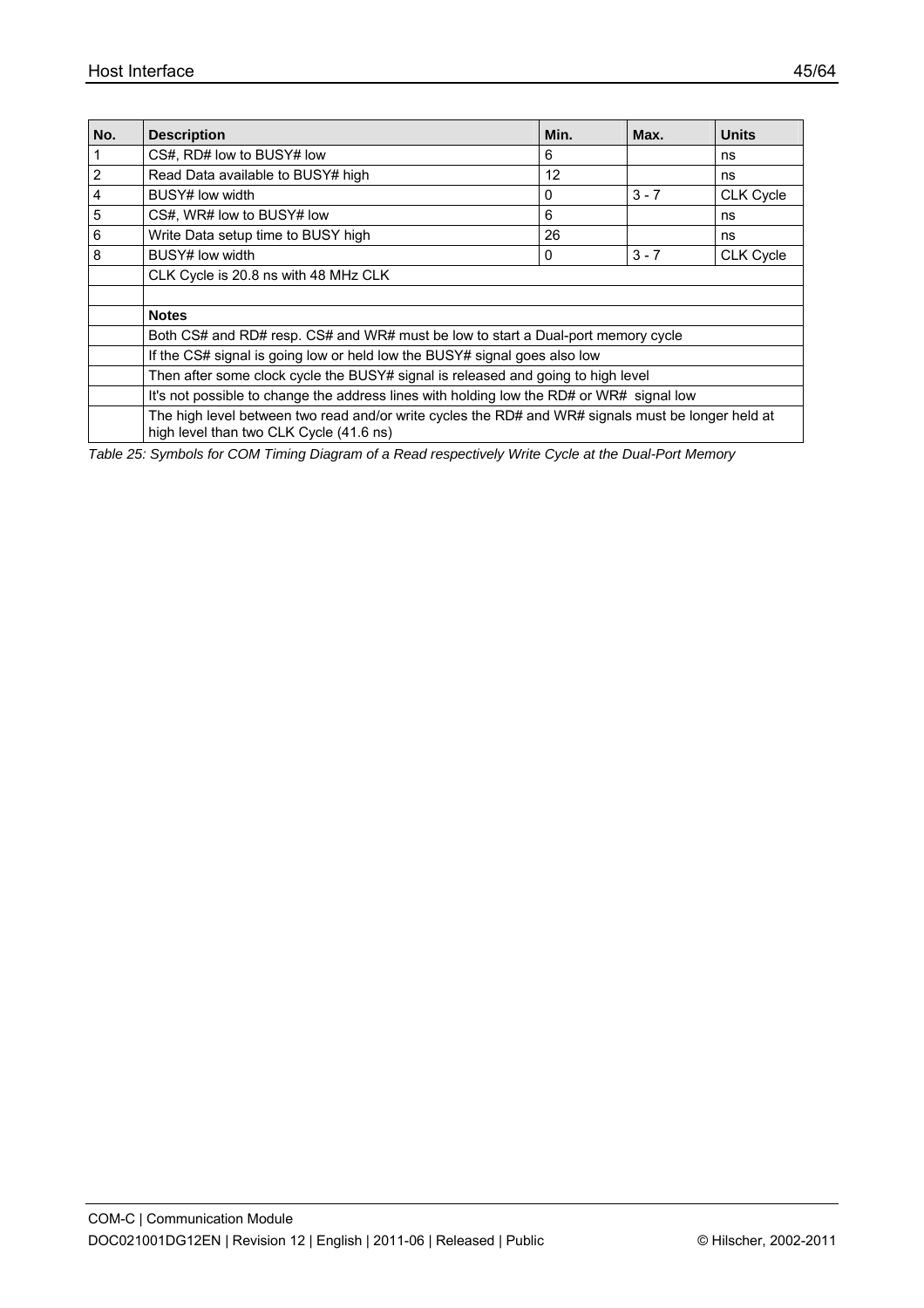## <span id="page-45-0"></span>**3.4.10 Interfacing to the Dual-Port Memory for COM-CA-SCEB**

The connection of the COM-CA-SCEB can be done like for the other COM-C. The timing is a little bit different because of the used SERCON 816 protocol interface chip. Please ask for details of timing and wiring if necessary.

## **3.4.11 Timing Diagram of COM-CA-SCEB**

Ask for the special timing diagram of the COM-CA-SCEB Module if necessary.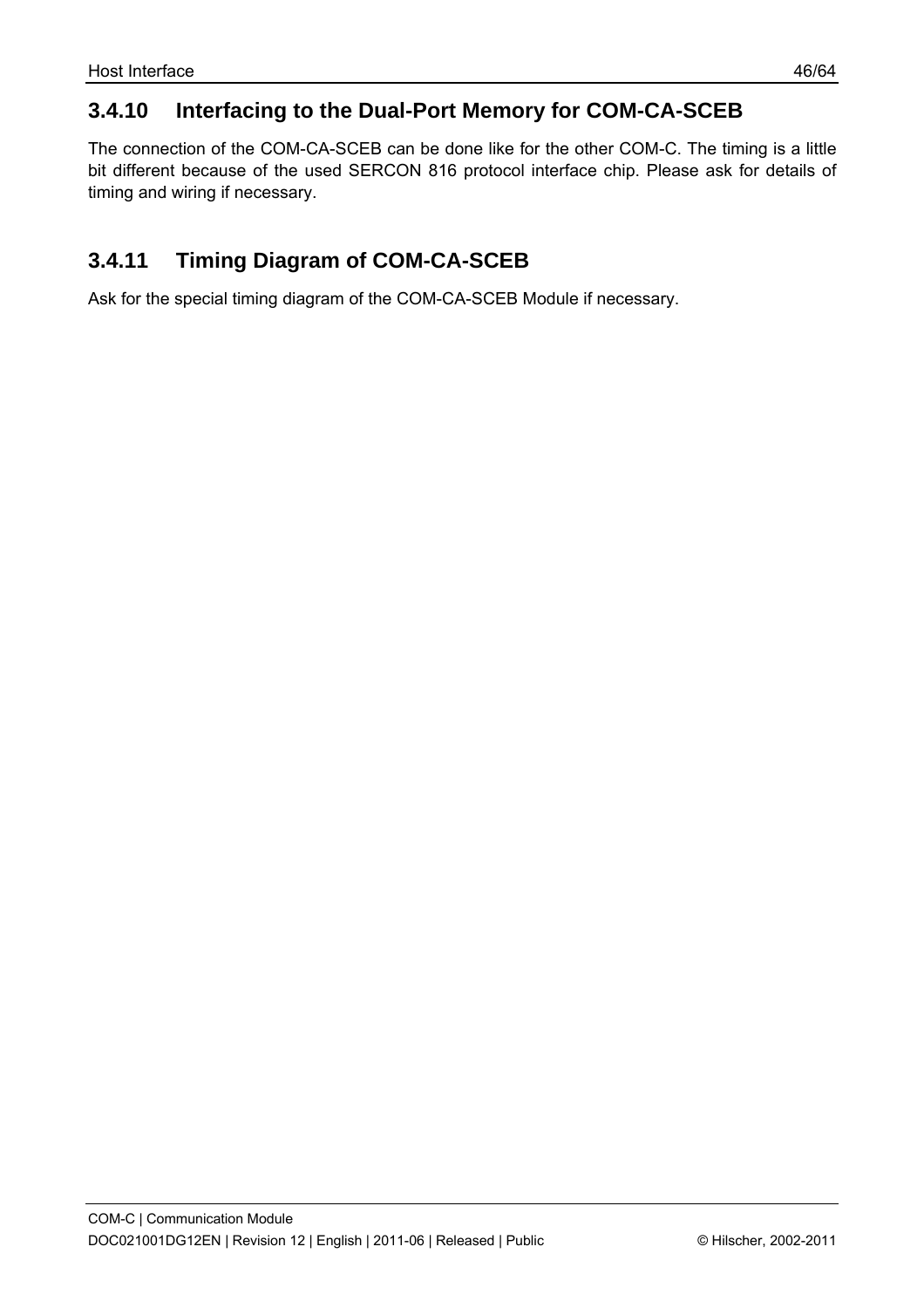## <span id="page-46-0"></span>**3.5 Integration a COM-C Module into a Host System**

The following picture shows an example for a connection of a COM- C Module directly to a microprocessor. The signal lines of the COM-C Module are directly connected to the microprocessor AM80C188ER which runs with 3.3 V. For other microprocessor families please check the bus timing and the control signals if additional glue logic is needed.



*Figure 8: Connection Diagram of a COM-C Module with AM80C188ER Microprocessor*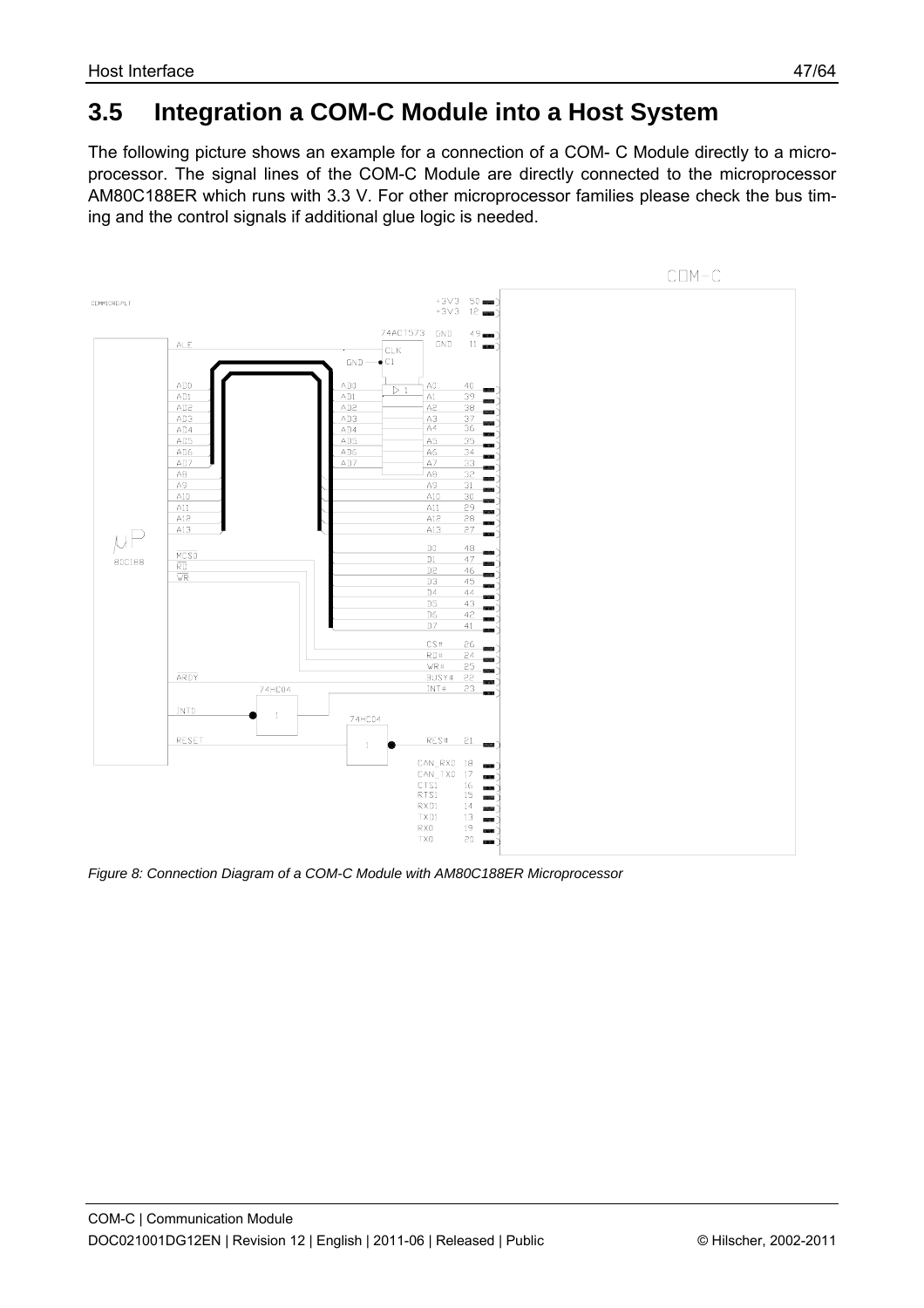# <span id="page-47-0"></span>**4 LEDs**

To get a fast overview about the status of the Module and the Communication two duo color LEDs are placed on the Module respectively can be connected.

SYS defines the general status of the Module, means self test passed, firmware and configuration loaded. On the Module we are using the colors yellow for hardware and basic function oriented information like self test passed, firmware loaded. Green is used for application oriented functions like valid configuration loaded for that LED.

2nd Status LED shows communication errors or status and communication activities. If there is no definition in the fieldbus standard we use red for error and yellow for status. If there is a definition we use these for the functions and colors of that LED. For the Modules described in that revision of the manual it is only for DeviceNet the case.

The outputs can drive max. 4 mA. If this is too less an external driver should be placed before the LEDs.

The following schematic shows how to connect the LEDs.

In some cases the brightness of the LEDs of the duo color LEDs are so different that it makes sense to use different resistors to make it equal. This is shown as an example for the LED COM.

The following figure shows the example how to connect the LED for COM-CN-ASM, COM-CN-COM, COM-CN-COS, COM-CN-DNM, COM-CN-DNS, COM-CN-DPM, COM-CN-DPS and COM-CN-CCS.



*Figure 9: Example how to connect the LEDs COM-CN* 

This design is possible for all current COM modules except COM-CN-RE.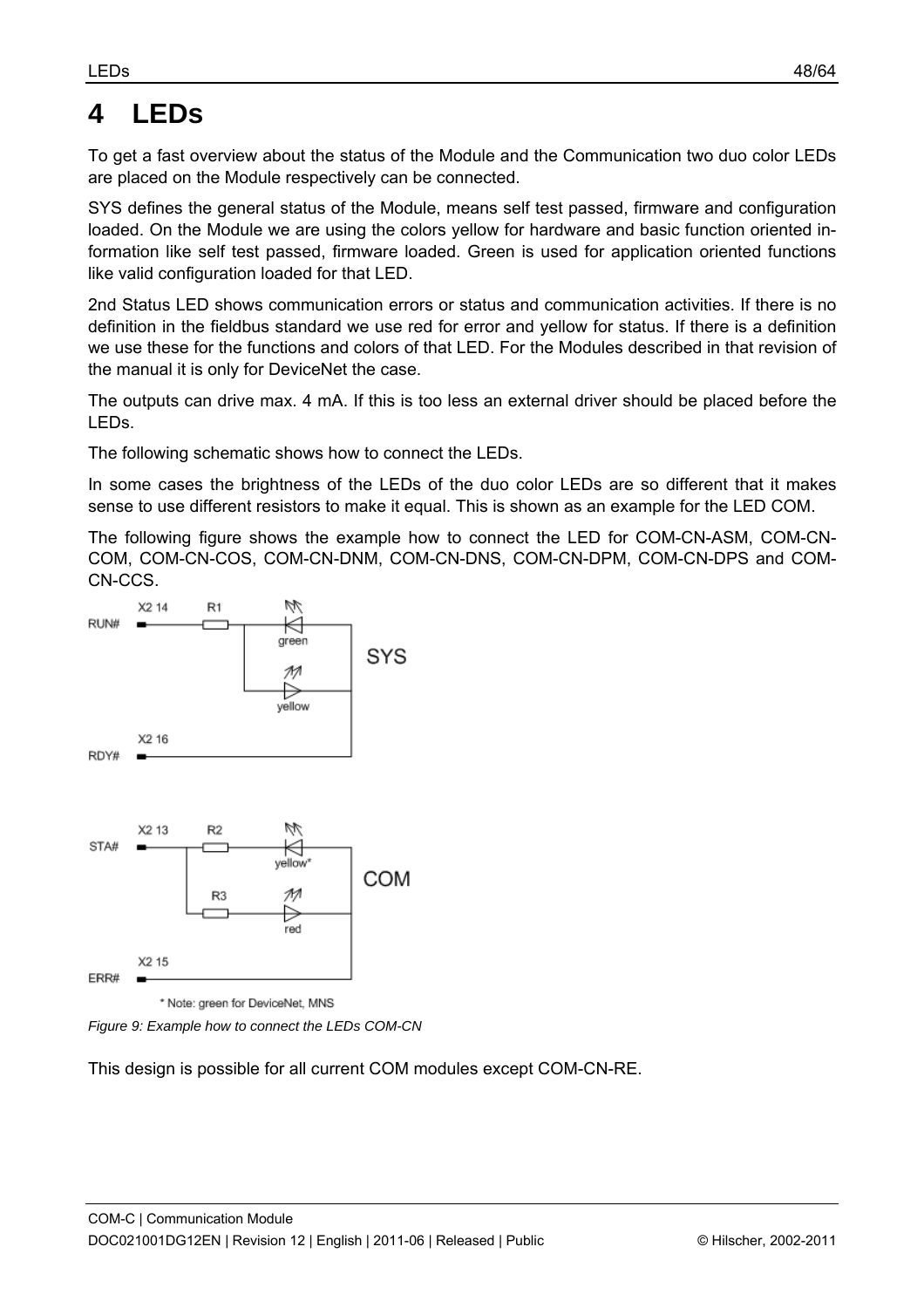# <span id="page-48-0"></span>**4.1 LEDs for COM Modules**

#### **4.1.1 Ethernet**

| <b>LED</b> | Color     | <b>State</b>           | <b>Meaning</b>                                                                                                             |
|------------|-----------|------------------------|----------------------------------------------------------------------------------------------------------------------------|
| <b>SYS</b> | vellow    | Flashing cyclic at 1Hz | Device is in boot loader mode and is waiting for firmware download                                                         |
|            | yellow    | Flashing cyclic at 5Hz | Firmware download is in progress                                                                                           |
|            | vellow    | Flashing irregular (*) | Hardware or heavy runtime error detected                                                                                   |
|            | green     | On                     | Communication is running, the device has established at least one<br>connection                                            |
|            | green     | Flashing cyclic at 5Hz | No error in the configuration found, communication is stopped or<br>ready for communication but no connection established. |
|            | green     | Flashing irregular (*) | Power Up: Configuration missing or faulty, device needs commission-<br>ing.                                                |
|            |           | Off                    | Device has no power supply or hardware defect                                                                              |
| <b>NET</b> | green     | On                     | depends on used firmware                                                                                                   |
|            |           | Flashing               | depends on used firmware                                                                                                   |
|            | red       | On                     | depends on used firmware                                                                                                   |
|            |           | Flashing               | depends on used firmware                                                                                                   |
|            | red/green | Flashing               | depends on used firmware                                                                                                   |
|            |           | Off                    | depends on used firmware                                                                                                   |

The LEDs for Ethernet depends on the used firmware.

*Table 26: LED Ethernet (COM)* 

(\*) 3 times fast at 5 Hz, 8 times between 0,5 Hz und 1 Hz

### **4.1.2 EtherNet/IP Adapter (Slave)**

| <b>LED</b> | Color  | <b>State</b>           | <b>Meaning</b>                                                                                             |
|------------|--------|------------------------|------------------------------------------------------------------------------------------------------------|
| <b>SYS</b> | vellow | Flashing cyclic at 1Hz | Device is in boot loader mode and is waiting for firmware download                                         |
|            | yellow | Flashing cyclic at 5Hz | Firmware download is in progress                                                                           |
|            | yellow | Flashing irregular (*) | Hardware or heavy runtime error detected                                                                   |
|            | green  | On                     | Slave in cyclic data exchange with the Master                                                              |
|            | green  | Flashing cyclic at 5Hz | Slave has no cyclic data exchange with the Master                                                          |
|            | green  | Flashing irregular (*) | Power Up: Configuration missing or faulty, device needs commission-<br>ing, Runtime: Host Watchdog timeout |
|            |        | Off                    | Device has no power supply or hardware defect                                                              |
| <b>COM</b> | vellow | On                     | A connection to the Ethernet exists                                                                        |
|            | vellow | Flashing               | The device sends/receives Ethernet frames                                                                  |
|            | red    | On                     | not used                                                                                                   |
|            |        | Off                    | The device has no connection to the Ethernet                                                               |

*Table 27: LED EtherNet/IP Adapter (COM)*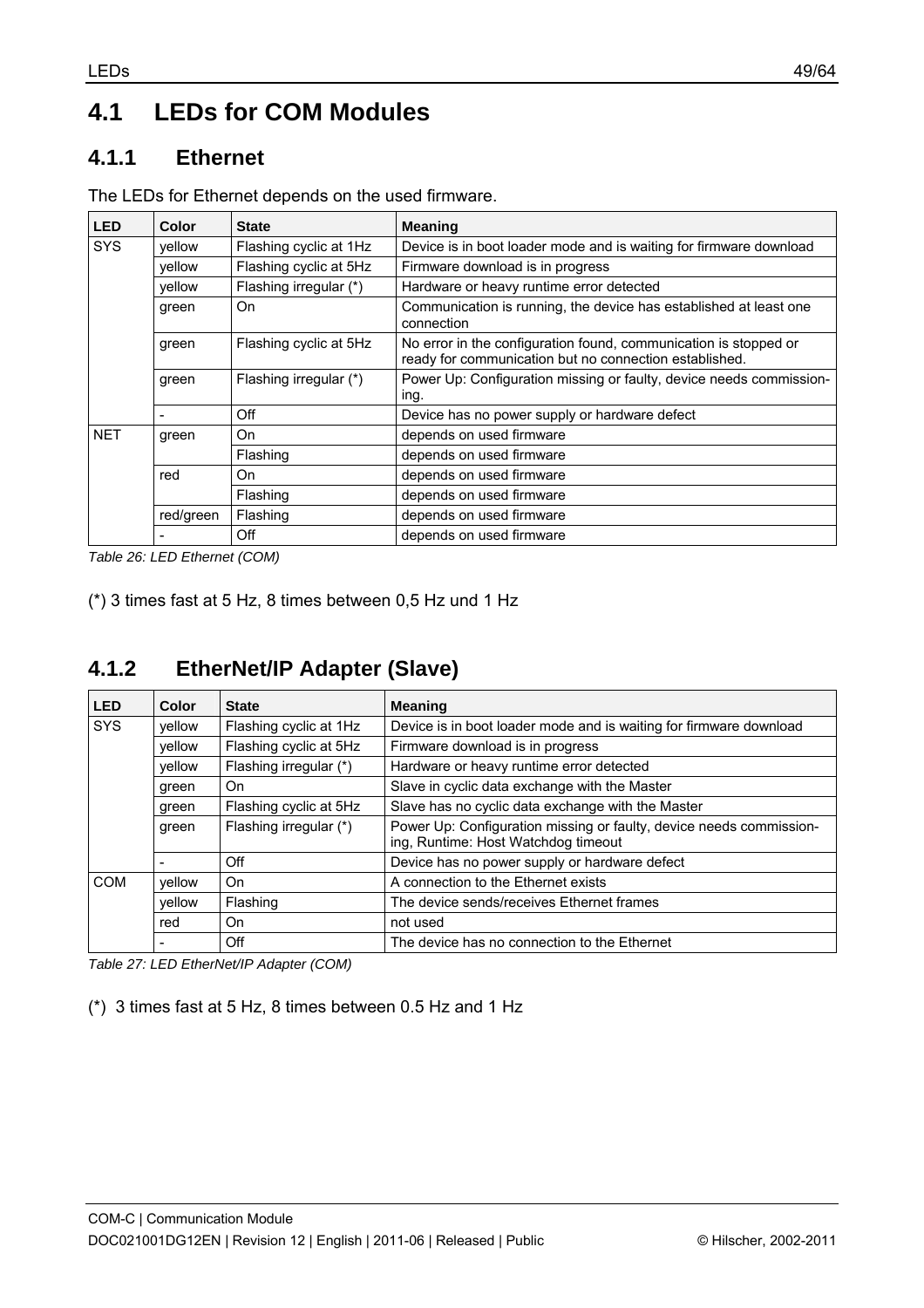### <span id="page-49-0"></span>**4.1.3 AS-Interface Master**

| <b>LED</b>      | Color     | <b>State</b>           | <b>Meaning</b>                                                                                                              |
|-----------------|-----------|------------------------|-----------------------------------------------------------------------------------------------------------------------------|
| <b>SYS</b>      | yellow    | Flashing cyclic at 1Hz | Device is in boot loader mode and is waiting for firmware download                                                          |
|                 | vellow    | Flashing cyclic at 5Hz | Firmware download is in progress                                                                                            |
|                 | vellow    | Flashing irregular (*) | Hardware or heavy runtime error detected                                                                                    |
|                 | green     | On                     | Communication is running, the device has established at least one<br>configured fieldbus connection                         |
|                 | green     | Flashing cyclic at 5Hz | No error in the configuration found, communication is stopped or<br>ready for communication but no connection to any Slave. |
|                 | green     | Flashing irregular (*) | Power Up: Configuration missing or faulty, device needs commission-<br>ing, Runtime: Host Watchdog timeout                  |
|                 |           | Off                    | Device has no power supply or hardware defect                                                                               |
| CH <sub>1</sub> | green     | On                     | No configuration error, data exchange active                                                                                |
|                 |           | Flashing               | Configuration error, data exchange active                                                                                   |
|                 | red       | On                     | Heavy system error or hardware failure                                                                                      |
|                 |           | Flashing               | AS-Interface power fail                                                                                                     |
|                 | red/green | Flashing               | Project mode active                                                                                                         |
|                 |           | Off                    | No configuration found for the AS Interface channel                                                                         |

*Table 28: LED AS-Interface Master (COM)*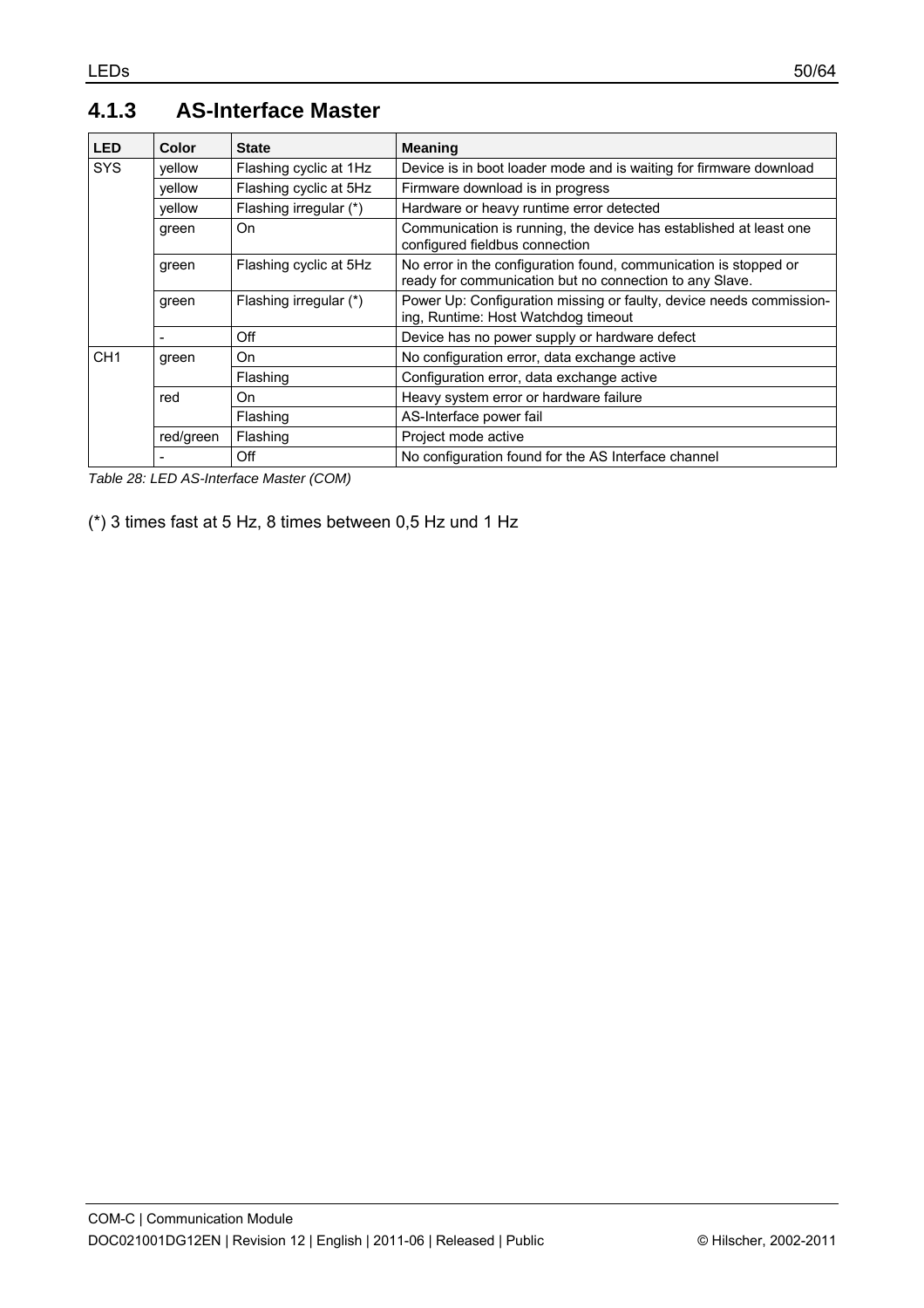#### <span id="page-50-0"></span>**4.1.4 CANopen Master**

| <b>LED</b> | Color  | <b>State</b>           | <b>Meaning</b>                                                                                                                    |
|------------|--------|------------------------|-----------------------------------------------------------------------------------------------------------------------------------|
| <b>SYS</b> | yellow | Flashing cyclic at 1Hz | Device is in boot loader mode and is waiting for firmware download                                                                |
|            | vellow | Flashing cyclic at 5Hz | Firmware download is in progress                                                                                                  |
|            | yellow | Flashing irregular (*) | Hardware or heavy runtime error detected                                                                                          |
|            | green  | On                     | Communication is running, the device has established at least one<br>configured fieldbus connection                               |
|            | green  | Flashing cyclic at 5Hz | No error in the configuration found, communication is stopped or ready<br>for communication but no connection to any CANopen Node |
|            | green  | Flashing irregular (*) | Power Up: Configuration missing or faulty, device needs commission-<br>ing, Runtime: Host Watchdog timeout                        |
|            |        | Off                    | Device has no power supply or hardware defected                                                                                   |
| <b>COM</b> | vellow | On                     | Device sends a telegram                                                                                                           |
|            | red    | On                     | Device has detected a communication problem to at least one<br><b>CANopen Node</b>                                                |
|            |        | Off                    | Device is ready to receive or is receiving telegrams                                                                              |

*Table 29: LED CANopen Master (COM)* 

(\*) 3 times fast at 5 Hz, 8 times between 0,5 Hz und 1 Hz

### **4.1.5 CANopen Slave**

| <b>LED</b> | Color  | <b>State</b>           | <b>Meaning</b>                                                                                             |
|------------|--------|------------------------|------------------------------------------------------------------------------------------------------------|
| <b>SYS</b> | vellow | Flashing cyclic at 1Hz | Device is in boot loader mode and is waiting for firmware download                                         |
|            | vellow | Flashing cyclic at 5Hz | Firmware download is in progress                                                                           |
|            | yellow | Flashing irregular (*) | Hardware or heavy runtime error detected                                                                   |
|            | green  | On                     | Node is in state Operational                                                                               |
|            | green  | Flashing cyclic at 5Hz | Node is in state preoperational (respectively prepared)                                                    |
|            | green  | Flashing irregular (*) | Power Up: Configuration missing or faulty, device needs commission-<br>ing, Runtime: Host Watchdog timeout |
|            |        | Off                    | Device has no power supply or hardware defected                                                            |
| <b>COM</b> | vellow | On                     | Device sends a telegram                                                                                    |
|            | red    | On                     | Node has left the state Operational                                                                        |
|            |        | Off                    | Device is ready to receive or is receiving telegrams                                                       |

*Table 30: LED CANopen Slave (COM)*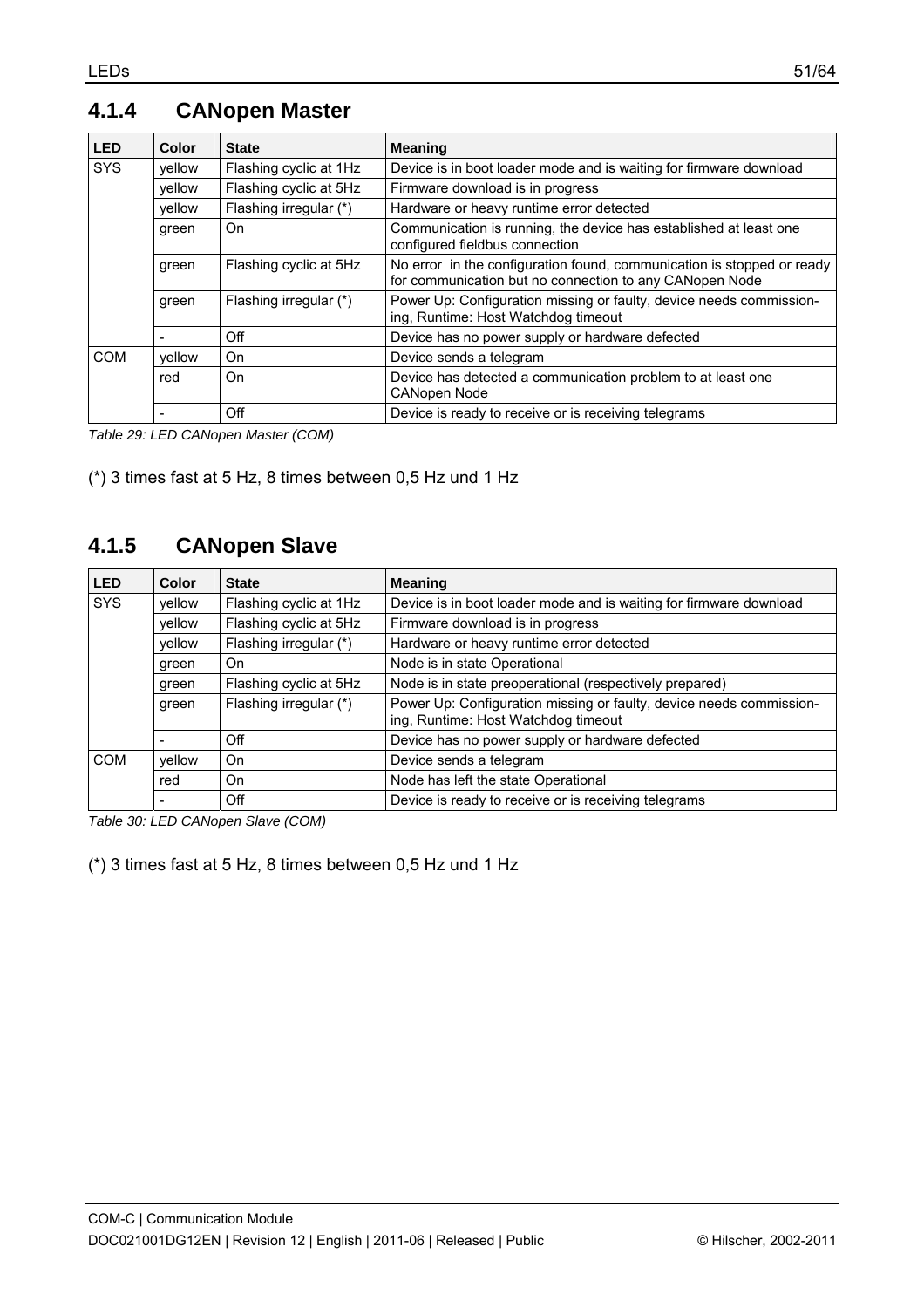### <span id="page-51-0"></span>**4.1.6 CC Link Slave**

| <b>LED</b> | Color                    | <b>State</b>             | <b>Meaning</b>                                                                                                                                                    |
|------------|--------------------------|--------------------------|-------------------------------------------------------------------------------------------------------------------------------------------------------------------|
| <b>SYS</b> | vellow                   | Flashing cyclic at 1Hz   | Device is in boot loader mode and is waiting for firmware download                                                                                                |
|            | vellow                   | Flashing cyclic at 5Hz   | Firmware download is in progress                                                                                                                                  |
|            | vellow                   | Flashing irregular (*)   | Hardware or heavy runtime error detected                                                                                                                          |
|            | green                    | On                       | Slave in cyclic data exchange with CC-Link Master                                                                                                                 |
|            | green                    | Flashing cyclic at 5Hz   | No error in the configuration found, communication is stopped or<br>ready for communication but the device has no cyclic data exchange<br>with the CC-Link Master |
|            | green                    | Flashing irregular (*)   | Power Up: Configuration missing or faulty, device needs commission-<br>ing, Runtime: Host Watchdog timeout                                                        |
|            | $\overline{\phantom{a}}$ | Off                      | Device has no power supply or hardware defect                                                                                                                     |
| <b>STA</b> | yellow                   | On                       | Connection to CC-Link Master established                                                                                                                          |
|            | red                      | On                       | CRC error detected or station address not valid (valid is 1  64) or<br>baud rate not valid (valid is 0  4)                                                        |
|            |                          | Flashing cyclic at 2.5Hz | Station address or baud rate setting was changed since the last net-<br>work controller reset.                                                                    |
|            | ۰                        | Off                      | No connection to CC-Link Master                                                                                                                                   |

*Table 31: LED CC-Link Slave (COM)*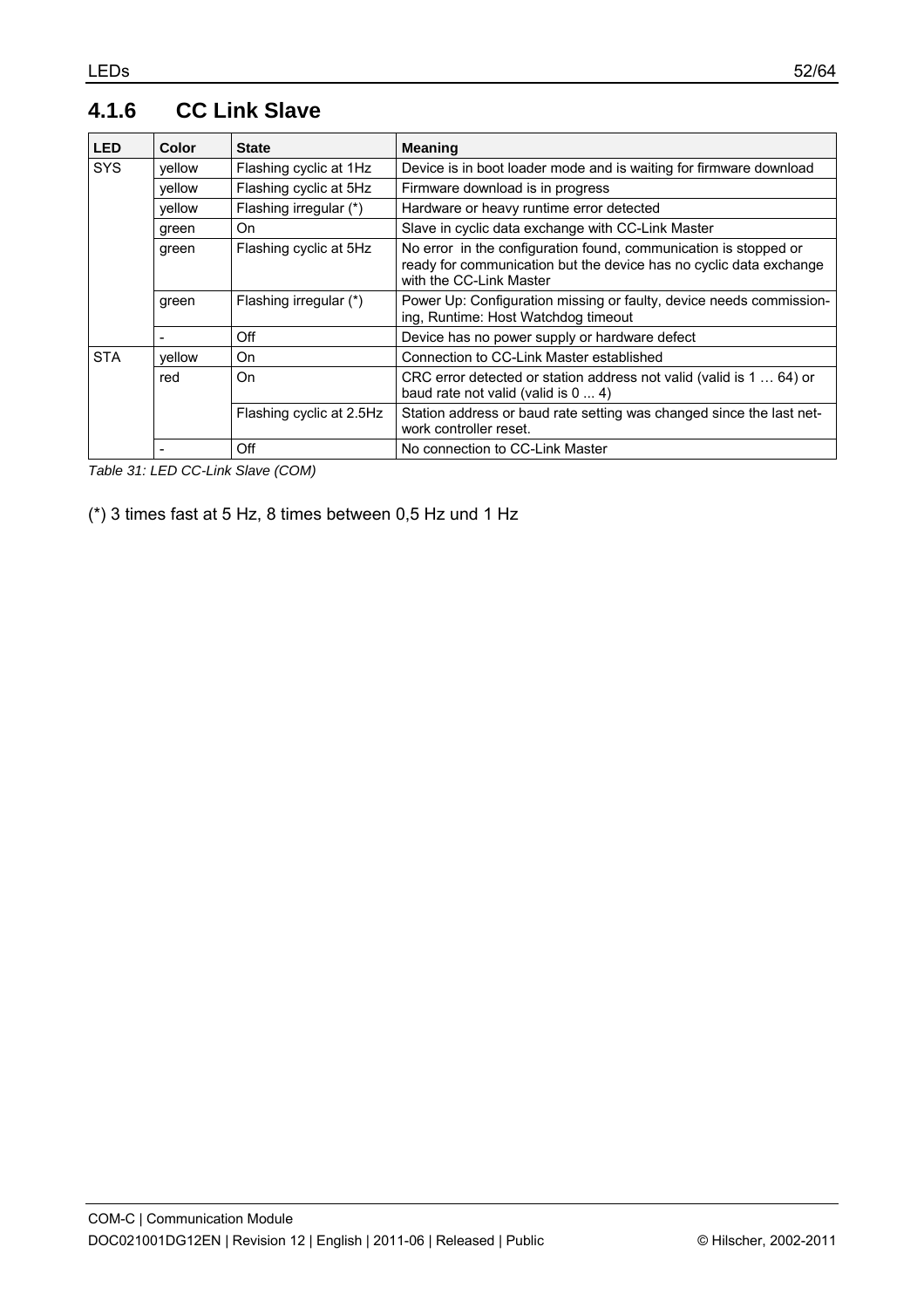#### <span id="page-52-0"></span>**4.1.7 DeviceNet Master**

| <b>LED</b>          | Color     | <b>State</b>           | <b>Meaning</b>                                                                                                              |  |
|---------------------|-----------|------------------------|-----------------------------------------------------------------------------------------------------------------------------|--|
| <b>SYS</b>          | vellow    | Flashing cyclic at 1Hz | Device is in boot loader mode and is waiting for firmware download                                                          |  |
|                     | vellow    | Flashing cyclic at 5Hz | Firmware download is in progress                                                                                            |  |
|                     | vellow    | Flashing irregular (*) | Hardware or heavy runtime error detected                                                                                    |  |
|                     | green     | On                     | Communication is running, the device has established at least one<br>configured fieldbus connection                         |  |
|                     | green     | Flashing cyclic at 5Hz | No error in the configuration found, communication is stopped or<br>ready for communication but no connection to any Slave. |  |
|                     | green     | Flashing irregular (*) | Power Up: Configuration missing or faulty, device needs commission-<br>ing, Runtime: Host Watchdog timeout                  |  |
|                     |           | Off                    | Device has no power supply or hardware defect                                                                               |  |
| <b>MNS</b><br>green |           | On                     | Device is online and has at least one connection in established state                                                       |  |
|                     |           | Flashing               | Device is online and has no connection in established state                                                                 |  |
|                     | red       | On                     | Critical link failure; Device has detected a network error (duplicate<br>MAC-ID or bus off)                                 |  |
|                     |           | Flashing               | Connection timeout                                                                                                          |  |
|                     | red/green | Flashing               | Communication faulted state                                                                                                 |  |
|                     |           | Off                    | Not powered, not online.                                                                                                    |  |

*Table 32: LED DeviceNet Master (COM)* 

(\*) 3 times fast at 5 Hz, 8 times between 0,5 Hz und 1 Hz

### **4.1.8 DeviceNet Slave**

| <b>LED</b> | Color       | <b>State</b>           | <b>Meaning</b>                                                                                             |  |  |
|------------|-------------|------------------------|------------------------------------------------------------------------------------------------------------|--|--|
| <b>SYS</b> | yellow      | Flashing cyclic at 1Hz | Device is in boot loader mode and is waiting for firmware download                                         |  |  |
|            | vellow      | Flashing cyclic at 5Hz | Firmware download is in progress                                                                           |  |  |
|            | vellow      | Flashing irregular (*) | Hardware or heavy runtime error detected                                                                   |  |  |
|            | green       | On                     | Communication is running, the device has established one connec-<br>tion                                   |  |  |
|            | green       | Flashing cyclic at 5Hz | No error in the configuration found, ready for communication but no<br>established connection              |  |  |
|            | green       | Flashing irregular (*) | Power Up: Configuration missing or faulty, device needs commission-<br>ing, Runtime: Host Watchdog timeout |  |  |
|            | -           | Off                    | Device has no power supply or hardware defect                                                              |  |  |
| <b>MNS</b> | On<br>green |                        | Device is operational, online and connection is established                                                |  |  |
|            |             | Flashing               | Device is operational, online and connection is not established                                            |  |  |
|            | red         | On                     | <b>Critical fault</b>                                                                                      |  |  |
|            |             | Flashing               | Minor fault                                                                                                |  |  |
|            | red/green   | Flashing               | Communication faulted                                                                                      |  |  |
|            |             | Off                    | Not powered, not online                                                                                    |  |  |

*Table 33: LED DeviceNet Slave (COM)*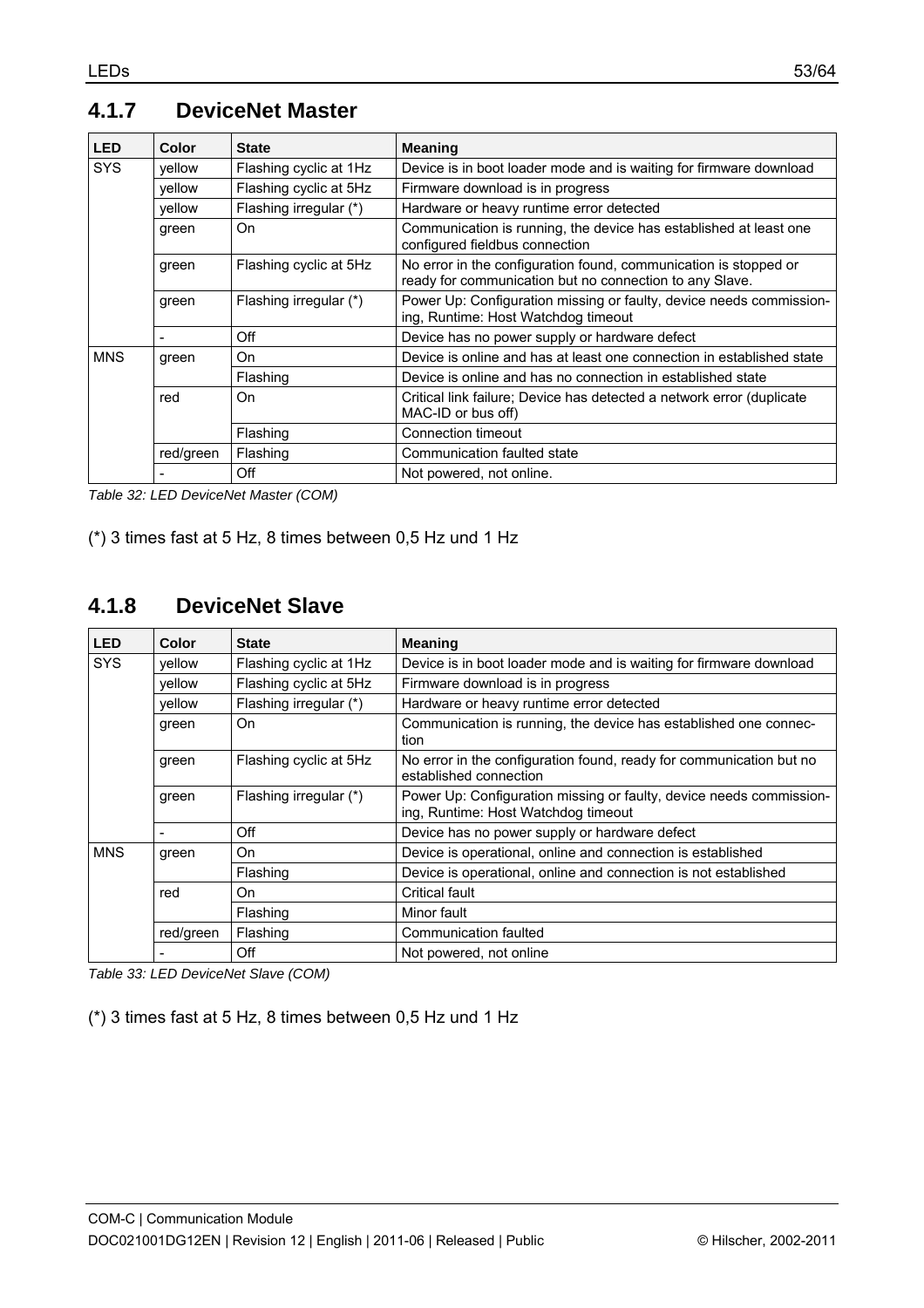## <span id="page-53-0"></span>**4.1.9 InterBus Slave**

| <b>LED</b> | Color  | <b>State</b>       | <b>Meaning</b>                                                         |  |
|------------|--------|--------------------|------------------------------------------------------------------------|--|
| UL         | green  | On                 | Protocol chip is supplied with power.                                  |  |
|            |        | Off                | Reset. Protocol chip is not supplied with power.                       |  |
| <b>RC</b>  | green  | On                 | Communication to the IBS Master is possible.                           |  |
|            |        | Off                | Communication to the IBS Master is not possible.                       |  |
| BA         | green  | On                 | Master active, user data is exchanged                                  |  |
|            |        | Flashing irregular | Communication is not possible,<br>system operation is being monitored. |  |
|            |        | Off                | No user data is exchanged.                                             |  |
| RD.        | vellow | On                 | The outgoing interface is disabled.                                    |  |
|            |        | Off                | The outgoing interface is not disabled.                                |  |
| <b>TR</b>  | green  | On                 | PCP communication, send or receive                                     |  |
|            |        | Off                | No PCP data is exchanged.                                              |  |

*Table 34: LED InterBus Slave (COM)*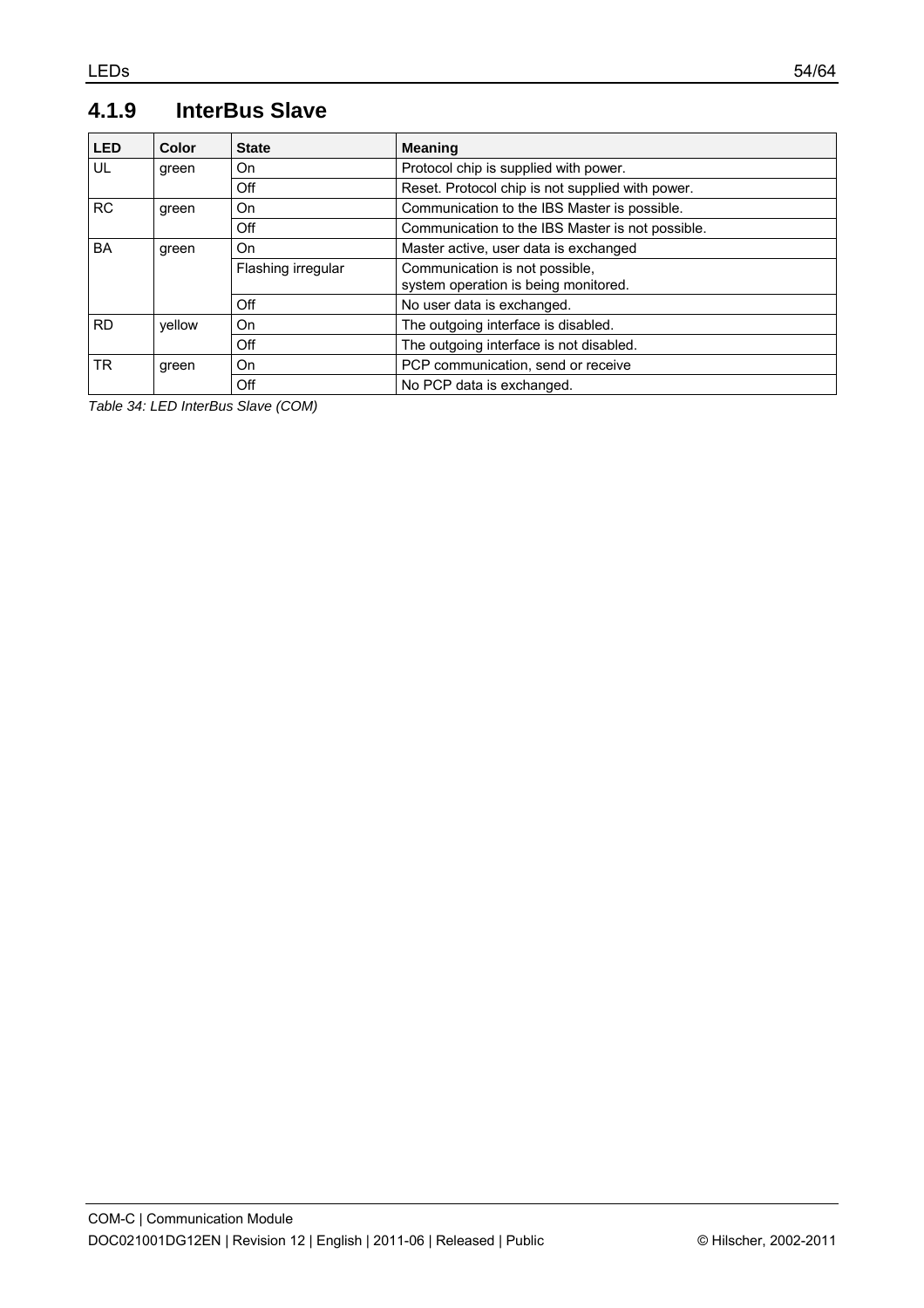| <b>LED</b> | Color                    | <b>State</b>            | <b>Meaning</b>                                                                                                             |  |
|------------|--------------------------|-------------------------|----------------------------------------------------------------------------------------------------------------------------|--|
| <b>SYS</b> | vellow                   | Flashing cyclic at 1Hz  | Device is in boot loader mode and is waiting for firmware download                                                         |  |
|            | vellow                   | Flashing cyclic at 5Hz  | Firmware download is in progress                                                                                           |  |
|            | vellow                   | Flashing irregular (*)  | Hardware or heavy runtime error detected                                                                                   |  |
|            | green                    | On                      | Communication is running, the device has established at least one<br>configured fieldbus connection                        |  |
|            | green                    | Flashing cyclic at 5Hz  | No error in the configuration found, communication is stopped or ready<br>for communication but no connection to any slave |  |
|            | green                    | Flashing irregular (*)  | Power Up: Configuration missing or faulty, device needs commission-<br>ing, Runtime: Host Watchdog timeout                 |  |
|            | $\overline{\phantom{0}}$ | Off                     | Device has no power supply or hardware defect                                                                              |  |
| <b>COM</b> | yellow                   | On                      | Devise is holding the PROFIBUS Token and is able to transmit tele-<br>grams                                                |  |
|            | vellow                   | Flashing irregular (**) | Devise is sharing the PROFIBUS Token with other Master devices in<br>the PROFIBUS network                                  |  |
|            | red                      | On                      | Device has found a communication problem to at least one PROFIBUS<br>DP Slave or has detected a short circuit              |  |
|            |                          | Off                     | Device is not configured or has not received the Token permission on<br>the PROFIBUS network                               |  |

## <span id="page-54-0"></span>**4.1.10 PROFIBUS DP Master**

*Table 35: LED PROFIBUS DP Master (COM)* 

(\*) 3 times fast at 5 Hz, 8 times between 0,5 Hz und 1 Hz

(\*\*) between 0,5 Hz and 1 Hz

### **4.1.11 PROFIBUS DP Slave**

| <b>LED</b> | Color  | <b>State</b>           | <b>Meaning</b>                                                                                                       |  |
|------------|--------|------------------------|----------------------------------------------------------------------------------------------------------------------|--|
| <b>SYS</b> | vellow | Flashing cyclic at 1Hz | Device is in boot loader mode and is waiting for firmware download                                                   |  |
|            | vellow | Flashing cyclic at 5Hz | Firmware download is in progress                                                                                     |  |
|            | vellow | Flashing irregular (*) | Hardware or heavy runtime error detected                                                                             |  |
|            | green  | On                     | Slave in cyclic data exchange with DP Master                                                                         |  |
|            | green  | Flashing cyclic at 5Hz | Slave has no cyclic data exchange with DP Master                                                                     |  |
|            | green  | Flashing irregular (*) | Power Up: Configuration missing or faulty, device needs commission-<br>ing, Runtime: Host Watchdog timeout           |  |
|            |        | Off                    | Device has no power supply or hardware defect                                                                        |  |
| <b>COM</b> | vellow | On                     | Slave has received parameter data / configuration data from DP Mas-<br>ter and has reached the state data exchange   |  |
|            | red    | On                     | Application program (communication mode: bus synchronous / device<br>controlled) not longer synchronous to bus cycle |  |
|            |        | Off                    | Slave has not reached the state data exchange                                                                        |  |

*Table 36: LED PROFIBUS DP Slave (COM)*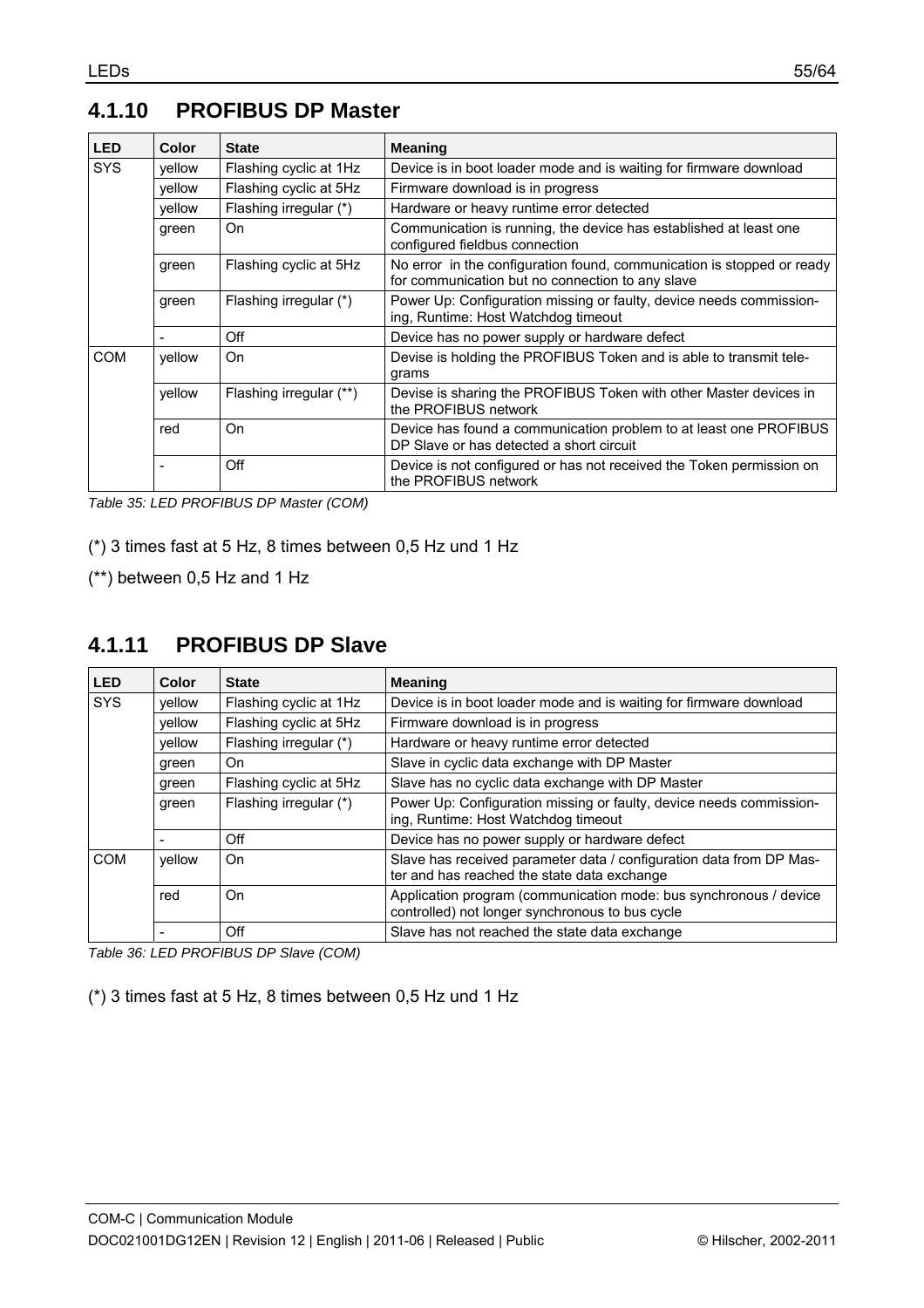## <span id="page-55-0"></span>**4.1.12 SERCOS (optical)**

| <b>LED</b>                 | Color | <b>State</b>   | <b>Meaning</b>                           |  |
|----------------------------|-------|----------------|------------------------------------------|--|
| <b>RDY</b><br>vellow<br>On |       |                | Device is powered and not in reset state |  |
|                            |       | Off            | Device is not powered or in reset state  |  |
| <b>ERR</b>                 | red   | On or Flashing | Communication errors detected            |  |
|                            |       | Off            | No communication errors                  |  |

*Table 37: LED SERCOS (COM)*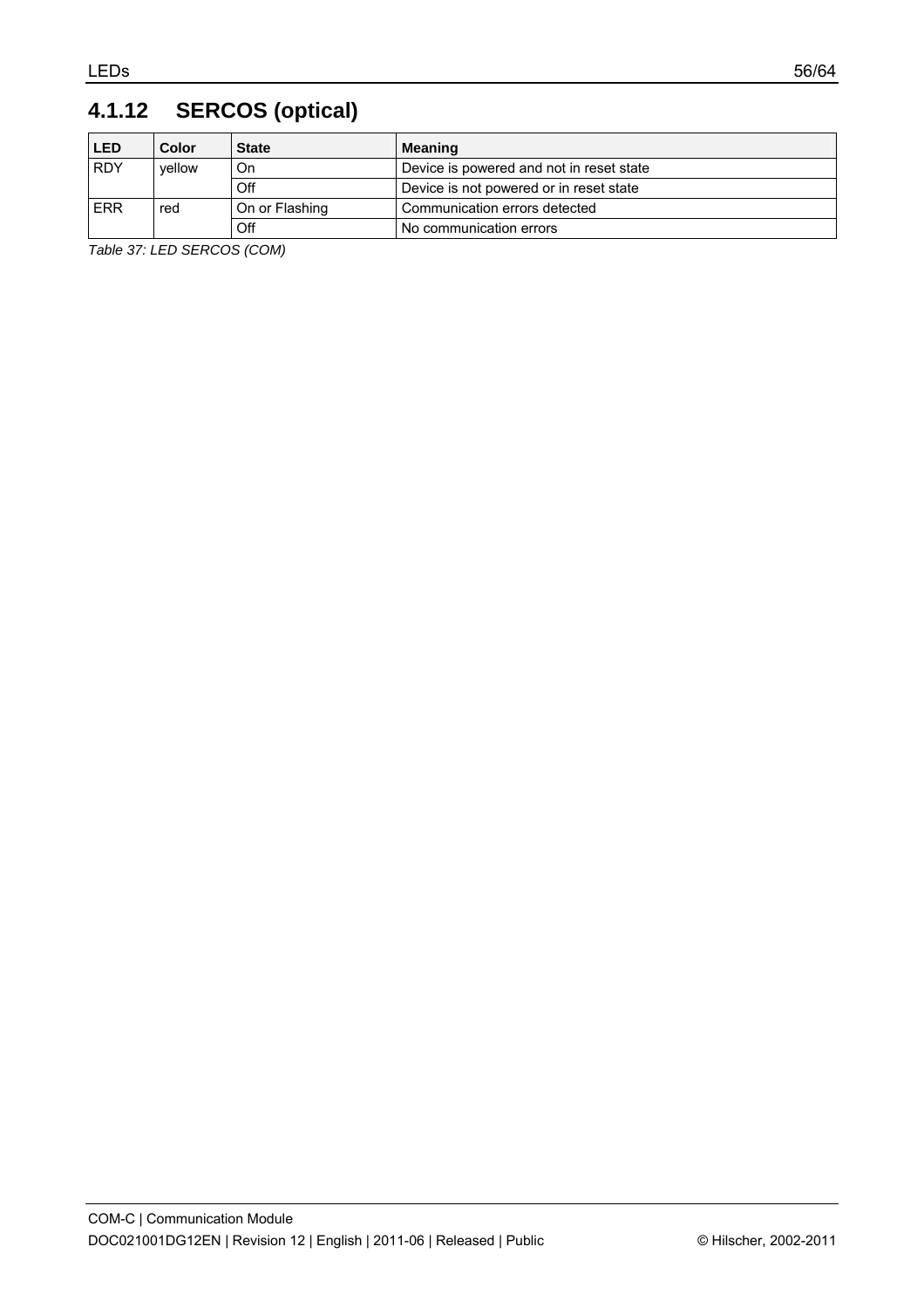# <span id="page-56-0"></span>**5 Device Address**

The COM-CA Slave Modules have the rotary switch to set up the device address on board. If the Module COM-CN is used for slave the address can be set by software over the dual-port memory.

**Note:** This feature is not available at the CC-Link Module COM-Cx-CCS, because the CC-Link Communication Controller allows only a direct connection of the address switches.



*Figure 10: Schematic to read in the device address for COM-CN Slave Modules*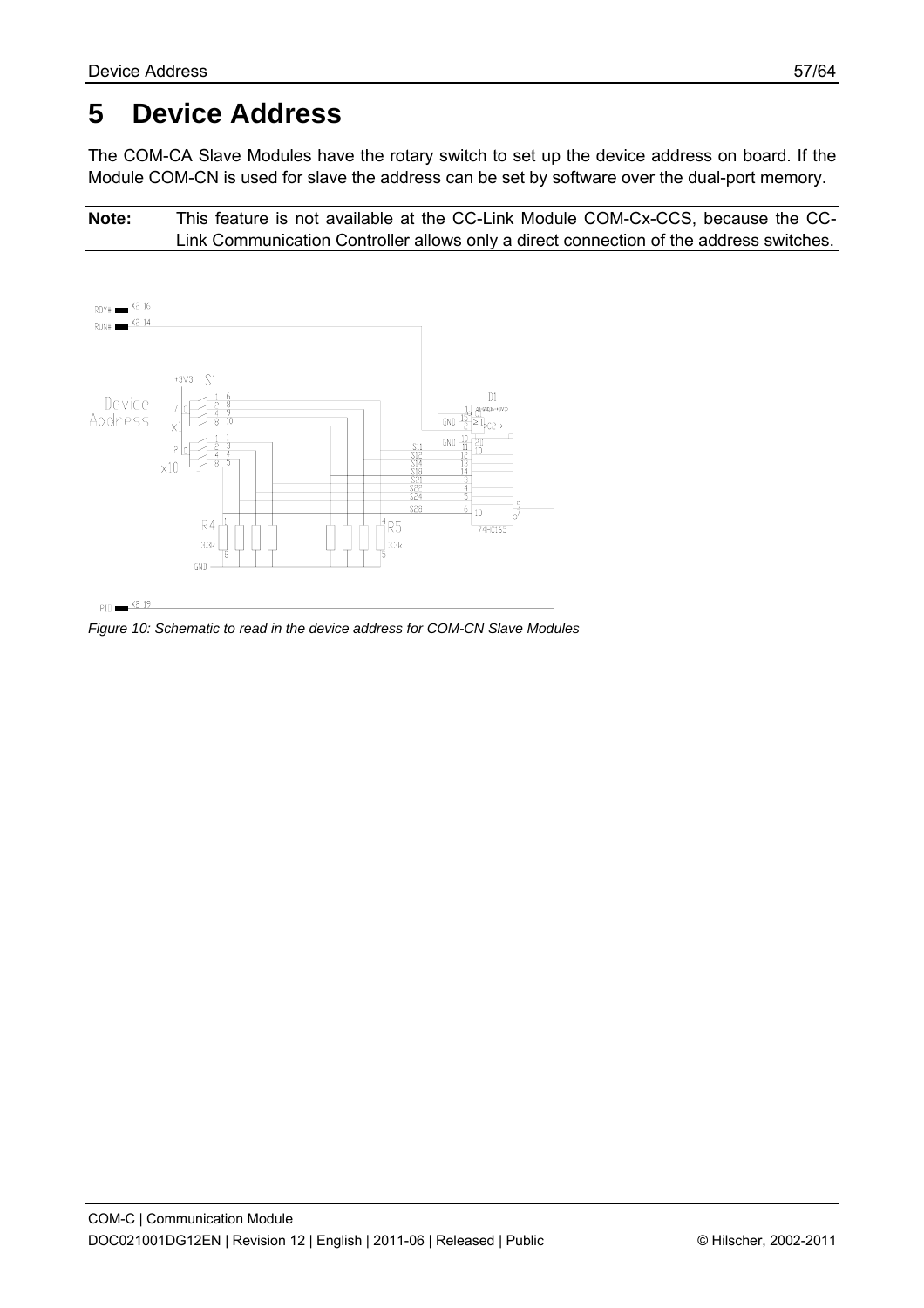# <span id="page-57-0"></span>**6 Diagnostic Interface**

# **6.1 Diagnostic Interface RS232C**

The signals TX0 and RX0 are transmit and receive signals to use with an RS232C interface for diagnostic purpose.

Over this diagnostic line you can download a new firmware, configuration files or make only diagnostic during running communication.

The following schematic shows an example for the RS232C interface necessary on the host board. The module has not integrated drivers.



*Figure 11: RS232C Interface Circuit for the Diagnostic Interface*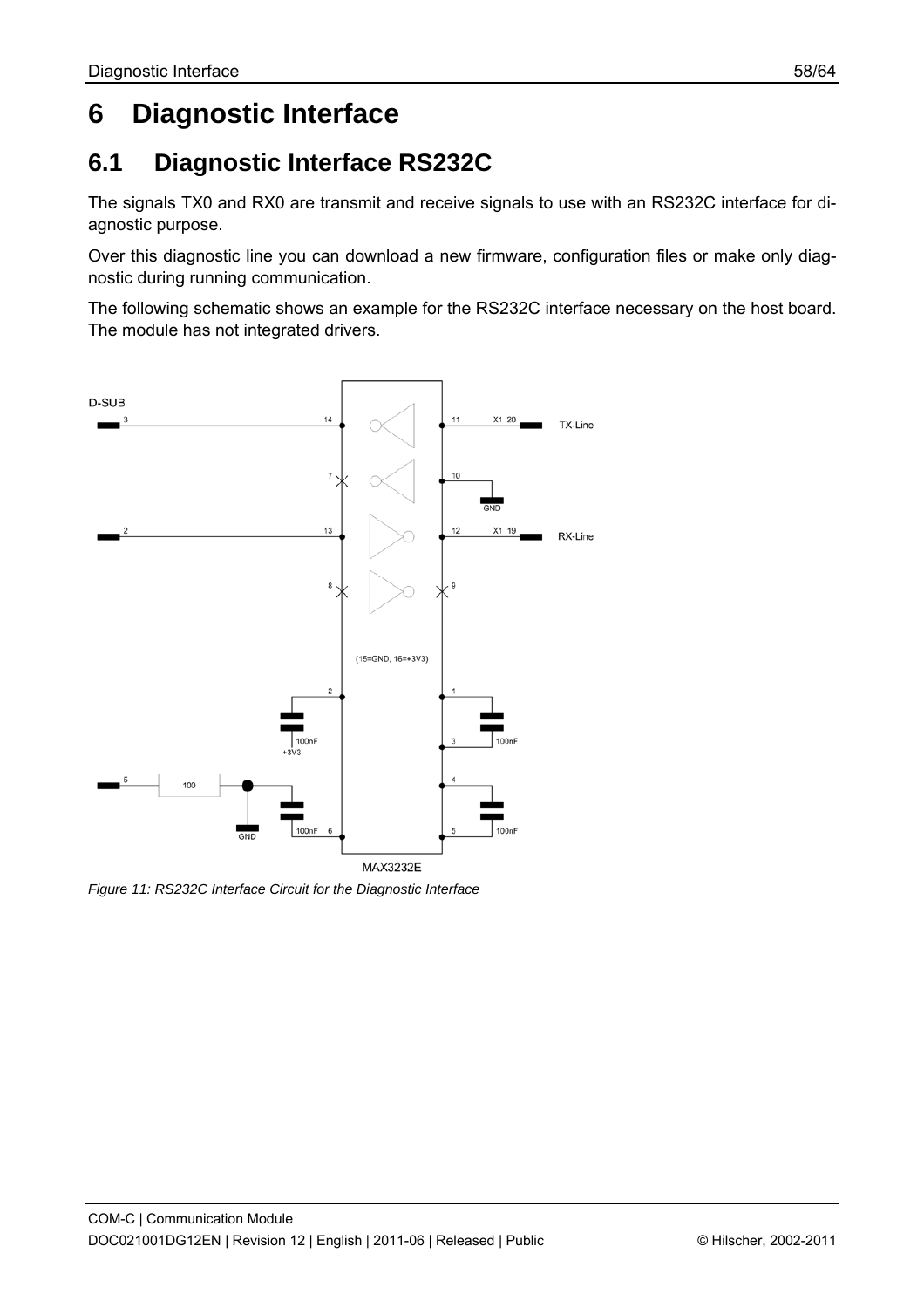# <span id="page-58-0"></span>**7 Technical Data**

| <b>Operating Condition</b>  |                   |                | <b>Minimum</b> | <b>Maximum</b>  |
|-----------------------------|-------------------|----------------|----------------|-----------------|
| Operating temperature [° C] | Standard          |                | $0^{\circ}$ C  | $+60^{\circ}$ C |
| COM-C                       | Extended (Note 1) |                | -20° C         | +70° C          |
| Storage temperature [° C]   | Standard          |                | -25° C         | $+70^\circ$ C   |
|                             | Extended          |                | -40° C         | +85° C          |
| Operating voltage [V]       |                   | U1             | $+3.1 V$       | $+3.5V$         |
|                             |                   | U <sub>2</sub> | 11.0 V         | 25.0 V          |
|                             |                   | U3             | 29.5 V         | 31.6 V          |
|                             |                   |                | <b>Typical</b> | <b>Maximum</b>  |
| Operating current [mA]      | COM-Cx-ASM        | U1             | 280 mA         | 400 mA          |
|                             |                   | U3             | 50 mA          | 70 mA           |
|                             | COM-Cx-COS        | U1             | 240 mA         | 400 mA          |
|                             | COM-Cx-COM        |                |                |                 |
|                             | COM-Cx-DNS        | U1             | 170 mA         | 300 mA          |
|                             | COM-Cx-DNM        | U <sub>2</sub> | 20 mA          | 55 mA           |
|                             | COM-Cx-EN         | U1             | 310 mA         | 400 mA          |
|                             | COM-Cx-DPM        | U1             | 340 mA         | 400 mA          |
|                             | COM-Cx-DPS        | U1             | 300 mA         | 400 mA          |
|                             | COM-Cx-IBS        | U1             | 450 mA         | 1150 mA         |
|                             | COM-Cx-CCS        | U1             | 400 mA         | 500 mA          |
|                             | COM-CN-SCEB       | U1             | 550 mA         | 700 mA          |

*Table 38: Technical Data – Operating Conditions* 

**Note 1:** Modules for extended temperature for the module COM-C have the extension '-E' in the module name. Currently the modules types COM-Cx-DPM-E and COM-Cx-COM-E are available for extended temperature range. For other types please contact us.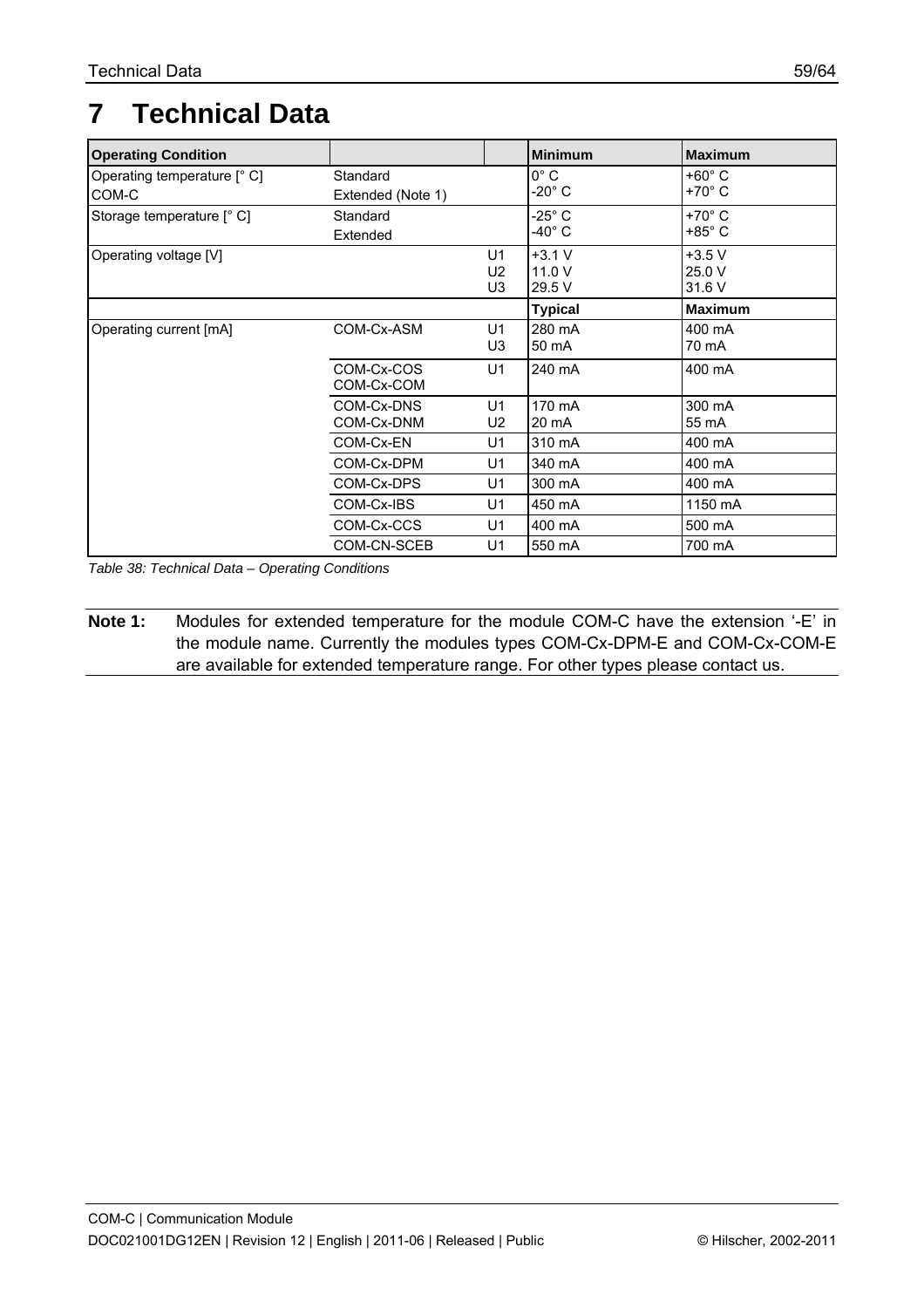<span id="page-59-0"></span>

| <b>EMC</b> | <b>Generic Standard</b>                              | <b>Basic Standard</b>                                                                                                            |
|------------|------------------------------------------------------|----------------------------------------------------------------------------------------------------------------------------------|
| Immunity   | EN 61000-6-2 (1999)<br><b>Industrial Environment</b> | EN 61000-4-2<br>IEN 61000-4-3<br>EN 61000-4-4<br>EN 61000-4-5<br>IEN 61000-4-6<br>Details are listed in<br>chapter Product tests |
| Emission   | EN 61000-6-4                                         | <b>EN55011</b>                                                                                                                   |

*Table 39: Technical Data - EMC* 

| <b>Mechanical Dimensions</b> |  | <b>Minimum</b>                 | <b>Maximum</b>                                          |
|------------------------------|--|--------------------------------|---------------------------------------------------------|
| Dimensions [mm]<br>ICOM-C    |  | $130 \times 70 \times 21.5$ mm | $140 \times 70 \times 21.5$ mm<br>for further extension |
| <b>Weight</b>                |  | 35 gr.                         | 140 gr.                                                 |

*Table 40: Technical Data – Mechanical Dimensions*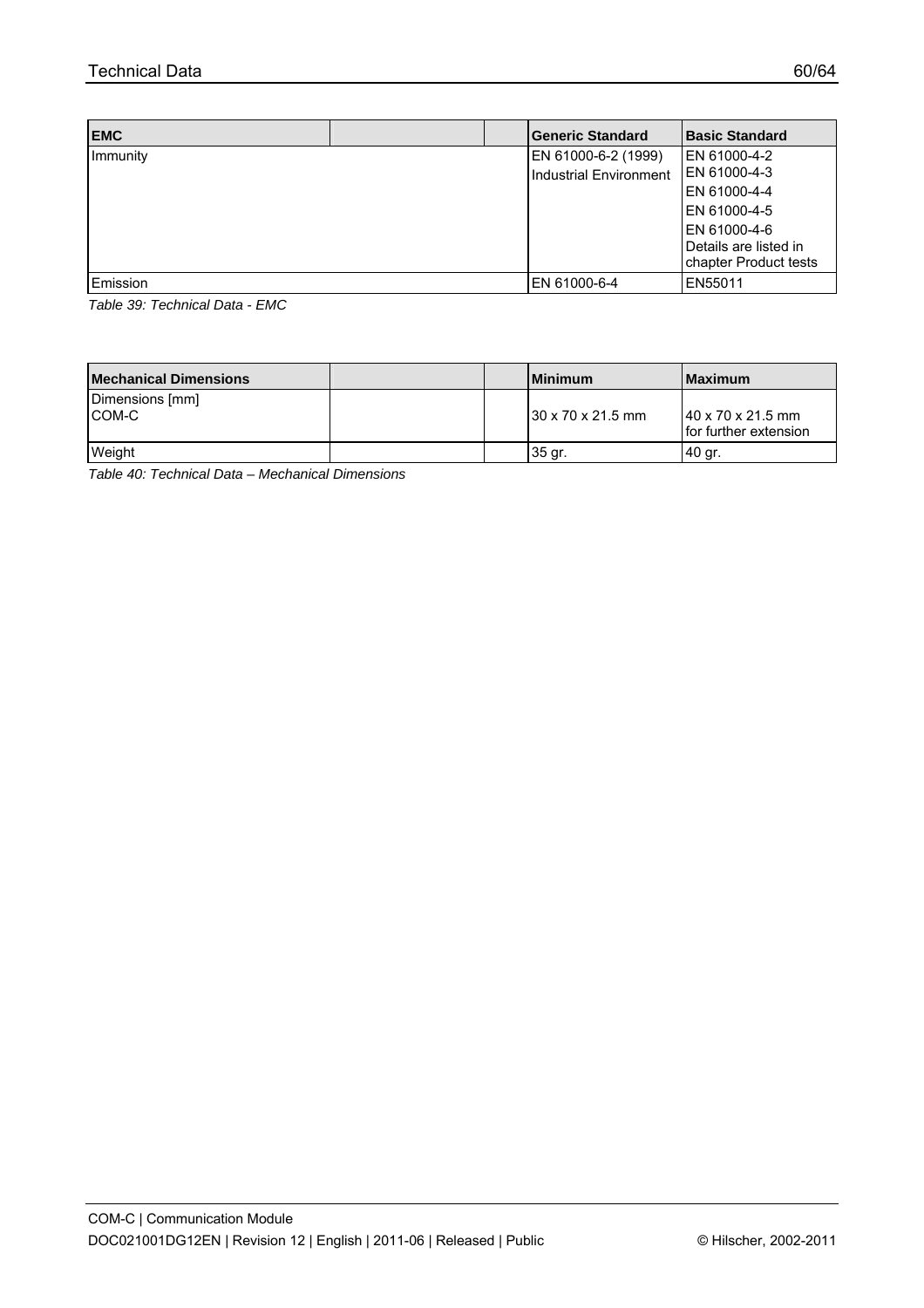# <span id="page-60-0"></span>**7.1 Product Tests**

| <b>Immunity</b>           |                       |                                                                   |                            |                |  |  |
|---------------------------|-----------------------|-------------------------------------------------------------------|----------------------------|----------------|--|--|
| Generic Standard          | <b>Basic Standard</b> | Test                                                              | <b>Test level</b>          | Error<br>Class |  |  |
| EN 61000-6-2 (1999)       | EN 61000-4-2          | Electrostatic Discharge                                           |                            |                |  |  |
| Industrial Environment    |                       | Air discharge                                                     | ± 8kV                      | A              |  |  |
| Replacement of EN 50082-2 |                       | Contact discharge                                                 | $+4kV$                     | A              |  |  |
| EN61131-2(1994)+A11, A12  | EN 61000-4-3          | Radiated Immunity                                                 | 10V/m<br>80-1000 MHz       | A              |  |  |
| Programmable Controllers  | EN 61000-4-4          | <b>Burst</b>                                                      |                            |                |  |  |
|                           |                       | Power supply lines (+24V only)                                    | $+2kV$                     | A              |  |  |
|                           |                       |                                                                   | $fr = 5 kHz$               |                |  |  |
|                           |                       | Communication lines                                               | $±$ 1kV                    | A              |  |  |
|                           |                       |                                                                   | $fr = 5 kHz$               |                |  |  |
|                           | EN 51000-4-5          | Surge                                                             |                            |                |  |  |
|                           |                       | Power supply lines (+24V only)<br>Common mode (+24V / GND to PE)  | 1 kV<br>12 Ohm / $9 \mu F$ | B              |  |  |
|                           |                       | Power Supply lines (+24V only)<br>Differential mode (+24V to GND) | $0.5$ kV<br>2 Ohm / 18 µF  | B              |  |  |
|                           |                       | 1 kV<br>Communication lines (shielded)<br>2 Ohm / 18 µF           |                            | B              |  |  |
|                           | EN 61000-4-6          | Conducted Immunity                                                |                            |                |  |  |
|                           |                       | Power supply lines (+24V only)                                    | 10V                        | A              |  |  |
|                           |                       |                                                                   | 0,15-80 MHz                |                |  |  |
|                           |                       | Communication lines                                               | <b>10V</b><br>0,15-80 MHz  | A              |  |  |

#### *Table 41: Product Tests - Immunity*

| <b>Emission</b>                                    |                       |                    |                                                              |                |
|----------------------------------------------------|-----------------------|--------------------|--------------------------------------------------------------|----------------|
| Generic Standard                                   | <b>Basic Standard</b> | Test               | Test level                                                   | Error<br>Class |
| IEN 61000-6-4                                      | EN55011               | Conducted emission | $0.15-30$ MHz                                                |                |
| Industrial Environment<br>Replacement of EN50081-2 | EN55011               | Radiated emission  | 30-1000 MHz<br>$40/50$ db ( $\mu$ V/m) at<br>10 <sub>m</sub> | ΙA             |

*Table 42: Product Test - Emission*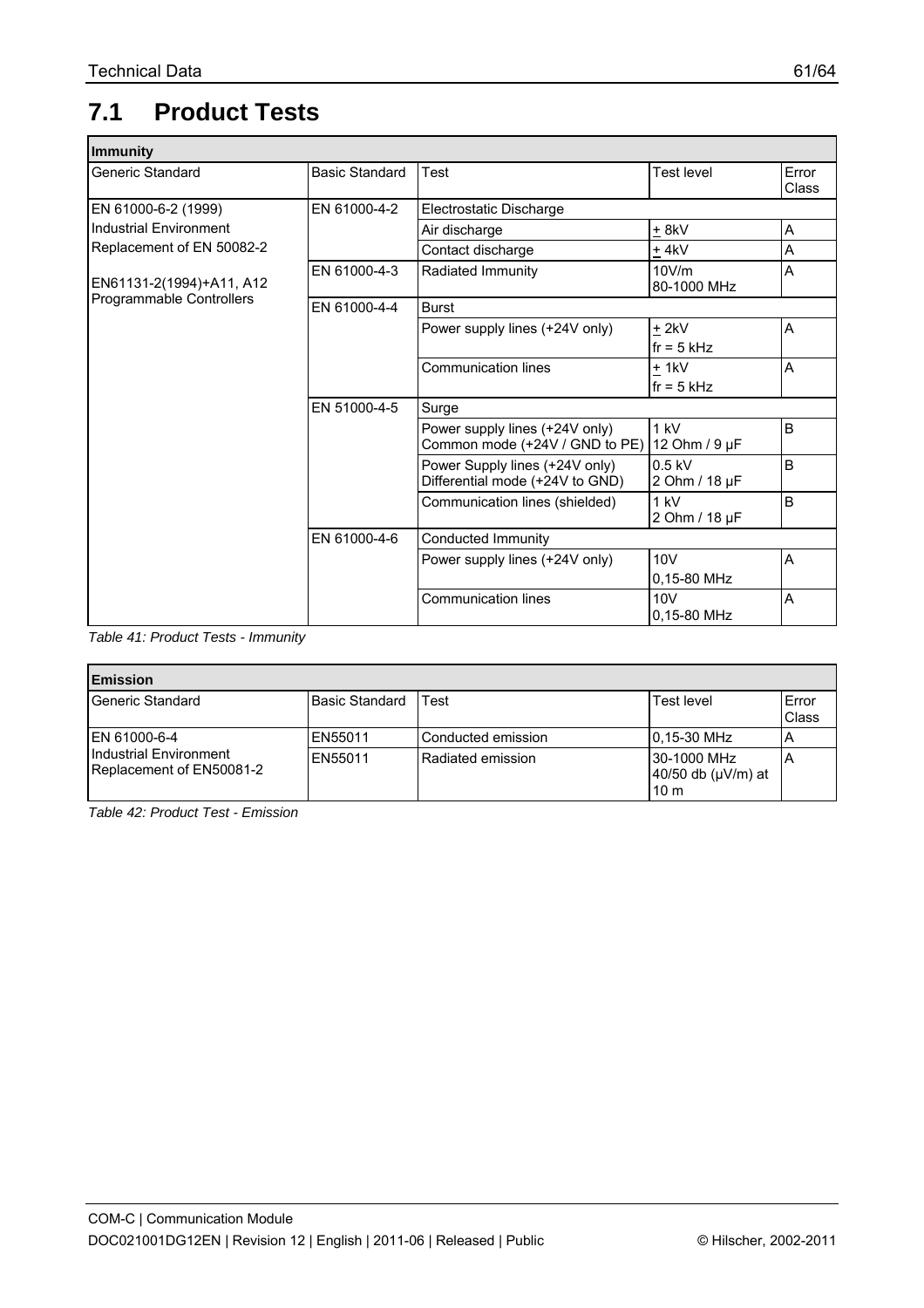<span id="page-61-0"></span>

| <b>Environmental Conditions</b> |                   |                                                                         |                                                          |                |
|---------------------------------|-------------------|-------------------------------------------------------------------------|----------------------------------------------------------|----------------|
|                                 | Standard          | Test                                                                    | <b>Test level</b>                                        | Error<br>Class |
|                                 | IEC 60068-2-1 Ad  | Cold immunity<br>Min. operating temperature<br>standard<br>extended     | $+0^{\circ}$ C / 16h<br>-20°C / 16h                      | A              |
|                                 | IEC 60068-2-2 Bd  | Dry heat immunity<br>Max. operating temperature<br>standard<br>extended | $+60^{\circ}$ C / 16h<br>$+70^{\circ}$ C / 16h           | A              |
|                                 | IEC 60068-2-3 Ca  | Humidity immunity<br>Operating humidity<br>standard<br>extended         | +60°C / 24h / 85%<br>+70°C / 24h / 85%<br>non condensing | A              |
|                                 | IEC 60068-2-1 Ab  | Cold withstand<br>Min. storage temperature<br>standard<br>extended      | -25°C / 24h<br>-40°C / 24h                               | A              |
|                                 | IEC 60068-2-2 Bb  | Dry heat withstand<br>Max. storage temperature<br>standard<br>extended  | +70 $^{\circ}$ C / 24h<br>$+85^{\circ}$ C / 24h          | A              |
|                                 | IEC 60068-2-30 Db | Humidity withstand<br>Storage humidity                                  | +60°C / 24h / 95%<br>non condensing                      | A              |

*Table 43: Product Tests – Environment Conditions* 

#### **Mechanical Tests**

| i Mechanical Tests |                   |              |                             |  |  |  |
|--------------------|-------------------|--------------|-----------------------------|--|--|--|
|                    | IEC 60068-2-6     | Vibration    | l 10-150 Hz                 |  |  |  |
|                    | Fc                |              | $+0.075$ mm / 10<br>$m/s^2$ |  |  |  |
|                    | IEC 60068-2-27 Ea | <b>Shock</b> | $150 \text{ m/s}^2$ / 11ms  |  |  |  |

*Table 44: Product Tests – Mechanical Tests* 

| <b>Safety</b> |          |                          |              |                     |
|---------------|----------|--------------------------|--------------|---------------------|
|               | Standard | Test                     |              |                     |
|               |          |                          | Max. Voltage | Pollution<br>degree |
|               | EN 60947 | Rated insulation voltage | 500 V        |                     |
|               |          |                          |              |                     |
|               | UL94V0   | PCB-Material, Connectors |              |                     |

*Table 45: Product Tests – Safety*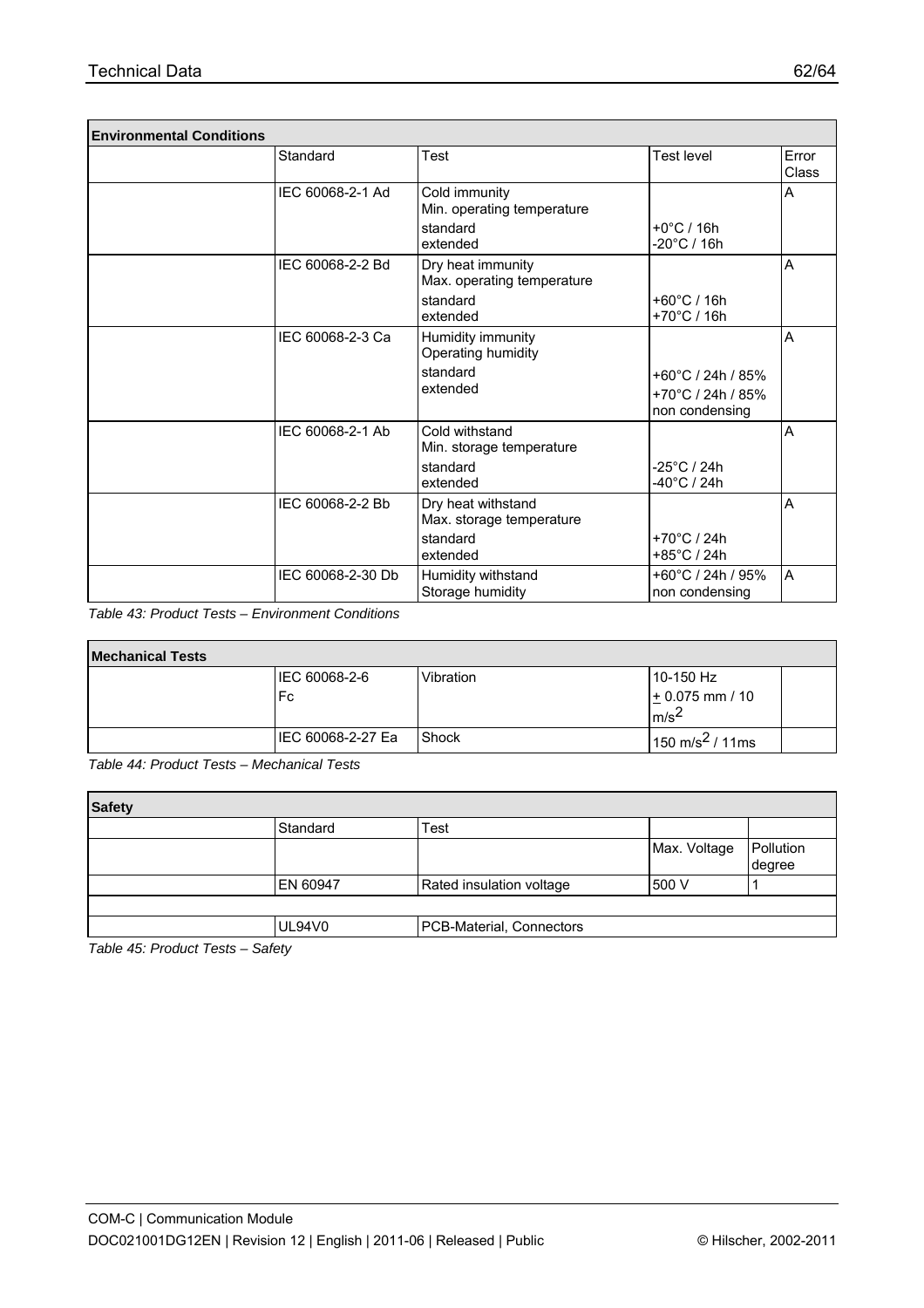#### <span id="page-62-0"></span>8 **Appendix**

#### $8.1$ **List of Tables**

| Table 25: Symbols for COM Timing Diagram of a Read respectively Write Cycle at the Dual-Port Memory 45 |  |
|--------------------------------------------------------------------------------------------------------|--|
|                                                                                                        |  |
|                                                                                                        |  |
|                                                                                                        |  |
|                                                                                                        |  |
|                                                                                                        |  |
|                                                                                                        |  |
|                                                                                                        |  |
|                                                                                                        |  |
|                                                                                                        |  |
|                                                                                                        |  |
|                                                                                                        |  |
|                                                                                                        |  |
|                                                                                                        |  |
|                                                                                                        |  |
|                                                                                                        |  |
|                                                                                                        |  |
|                                                                                                        |  |
|                                                                                                        |  |
|                                                                                                        |  |

#### $8.2$ **List of Figures**